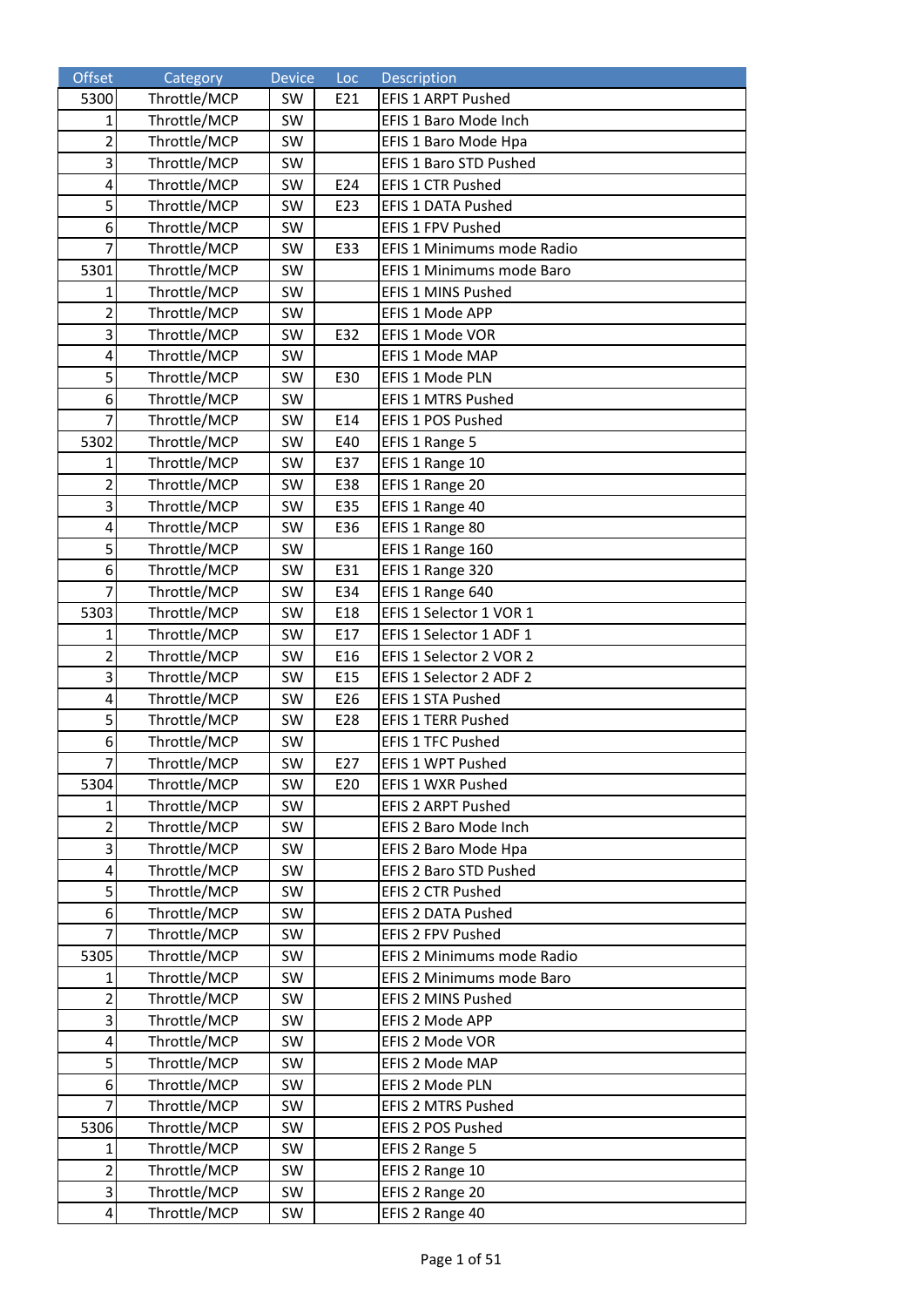| 5              | Throttle/MCP | SW  |                 | EFIS 2 Range 80            |
|----------------|--------------|-----|-----------------|----------------------------|
| 6              | Throttle/MCP | SW  |                 | EFIS 2 Range 160           |
| 7              | Throttle/MCP | SW  |                 | EFIS 2 Range 320           |
| 5307           | Throttle/MCP | SW  |                 | EFIS 2 Range 640           |
| $\mathbf{1}$   | Throttle/MCP | SW  |                 | EFIS 2 Selector 1 VOR 1    |
| $\overline{2}$ | Throttle/MCP | SW  |                 | EFIS 2 Selector 1 ADF 1    |
| 3              | Throttle/MCP | SW  |                 | EFIS 2 Selector 2 VOR 2    |
| 4              | Throttle/MCP | SW  |                 | EFIS 2 Selector 2 ADF 2    |
| 5              | Throttle/MCP | SW  |                 | EFIS 2 STA Pushed          |
| 6              | Throttle/MCP | SW  |                 | <b>EFIS 2 TERR Pushed</b>  |
| 7              | Throttle/MCP | SW  |                 | EFIS 2 TFC Pushed          |
| 5308           | Throttle/MCP | SW  |                 | EFIS 2 WPT Pushed          |
| 1              | Throttle/MCP | SW  |                 | EFIS 2 WXR Pushed          |
| 2              | Throttle/MCP | SW  |                 | Flap Up                    |
| 3              | Throttle/MCP | SW  |                 | Flap 1                     |
| 4              | Throttle/MCP | SW  |                 | Flap 2                     |
| 5              | Throttle/MCP | SW  |                 | Flap 5                     |
| 6              | Throttle/MCP | SW  |                 | Flap 10                    |
| 7              | Throttle/MCP | SW  |                 | Flap 15                    |
| 5309           | Throttle/MCP | SW  |                 | Flap 25                    |
| 1              | Throttle/MCP | SW  |                 | Flap 30                    |
| 2              | Throttle/MCP | SW  |                 | Flap 40                    |
| 3              | Throttle/MCP | SW  |                 | Fuel Cutoff Left           |
| 4              | Throttle/MCP | SW  |                 | <b>Fuel Cutoff Right</b>   |
| 5              | Throttle/MCP | SW  |                 | Gear Horn Cutout Pushed    |
| 6              | Throttle/MCP | SW  | D <sub>25</sub> | MCP ALT Hold Pushed        |
| 7              | Throttle/MCP | SW  | D <sub>51</sub> | MCP Alt INT Pushed         |
| 530A           | Throttle/MCP | SW  | D47             | MCP AP Disengage Disengage |
| $\mathbf{1}$   | Throttle/MCP | SW  | <b>D52</b>      | MCP APP Pushed             |
| $\overline{c}$ | Throttle/MCP | SW  | D <sub>16</sub> | MCP AT Arm Arm             |
| 3              | Throttle/MCP | SW  |                 | MCP Bank 25                |
| 4              | Throttle/MCP | SW  |                 | MCP Bank 30                |
| 5              | Throttle/MCP | SW  |                 | MCP Bank 10                |
| 6              | Throttle/MCP | SW  |                 | MCP Bank 15                |
| 7              | Throttle/MCP | SW  |                 | MCP Bank 20                |
| 530B           | Throttle/MCP | SW  | D <sub>14</sub> | MCP C/O Pushed             |
| 1              | Throttle/MCP | SW  | D <sub>2</sub>  | MCP CPT F/D On             |
| $\overline{2}$ | Throttle/MCP | SW  | <b>D33</b>      | MCP CMD A Pushed           |
| 3              | Throttle/MCP | SW  | D41             | MCP CMD B Pushed           |
| 4              | Throttle/MCP | SW  | D37             | MCP CWS A Pushed           |
| 5              | Throttle/MCP | SW  | D45             | MCP CWS B Pushed           |
| 6              | Throttle/MCP | SW  | <b>D53</b>      | MCP F/O F/D On             |
| $\overline{7}$ | Throttle/MCP | SW  | D36             | MCP Level Change Pushed    |
| 530C           | Throttle/MCP | SW  | D44             | MCP LNAV Pushed            |
| 1              | Throttle/MCP | SW  | D <sub>24</sub> | MCP N1 Pushed              |
| $\overline{2}$ | Throttle/MCP | SW  | D <sub>28</sub> | MCP Speed Hold Pushed      |
| 3              | Throttle/MCP | SW  | D49             | MCP Speed INT Pushed       |
| 4              | Throttle/MCP | SW  | D <sub>29</sub> | MCP V/S Pushed             |
| 5              | Throttle/MCP | SW  | D32             | MCP VNAV Pushed            |
| 6              | Throttle/MCP | SW  | D48             | MCP VOR/LOC Pushed         |
| 7              | Throttle/MCP | SW  |                 | Parking Brake On           |
| 530D           | Throttle/MCP | LED | D <sub>15</sub> | MCP A/T                    |
| 1              | Throttle/MCP | LED | D <sub>23</sub> | MCP ALT HLD                |
| $\overline{2}$ | Throttle/MCP | LED | <b>D50</b>      | <b>MCP APP</b>             |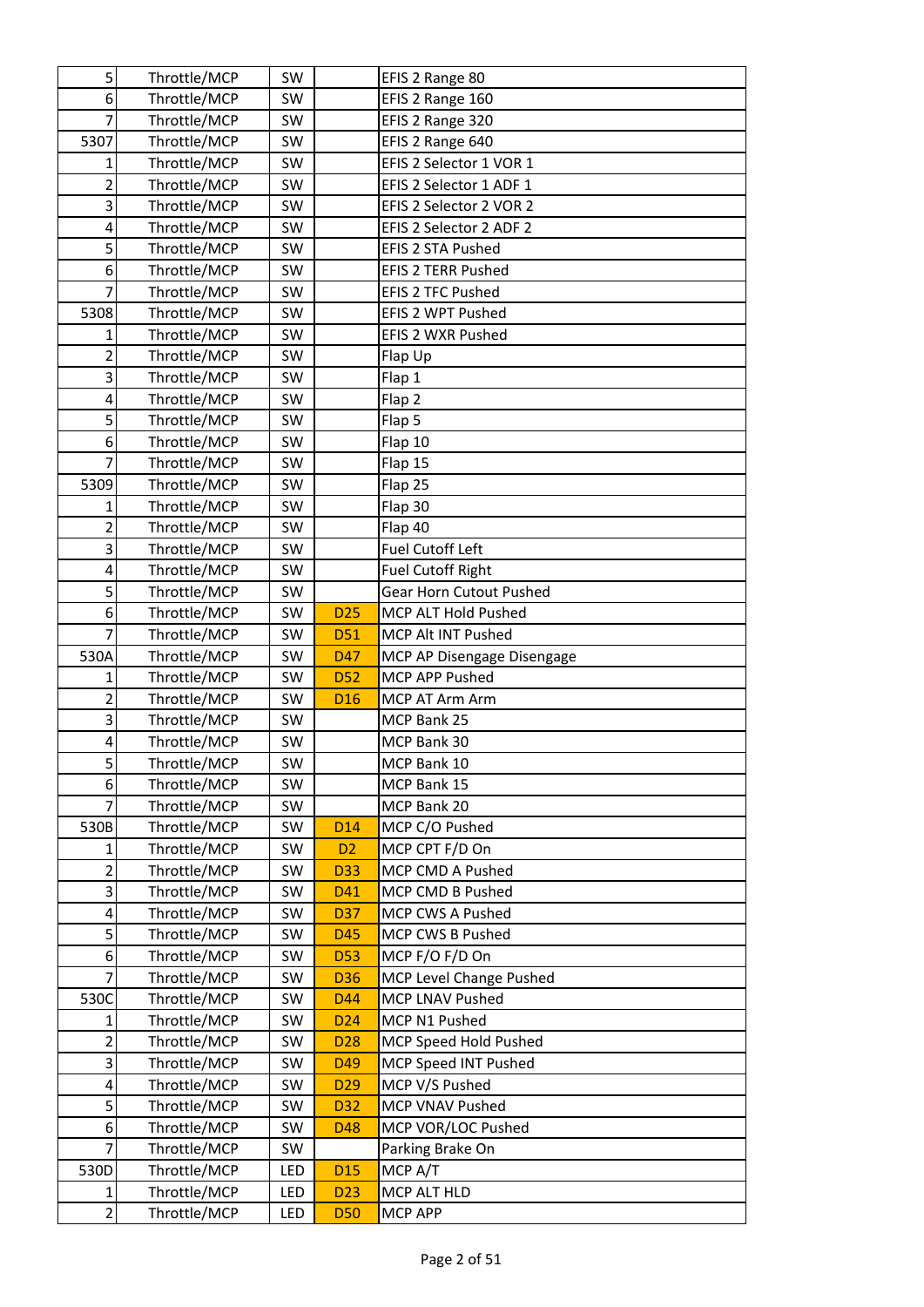| 3                       | Throttle/MCP | LED        | D31             | MCP CMD A                 |
|-------------------------|--------------|------------|-----------------|---------------------------|
| $\overline{\mathbf{4}}$ | Throttle/MCP | LED        | D39             | MCP CMD B                 |
| 5                       | Throttle/MCP | LED        | <b>D35</b>      | MCP CWS A                 |
| 6                       | Throttle/MCP | LED        | D43             | MCP CWS B                 |
| 7                       | Throttle/MCP | LED        | D <sub>18</sub> | MCP FCC A MASTER          |
| 530E                    | Throttle/MCP | LED        | D <sub>17</sub> | MCP FCC B MASTER          |
| 1                       | Throttle/MCP | LED        | D38             | MCP HDG SEL               |
| $\overline{\mathbf{c}}$ | Throttle/MCP | LED        | D34             | MCP Level Change          |
| 3                       | Throttle/MCP | LED        | D42             | MCP LNAV                  |
| 4                       | Throttle/MCP | LED        |                 | MCP <sub>N1</sub>         |
| 5                       | Throttle/MCP | LED        | D <sub>26</sub> | MCP SPEED                 |
| $\boldsymbol{6}$        | Throttle/MCP | LED        | D <sub>27</sub> | MCP V/S                   |
| $\overline{7}$          | Throttle/MCP | LED        | <b>D30</b>      | <b>MCP VNAV</b>           |
| 530F                    | Throttle/MCP | LED        | D46             | MCP VOR/LOC               |
| 1                       | Throttle/MCP | <b>LED</b> |                 | Parking Brake             |
| $\overline{2}$          | Throttle/MCP | SW         | D40             | MCP HEADING SEL PUSHED    |
| 3                       |              |            |                 |                           |
| 4                       |              |            |                 |                           |
| 5                       |              |            |                 |                           |
| 6                       |              |            |                 |                           |
| 7                       |              |            |                 |                           |
| 5310                    | Throttle/MCP |            |                 | D1-D21 MCP ALT VAL OUTPUT |
| $\mathbf{1}$            |              |            |                 | 32BITS                    |
| $\overline{c}$          |              |            |                 | BD 2 45678                |
| 3                       |              |            |                 |                           |
| 4                       |              |            |                 |                           |
| 5                       |              |            |                 |                           |
| $\boldsymbol{6}$        |              |            |                 |                           |
| $\overline{7}$          |              |            |                 |                           |
| 5311                    |              |            |                 |                           |
| $\mathbf 1$             |              |            |                 |                           |
| $\overline{a}$          |              |            |                 |                           |
| 3                       |              |            |                 |                           |
| 4                       |              |            |                 |                           |
| 5                       |              |            |                 |                           |
| 6<br>7                  |              |            |                 |                           |
| 5312                    |              |            |                 |                           |
| 1                       |              |            |                 |                           |
| $\overline{c}$          |              |            |                 |                           |
| 3                       |              |            |                 |                           |
| 4                       |              |            |                 |                           |
| 5                       |              |            |                 |                           |
| 6                       |              |            |                 |                           |
| 7                       |              |            |                 |                           |
| 5313                    |              |            |                 |                           |
| $\mathbf{1}$            |              |            |                 |                           |
| $\overline{c}$          |              |            |                 |                           |
| 3                       |              |            |                 |                           |
| 4                       |              |            |                 |                           |
| 5                       |              |            |                 |                           |
| 6                       |              |            |                 |                           |
| 7                       |              |            |                 |                           |
| 5314                    |              |            |                 |                           |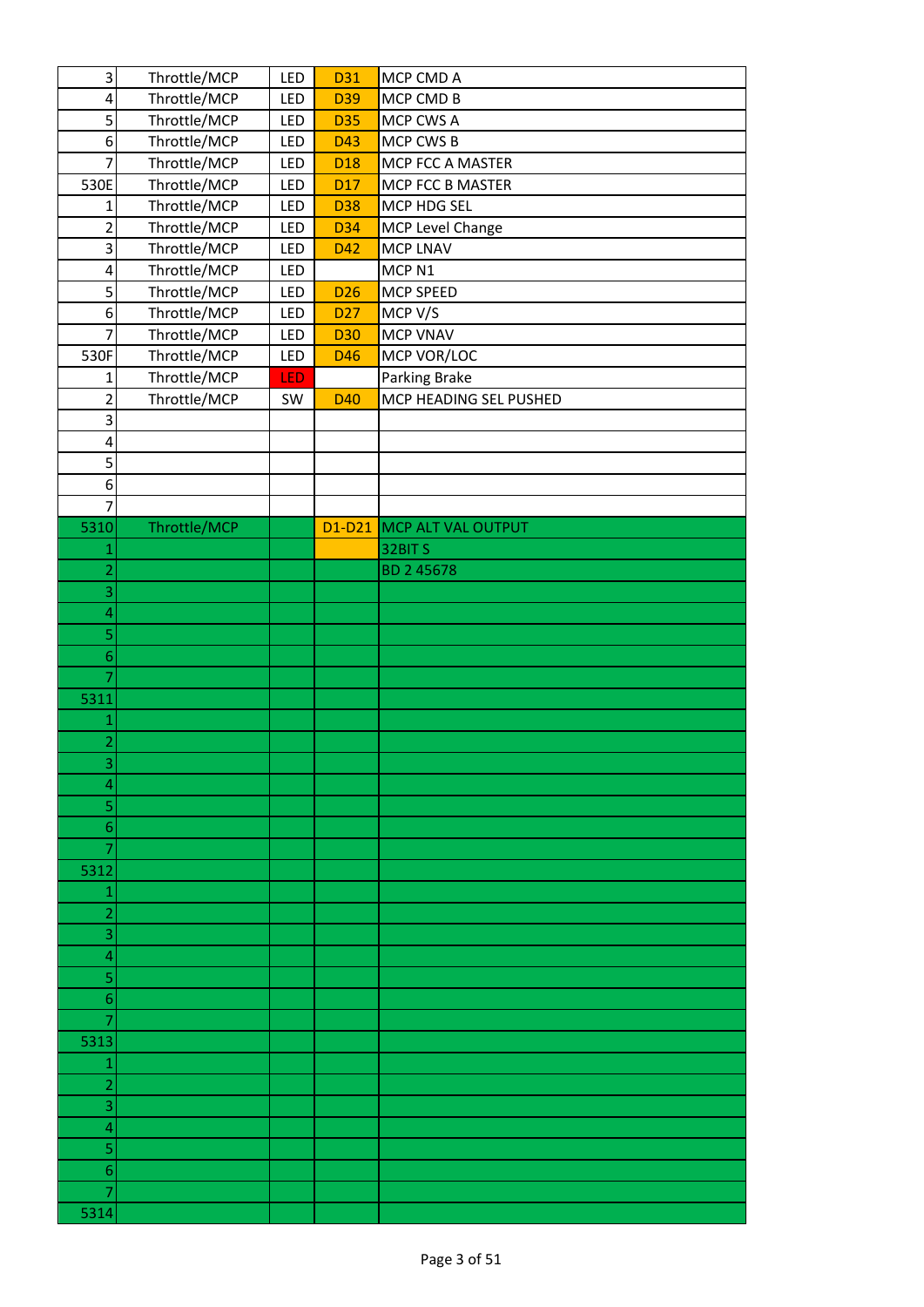| $\mathbf{1}$             |              |  |                               |
|--------------------------|--------------|--|-------------------------------|
| $\overline{a}$           |              |  |                               |
| 3                        |              |  |                               |
| $\overline{\mathbf{A}}$  |              |  |                               |
| 5                        |              |  |                               |
| $\overline{6}$           |              |  |                               |
| $\overline{7}$           |              |  |                               |
| 5315                     | Throttle/MCP |  | MCP COURSE 1 VAL OUTPUT       |
| $\overline{1}$           |              |  | 16BIT <sub>S</sub>            |
| $\overline{a}$           |              |  |                               |
| $\overline{3}$           |              |  |                               |
| $\overline{a}$           |              |  |                               |
| 5                        |              |  |                               |
| $\boldsymbol{6}$         |              |  |                               |
| $\overline{7}$           |              |  |                               |
| 5316                     |              |  |                               |
| $\mathbf{1}$             |              |  |                               |
| $\overline{a}$           |              |  |                               |
| 3                        |              |  |                               |
| $\overline{a}$           |              |  |                               |
| $\overline{\mathbf{5}}$  |              |  |                               |
| $\boldsymbol{6}$         |              |  |                               |
| $\overline{7}$           |              |  |                               |
|                          |              |  |                               |
| 5317                     | Throttle/MCP |  | MCP COURSE 2 VAL OUTPUT       |
| $\mathbf{1}$             |              |  | 16BIT <sub>S</sub>            |
| $\overline{a}$           |              |  |                               |
| 3                        |              |  |                               |
| $\overline{\mathcal{A}}$ |              |  |                               |
| 5                        |              |  |                               |
| $\boldsymbol{6}$         |              |  |                               |
| 7                        |              |  |                               |
| 5318                     |              |  |                               |
| $\mathbf{1}$             |              |  |                               |
| $\overline{2}$           |              |  |                               |
| $\overline{3}$           |              |  |                               |
| $\overline{a}$           |              |  |                               |
| 5                        |              |  |                               |
| $\boldsymbol{6}$         |              |  |                               |
| $\overline{7}$           |              |  |                               |
| 5319                     | Throttle/MCP |  | <b>MCP HEADING VAL OUTPUT</b> |
| $\mathbf{1}$             |              |  | 16BIT <sub>S</sub>            |
| $\overline{2}$           |              |  |                               |
| $\overline{\mathbf{3}}$  |              |  |                               |
| $\overline{a}$           |              |  |                               |
| $\mathsf S$              |              |  |                               |
| $\boldsymbol{6}$         |              |  |                               |
| $\overline{7}$           |              |  |                               |
| 531A                     |              |  |                               |
| $\mathbf{1}$             |              |  |                               |
| $\overline{2}$           |              |  |                               |
| $\overline{3}$           |              |  |                               |
| $\overline{a}$           |              |  |                               |
| 5                        |              |  |                               |
| $\boldsymbol{6}$         |              |  |                               |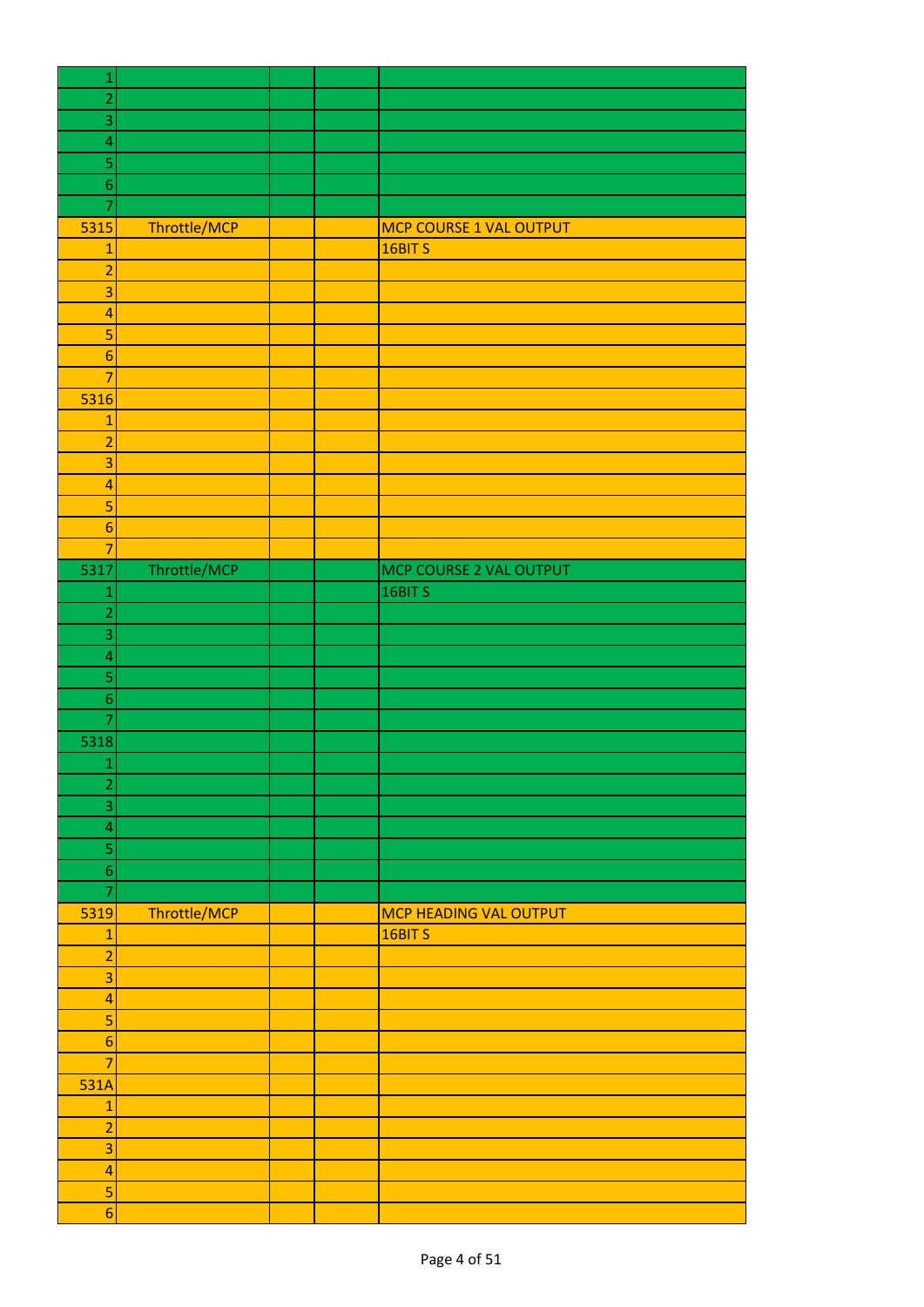| $\overline{7}$                     |              |     |                      |
|------------------------------------|--------------|-----|----------------------|
| 531B                               | Throttle/MCP |     | MCP SPEED VAL OUTPUT |
| $\mathbf{1}$                       |              |     |                      |
| $\overline{c}$                     |              |     |                      |
| 3                                  |              |     |                      |
| $\overline{a}$                     |              |     |                      |
| 5                                  |              |     |                      |
| $\overline{6}$                     |              |     |                      |
| $\overline{7}$                     |              |     |                      |
| 531C                               |              |     |                      |
| $\mathbf{1}$                       |              |     |                      |
| $\overline{a}$                     |              |     |                      |
| 3                                  |              |     |                      |
| $\overline{a}$                     |              |     |                      |
| 5                                  |              |     |                      |
| $\boldsymbol{6}$                   |              |     |                      |
| 7                                  |              |     |                      |
| 531D                               |              |     |                      |
| $\mathbf{1}$                       |              |     |                      |
| $\overline{c}$                     |              |     |                      |
| 3                                  |              |     |                      |
| $\overline{\mathcal{L}}$           |              |     |                      |
| 5                                  |              |     |                      |
| $\boldsymbol{6}$                   |              |     |                      |
| $\overline{7}$                     |              |     |                      |
| 531E                               |              |     |                      |
| $\mathbf{1}$                       |              |     |                      |
| $\overline{a}$                     |              |     |                      |
| 3                                  |              |     |                      |
| $\overline{a}$                     |              |     |                      |
| 5                                  |              |     |                      |
| $\overline{6}$                     |              |     |                      |
| $\boldsymbol{7}$                   |              |     |                      |
| 531F                               | Throttle/MCP |     | MCP V/S VAL OUTPUT   |
| $\mathbf{1}$                       |              |     | 16BIT S              |
| $\overline{2}$                     |              |     |                      |
| $\overline{\mathbf{3}}$            |              |     |                      |
| $\overline{a}$                     |              |     |                      |
| 5                                  |              |     |                      |
| $\boldsymbol{6}$                   |              |     |                      |
| $\overline{7}$                     |              |     |                      |
| 5320                               |              |     |                      |
| $\mathbf{1}$                       |              |     |                      |
| $\overline{2}$                     |              |     |                      |
| $\overline{\mathbf{3}}$            |              |     |                      |
|                                    |              |     |                      |
| $\overline{4}$                     |              |     |                      |
| $\overline{\mathbf{5}}$            |              |     |                      |
| $\boldsymbol{6}$<br>$\overline{7}$ |              |     |                      |
|                                    |              |     |                      |
| 5321                               |              | E11 | EFIS 1 BARO          |
| $\mathbf{1}$                       |              | E12 | 16BIT S              |
| $\overline{2}$                     |              |     |                      |
| $\overline{\mathbf{3}}$            |              |     |                      |
| $\overline{\mathbf{4}}$            |              |     |                      |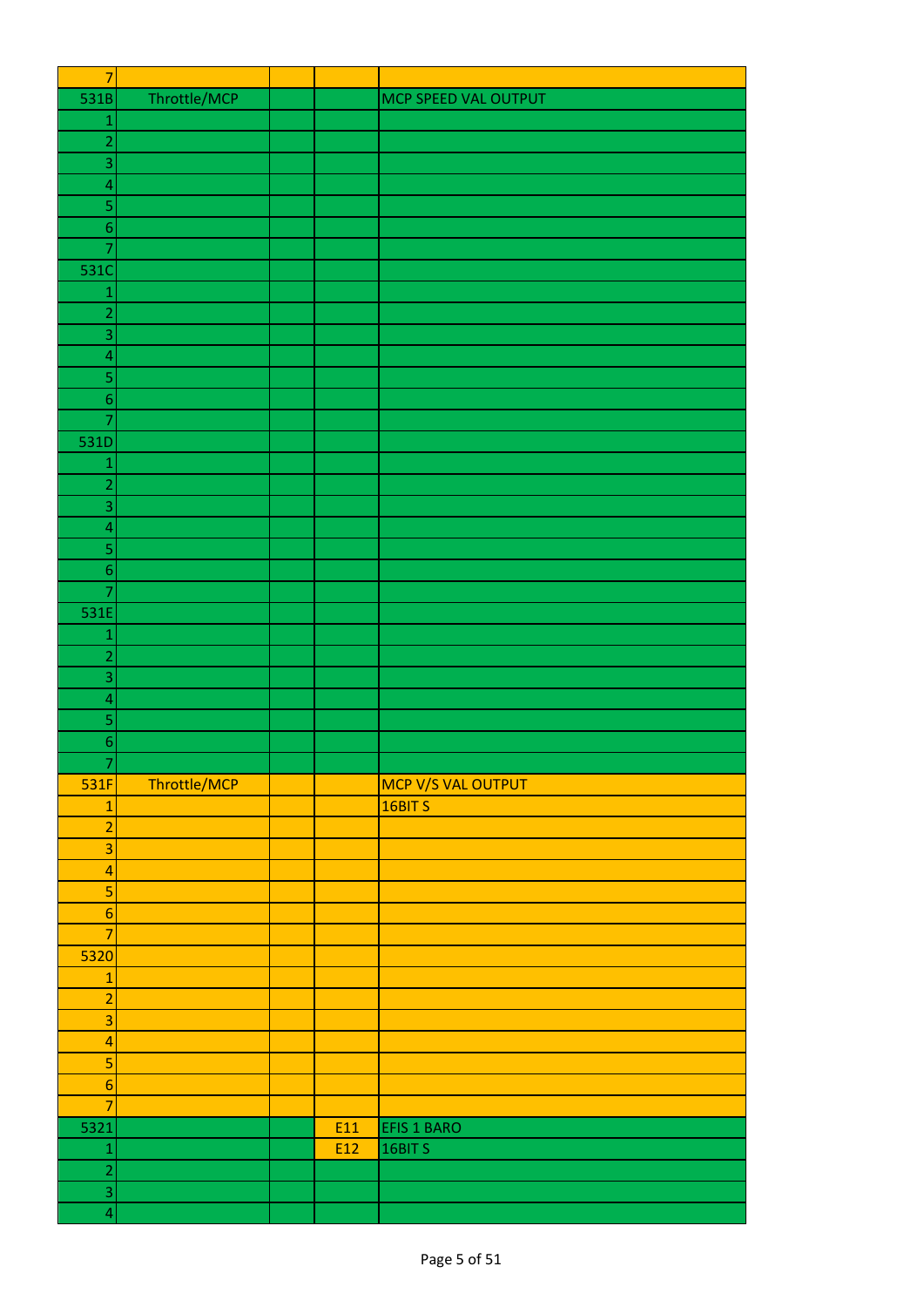| 5              |            |            |                 |                         |
|----------------|------------|------------|-----------------|-------------------------|
| 6              |            |            |                 |                         |
| 7              |            |            |                 |                         |
| 5322           |            |            |                 |                         |
| 1              |            |            |                 |                         |
| 2              |            |            |                 |                         |
| 3              |            |            |                 |                         |
| 4              |            |            |                 |                         |
| 5              |            |            |                 |                         |
| 6              |            |            |                 |                         |
|                |            |            |                 |                         |
|                |            |            |                 |                         |
| 1              |            |            |                 |                         |
| $\overline{2}$ |            |            |                 |                         |
| 3              |            |            |                 |                         |
| 4              |            |            |                 |                         |
| 5              |            |            |                 |                         |
| 6              |            |            |                 |                         |
| 7              |            |            |                 |                         |
| 5324           | Warning    | LED        | <b>B37</b>      | Fire Warning 1          |
| 1              | Warning    | LED        | <b>B50</b>      | Fire Warning 2          |
| $\overline{2}$ | Warning    | LED        | <b>B36</b>      | <b>Master Caution 1</b> |
| 3              | Warning    | LED        | <b>B51</b>      | <b>Master Caution 2</b> |
| 4              | Warning    | LED        | <b>B47</b>      | Warn Air Cond           |
| 5              | Warning    | LED        | <b>B46</b>      | Warn Anti Ice           |
| 6              | Warning    | LED        | <b>B39</b>      | Warn APU                |
| 7              | Warning    | LED        | <b>B49</b>      | <b>Warn Doors</b>       |
| 5325           | Warning    | LED        | <b>B42</b>      | Warn Elec               |
| 1              | Warning    | LED        | <b>B44</b>      | Warn Eng                |
| 2              | Warning    | LED        | <b>B41</b>      | Warn Flt Cont           |
| 3              | Warning    | LED        | <b>B43</b>      | Warn Fuel               |
| 4              | Warning    | <b>LED</b> | <b>B48</b>      | Warn Hyd                |
| 5              | Warning    | LED        | <b>B40</b>      | Warn IRS                |
| 6              | Warning    | LED        | <b>B45</b>      | Warn Overhead           |
| $\overline{7}$ | Warning    | LED        | <b>B38</b>      | Warn OVHT DET           |
| 5326           | (Warning)  | Sw         | <b>B34</b>      | Fire Warning 1 Pushed   |
| 1              | Warning    | Sw         |                 | Fire Warning 2 Pushed   |
| $\overline{2}$ | Warning    | Sw         | C <sub>22</sub> | Master Caution 1 Pushed |
| 3              | Warning    | Sw         | <b>B52</b>      | Master Caution 2 Pushed |
| 4              | <b>MIP</b> | LED        | <b>B5</b>       | ASA A/P YELLOW CAPT     |
| 5              | <b>MIP</b> | <b>LED</b> | A <sub>19</sub> | ASA A/P AMBER F/O       |
| 6              | <b>MIP</b> | <b>LED</b> | <b>B3</b>       | ASA A/P RED CAPT        |
| $\overline{7}$ | <b>MIP</b> | LED        | A <sub>15</sub> | ASA A/P RED F/O         |
| 5327           | <b>MIP</b> | LED        | <b>B4</b>       | ASA A/T YELLOW CAPT     |
| $\mathbf{1}$   | <b>MIP</b> | LED        | A27             | ASA A/T YELLOW F/O      |
| $\mathbf 2$    | <b>MIP</b> | LED        | <b>B2</b>       | ASA A/T RED CAPT        |
| 3              | <b>MIP</b> | <b>LED</b> | A21             | ASA A/T RED F/O         |
| 4              | <b>MIP</b> | LED        | <b>B6</b>       | ASA FMC YELLOW CAPT     |
| 5              | <b>MIP</b> | <b>LED</b> | A45             | ASA FMC YELLOW F/O      |
| 6              | <b>MIP</b> | LED        |                 | <b>AUTOLAND</b>         |
| $\overline{7}$ | <b>MIP</b> | LED        |                 | <b>AUTOLAND F/O</b>     |
| 5328           | <b>MIP</b> | <b>LED</b> | <b>B16</b>      | BELOW G/S CP ***N/W***  |
| $\mathbf{1}$   | <b>MIP</b> | <b>LED</b> | A30             | BELOW G/S FO            |
| $\overline{2}$ | <b>MIP</b> | LED        |                 | <b>BRAKE TEMP</b>       |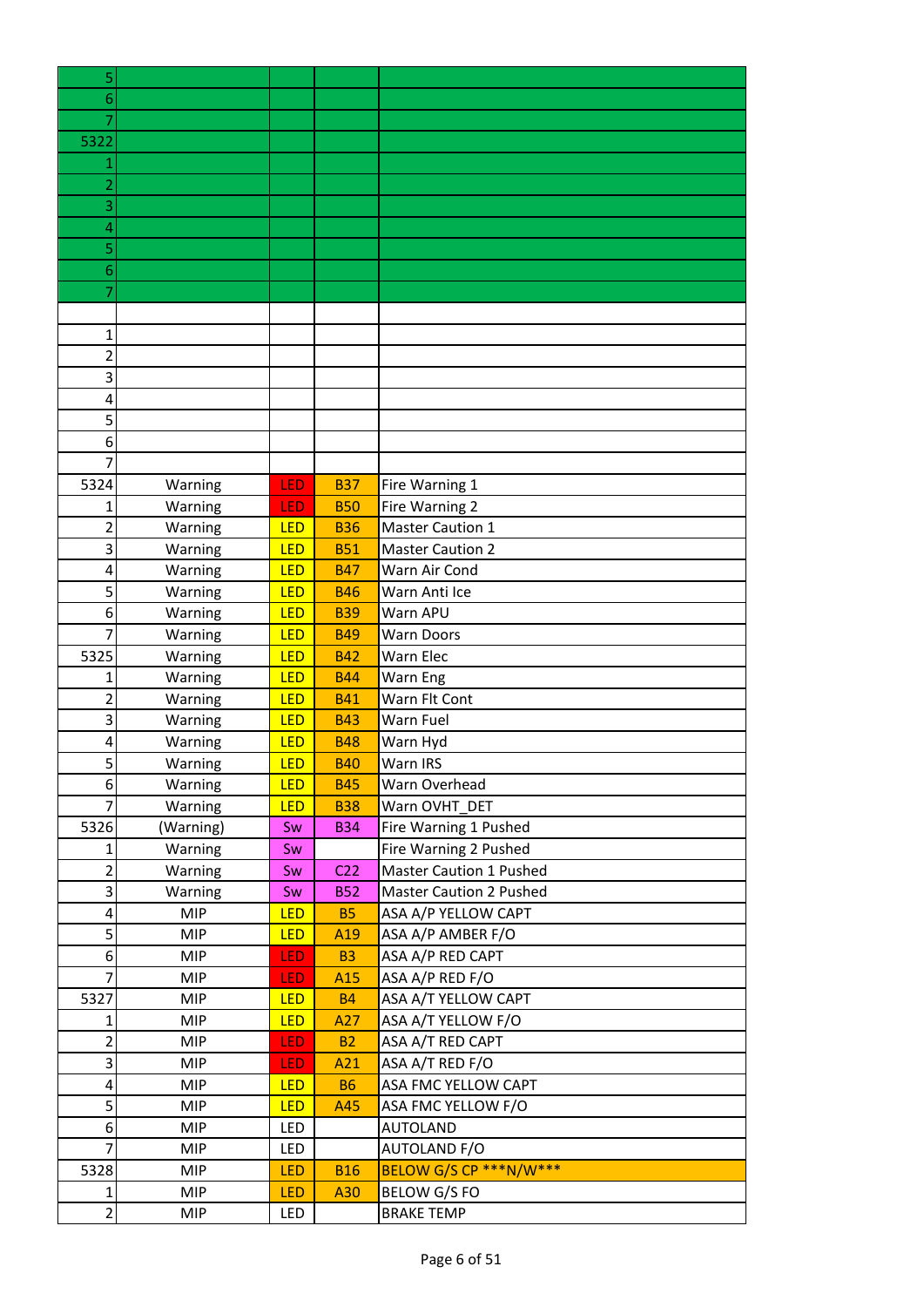| 3              | <b>MIP</b>               | LED        |                | CABIN ALT INDICATOR                         |
|----------------|--------------------------|------------|----------------|---------------------------------------------|
| 4              | <b>MIP</b>               | LED        |                | CABIN ALT INDICATOR F/O                     |
| 5              | <b>MIP</b>               | LED        |                | FLAP LOAD RELIEF                            |
| 6              | <b>MIP</b>               | LED        |                | <b>GPWS INOP</b>                            |
| 7              | <b>MIP</b>               | LED        | A <sub>8</sub> | LE FLAP EXTEND                              |
| 5329           | <b>MIP</b>               | LED        | A <sub>5</sub> | LE FLAP TRANSIT                             |
| 1              | <b>MIP</b>               | LED        |                | LOW OIL PX LEFT                             |
| 2              | <b>MIP</b>               | LED        |                | LOW OIL PX RIGHT                            |
| 3              | <b>MIP</b>               | LED        |                | <b>RUNWAY INOP</b>                          |
| 4              | <b>MIP</b>               | LED        | <b>B17</b>     | SPEED BRAKE DO NOT ARM                      |
| 5              | <b>MIP</b>               | LED        | <b>B15</b>     | <b>SPOILER ARMED</b>                        |
| 6              | <b>MIP</b>               | LED        | A32            | SPOILER EXTEND                              |
| 7              | <b>MIP</b>               | LED        | <b>B14</b>     | STAB OUT OF TRIM                            |
| 532A           | <b>MIP</b>               | LED        |                | Start valve open left                       |
| 1              | <b>MIP</b>               | LED        |                | Start valve open right                      |
| 2              | <b>MIP</b>               | LED        | A39            | <b>Takeoff Config</b>                       |
| 3              | <b>MIP</b>               | LED        |                | <b>Takeoff Config FO</b>                    |
| 4              | LG                       | LED        | <b>B22</b>     | (LG) GEAR LEFT                              |
| 5              | LG                       | LED        | <b>T48</b>     | (LG) LEFT GEAR AFT OVH                      |
| 6              | LG                       | LED        | <b>B18</b>     | (LG) GEAR LEFT TRANSIT                      |
|                | LG                       | LED        | <b>B23</b>     | (LG) GEAR NOSE                              |
| 532B           | LG                       | LED        | <b>T46</b>     | (LG) GEAR NOSE AFT OVH                      |
| 1              | LG                       | LED        | <b>B19</b>     | (LG) Gear Nose Transit                      |
| 2              | LG                       | LED        | <b>B21</b>     | (LG) Gear Right                             |
| 3              | LG                       | LED        | <b>T34</b>     | (LG) Gear Right Aft OVH                     |
| 4              | LG                       | LED        | <b>B20</b>     | (LG) Gear Right Transit                     |
| 5              | (MIP)                    | Sw         | <b>B10</b>     | ASA A/P RESET - CPT                         |
| 6              | <b>MIP</b>               | Sw         | A22            | ASA A/P RESET - FO                          |
| 7              | <b>MIP</b>               | Sw         | <b>B9</b>      | ASA A/T RESET - CPT                         |
| 532C           | MIP                      | Sw         | A43            | ASA A/T RESET - FO                          |
| 1              | <b>MIP</b>               | Sw         | A18            | ASA FMC RESET - FO                          |
| 2              | <b>MIP</b>               | Sw         | <b>B11</b>     | ASA FMC RESET - CPT                         |
| 3              | MIP                      | Sw         | <b>B7</b>      | ASA TEST 1 - CPT                            |
| 4              | MIP                      | Sw         | B <sub>8</sub> | ASA TEST 2 - CPT                            |
| 5              | <b>MIP</b>               | Sw         | A29            | ASA TEST 1 - FO                             |
| 6              | <b>MIP</b>               | Sw         | A44            | ASA TEST 2 - FO                             |
| $\overline{7}$ | Lighting                 | Sw         | <b>B13</b>     | Light Test - Dim                            |
| 532D           | Lighting                 | Sw         | <b>B12</b>     | Light Test - Test                           |
| 1              | <b>MIP</b>               | <b>RSW</b> | <b>B29</b>     | Lower DU CAPT ND                            |
| $\overline{2}$ | <b>MIP</b>               | <b>RSW</b> | <b>B28</b>     | Lower DU Capt Eng Pri                       |
| 3              | <b>MIP</b>               | <b>RSW</b> | A11            | Lower DU FO ND                              |
| 4              | <b>MIP</b>               | <b>RSW</b> | A20            | Lower DU FO Eng Pri                         |
| 5              | MIP                      | <b>RSW</b> | <b>B26</b>     | Main Panel DU Capt Outbd PFD                |
| 6              | <b>MIP</b>               | <b>RSW</b> | <b>B31</b>     | Main Panel DU Capt Eng Pri                  |
| 7              | <b>MIP</b>               | <b>RSW</b> | <b>B32</b>     | Main Panel DU Capt PFD                      |
| 532E           | <b>MIP</b>               | <b>RSW</b> | <b>B33</b>     | Main Panel DU Capt MFD                      |
| 1              | <b>MIP</b>               | <b>RSW</b> | A35            | Main Panel DU FO Outbd PFD                  |
| 2              | <b>MIP</b>               | <b>RSW</b> | A26            | Main Panel DU FO Eng Pri                    |
| 3              | <b>MIP</b>               | <b>RSW</b> | A14            | Main Panel DU FO PFD                        |
| 4<br>5         | <b>MIP</b><br><b>MIP</b> | <b>RSW</b> | A16            | Main Panel DU FO MFD<br><b>SPD REF AUTO</b> |
| 6              | <b>MIP</b>               | Sw<br>Sw   | A28<br>A31     | SPD REF V1                                  |
| 7              | MIP                      | Sw         | A4             | SPD REF VR                                  |
| 532F           | <b>MIP</b>               | Sw         | <b>B30</b>     | SPD REF WT                                  |
|                |                          |            |                |                                             |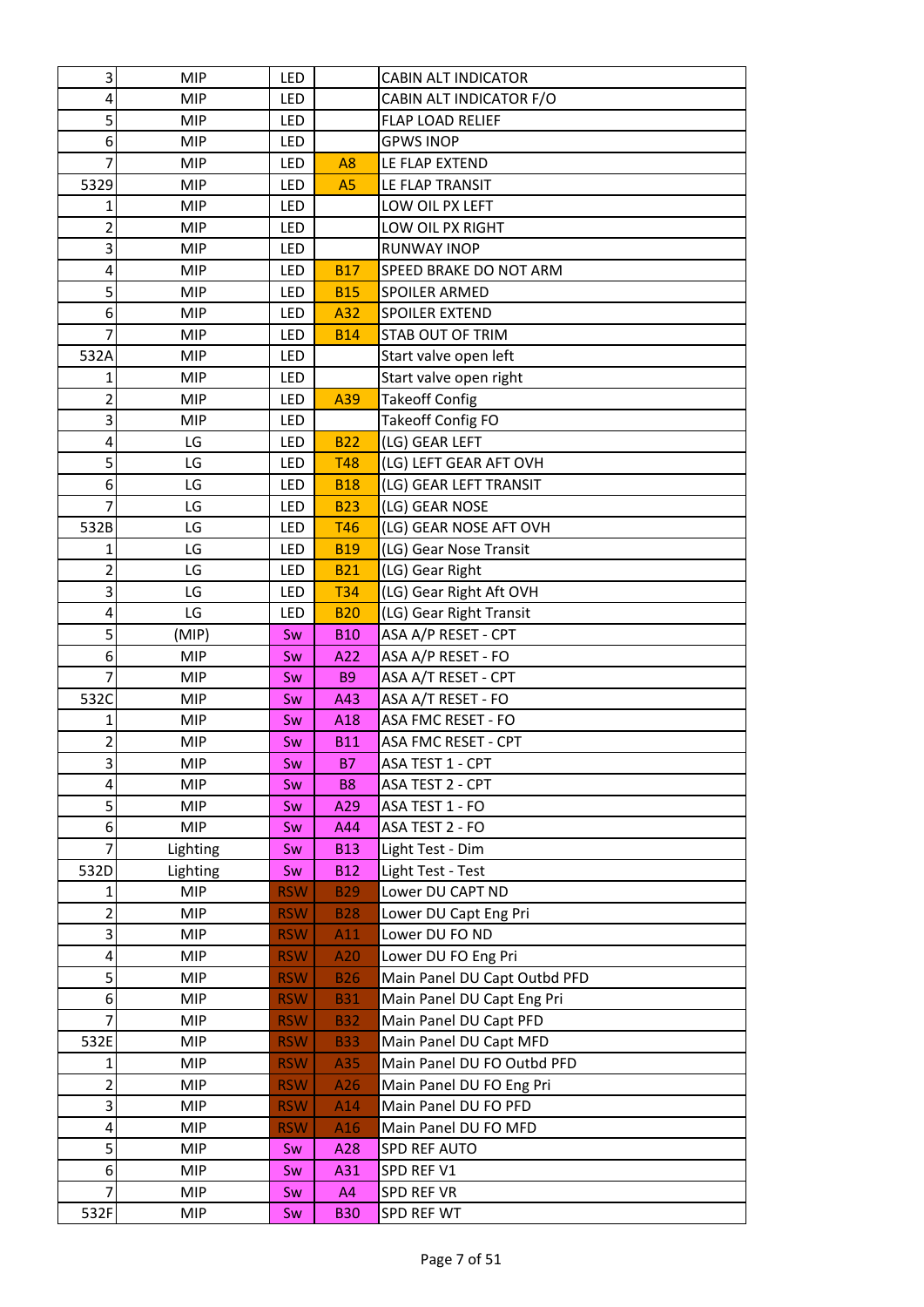| 1              | <b>MIP</b> | Sw         | A25            | SPD REF VREF              |
|----------------|------------|------------|----------------|---------------------------|
| 2              | MIP        | Sw         | A3             | <b>SPD REF BUG</b>        |
| 3              | MIP        | Sw         | A2             | SPD REF SET               |
| 4              | <b>MIP</b> | <b>RSW</b> | A34            | Lower Du Capt Norm        |
| 5              | LG         | Sw         | A42            | Gear Off                  |
| 6              | LG         | Sw         | A50            | Gear Down                 |
| 7              | LG         | Sw         | A36            | Gear Up                   |
| 5330           | LG         | Sw         | A41            | Nose wheel Steering Alt   |
| 1              | LG         | LED        | A23            | (LG) ANTISKID INOP        |
| $\overline{2}$ | MIP        | Sw         | A <sub>6</sub> | <b>MFD SYS Pushed</b>     |
| 3              | MIP        | Sw         | A33            | <b>MFD ENG Pushed</b>     |
| 4              | MIP        | Sw         | A38            | N1 SET AUTO               |
| 5              | MIP        | Sw         | A46            | <b>N1 SET 1</b>           |
| 6              | MIP        | Sw         | A24            | N1 SET 2                  |
| 7              | <b>MIP</b> | Sw         | A17            | N1 SET BOTH               |
| 5331           | (LG)       | Sw         | A47            | Autobrake Off             |
| 1              | LG         | Sw         | A37            | Autobrake RTO             |
| 2              | LG         | Sw         | A48            | Autobrake 1               |
| 3              | LG         | Sw         | A53            | Autobrake 2               |
| 4              | LG         | Sw         | A49            | Autobrake 3               |
| 5              | LG         | Sw         | A40            | Autobrake Max             |
| 6              | MIP        | <b>RSW</b> | A <sub>9</sub> | Lower DU FO Norm          |
| 7              | MIP        | Sw         |                | Main Panel DU Capt Norm   |
| 5332           | <b>MIP</b> | Sw         | A7             | Main DU FO Norm           |
| 1              | <b>MIP</b> | Sw         | A51            | Fuel Flow USED            |
| 2              | MIP        | Sw         | A10            | <b>Fuel Flow RESET</b>    |
| 3              | LG         | LED        | A52            | (LG) AUTOBRAKE DISARM     |
| 4              | MIP        | Sw         |                | <b>Fuel Flow Rate</b>     |
| 5              |            |            |                |                           |
| 6              |            |            |                |                           |
| 7              |            |            |                |                           |
| 5333.0         | Heating    | Sw         | K46            | Eng anti-Ice 1 On         |
| $\mathbf{1}$   | Heating    | Sw         | K35            | Eng anti-Ice2 On          |
| $\overline{2}$ | Heating    | Sw         | K3             | Probe Heat A              |
| 3              | Heating    | Sw         | K9             | Probe Heat B              |
| 4              | Heating    | Sw         | K44            | <b>TAT test Pushed</b>    |
| 5              | Heating    | Sw         |                | Window Heat FWD L On      |
| 6              | Heating    | Sw         | K7             | Window Heat FWD R On      |
| 7              | Heating    | Sw         | K8             | Window Heat SIDE L On     |
| 5334           | Heating    | Sw         | K6             | Window Heat SIDE R On     |
| 1              | Heating    | Sw         |                | Window Heat test Centre   |
| 2              | Heating    | Sw         | K <sub>2</sub> | Window Heat Test OVHT     |
| 3              | Heating    | Sw         | K4             | Window Heat FWD PWR TEST  |
| 4              | Heating    | Sw         | K43            | Wing Anti-Ice On          |
| $\overline{5}$ | Hydraulic  | Sw         | M4             | Alternate Flaps Arm       |
| 6              | Hydraulic  | Sw         | M29            | Alternate Flaps Ctrl Up   |
| 7              | Hydraulic  | Sw         | M24            | Alternate Flaps Ctrl Down |
| 5335           | Hydraulic  | Sw         |                | Flt Ctrl A Stdy Rud       |
| 1              | Hydraulic  | Sw         | M26            | Flt Ctrl A A On           |
| 2              | Hydraulic  | Sw         |                | Flt Ctrl B Stdy Rud       |
| 3              | Hydraulic  | Sw         | M33            | Flt Ctrl B B On           |
| $\pmb{4}$      | Hydraulic  | Sw         | K42            | Hyd ELEC 1 On             |
| 5              | Hydraulic  | Sw         | K48            | Hyd Elec 2 On             |
| $6 \mid$       | Hydraulic  | Sw         | K47            | Hyd Eng 1 On              |
|                |            |            |                |                           |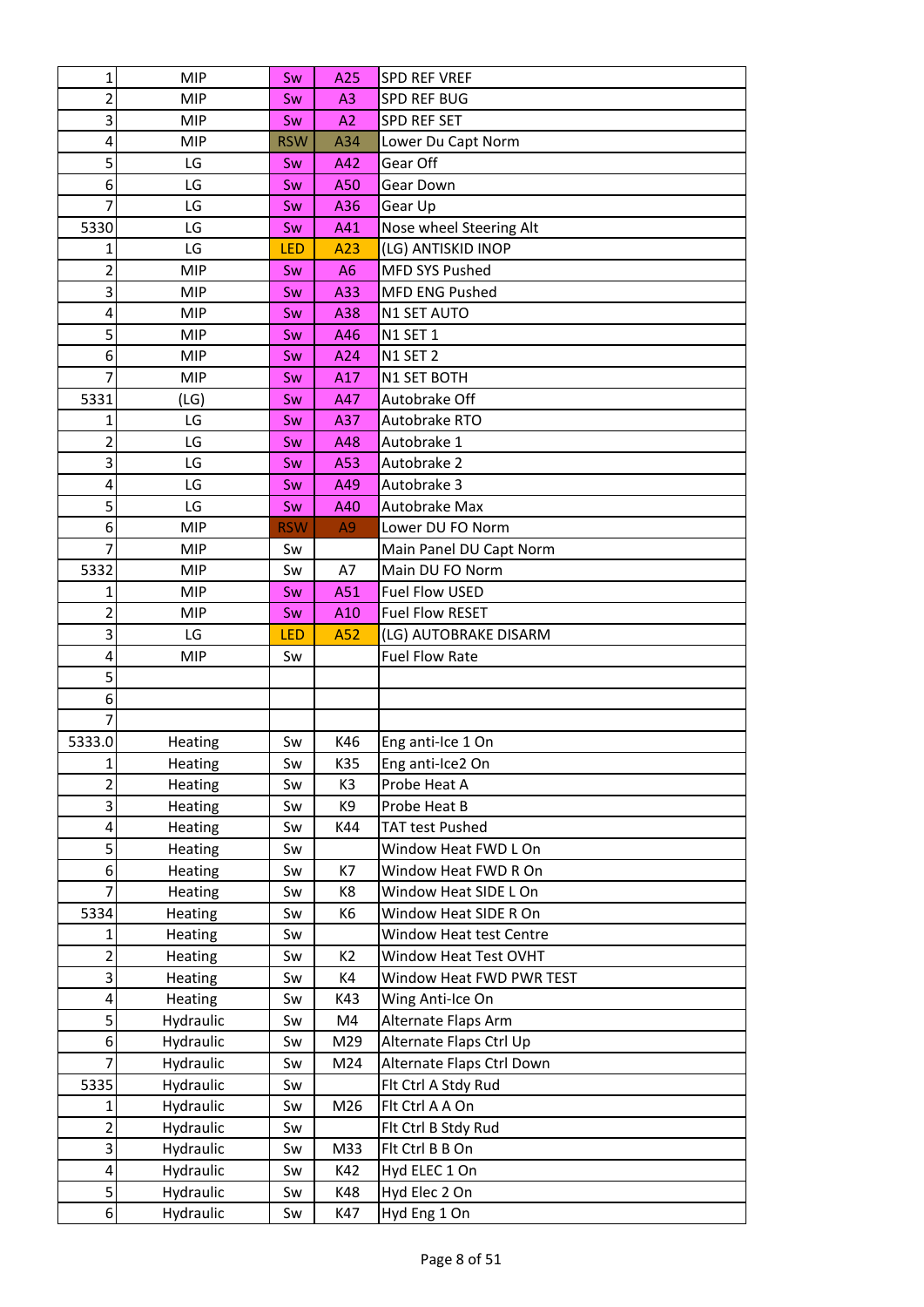| 7                       | Hydraulic | Sw         | K11             | Hyd Eng 2 On                                    |
|-------------------------|-----------|------------|-----------------|-------------------------------------------------|
| 5336                    | Hydraulic | Sw         |                 | Landing Gear transfer vallve position Alternate |
|                         | Hydraulic | Sw         | M31             | Spoiler A On                                    |
| 2                       | Hydraulic | Sw         | M14             | Spoiler B On                                    |
| 3                       | Heating   | LED        | K21             | Alpha Vane Heat L ******N/W******               |
| 4                       | Heating   | LED        | <b>K29</b>      | Alpha Vane Heat R                               |
| 5                       | Heating   | <b>LED</b> | <b>K33</b>      | auxPitot Heat                                   |
| 6                       | Heating   | <b>LED</b> | <b>K31</b>      | Capt Pitot Heat                                 |
| 7                       | Heating   | LED        | <b>K27</b>      | Co-pilot Pitot Heat                             |
| 5337                    | Heating   | LED        | <b>K39</b>      | Cowl Valve open L                               |
| 1                       | Heating   | LED        | <b>K37</b>      | Cowl Valve open R                               |
| 2                       | Heating   | LED        |                 | <b>Elev pitot Heat L</b>                        |
| 3                       | Heating   | <b>LED</b> | <b>K40</b>      | Elev pitot Heat R                               |
| 4                       | Heating   | <b>LED</b> | K <sub>19</sub> | Temp Probe Heat                                 |
| 5                       | Heating   | LED        | <b>K35</b>      | WAI L Valve Open                                |
| 6                       | Heating   | LED        | K41             | WAI R Valve Open                                |
| 7                       | Heating   | LED        |                 | <b>Window Heat FWD L On</b>                     |
| 5338                    | Heating   | <b>LED</b> | <b>K17</b>      | Window Heat FWD L Overheat                      |
| 1                       | Heating   | LED        |                 | <b>Window Heat FWD R On</b>                     |
| 2                       | Heating   | LED        | <b>K20</b>      | Window Heat FWD R Overheat                      |
| 3                       | Heating   | LED        | K <sub>16</sub> | Window Heat SIDE L On                           |
| 4                       | Heating   | LED        | L7              | Window Heat SIDE L Overheat                     |
| 5                       | Heating   | LED        | K14             | Window Heat SIDE R On                           |
| 6                       | Heating   | <b>LED</b> | L <sub>9</sub>  | Window Heat SIDE R Overheat                     |
| 7                       | Hydraulic | LED        | M16             | <b>Feel Diff Press</b>                          |
| 5339                    | Hydraulic | LED        | M41             | FLT Control low pressure A                      |
| 1                       | Hydraulic | LED        | M46             | FLT Control low pressure B                      |
| 2                       | Hydraulic | <b>LED</b> | <b>K32</b>      | Hyd ELEC1 LP                                    |
| 3                       | Hydraulic | LED        | <b>K22</b>      | Hyd ELEC1 OVHT                                  |
| 4                       | Hydraulic | LED        | L4              | Hyd ELEC2 LP                                    |
| 5                       | Hydraulic | LED        | <b>K18</b>      | Hyd ELEC2 OVHT                                  |
| 6                       | Hydraulic | LED        | <b>K24</b>      | Hyd Eng1 LP                                     |
| 7                       | Hydraulic | LED        |                 | Hyd Eng2 LP                                     |
| 533A                    | Hydraulic | LED        |                 | Hyd standby low pressure                        |
| 1                       | Hydraulic | LED        |                 | Hyd standby low quantity                        |
| 2                       | Hydraulic | LED        | M50             | Stby Rud On                                     |
| 3                       | Misc      | LED        | L3              | Door Aft Cargo                                  |
| 4                       | Misc      | LED        | <b>K28</b>      | Door Aft Entry                                  |
| 5                       | Misc      | LED        | <b>K38</b>      | Door Aft Service                                |
| 6                       | Misc      | LED        |                 | Door Aft Stairs                                 |
| 7                       | Misc      | LED        |                 | Door auto unlock                                |
| 533B                    | Misc      | LED        | <b>K26</b>      | Door Equip                                      |
| 1                       | Misc      | <b>LED</b> | <b>K36</b>      | Door Fwd Cargo                                  |
| 2                       | Misc      | <b>LED</b> | <b>K34</b>      | Door Fwd Entry                                  |
| 3                       | Misc      | LED        | L8              | Door Fwd Service                                |
| $\overline{\mathbf{4}}$ | Misc      | LED        | L10             | Door Left Aft Overwing                          |
| 5                       | Misc      | <b>LED</b> | L <sub>6</sub>  | Door Left fwd Overwing                          |
| 6                       | Misc      | LED        |                 | Door lock fail                                  |
| 7                       | Misc      | LED        | L5              | Door Right Aft Overwing                         |
| 533C                    | Misc      | LED        | <b>K23</b>      | Door Right Fwd Overwing                         |
| 1                       | Pneumatic | LED        | L18             | Bleed Trip off 1                                |
| 2                       | Pneumatic | LED        | L12             | Bleed Trip off 2                                |
| 3                       | Pneumatic | <b>LED</b> | <b>K30</b>      | Cowl Anti-Ice L                                 |
| $\overline{a}$          | Pneumatic | <b>LED</b> | <b>K25</b>      | Cowl Anti-Ice R                                 |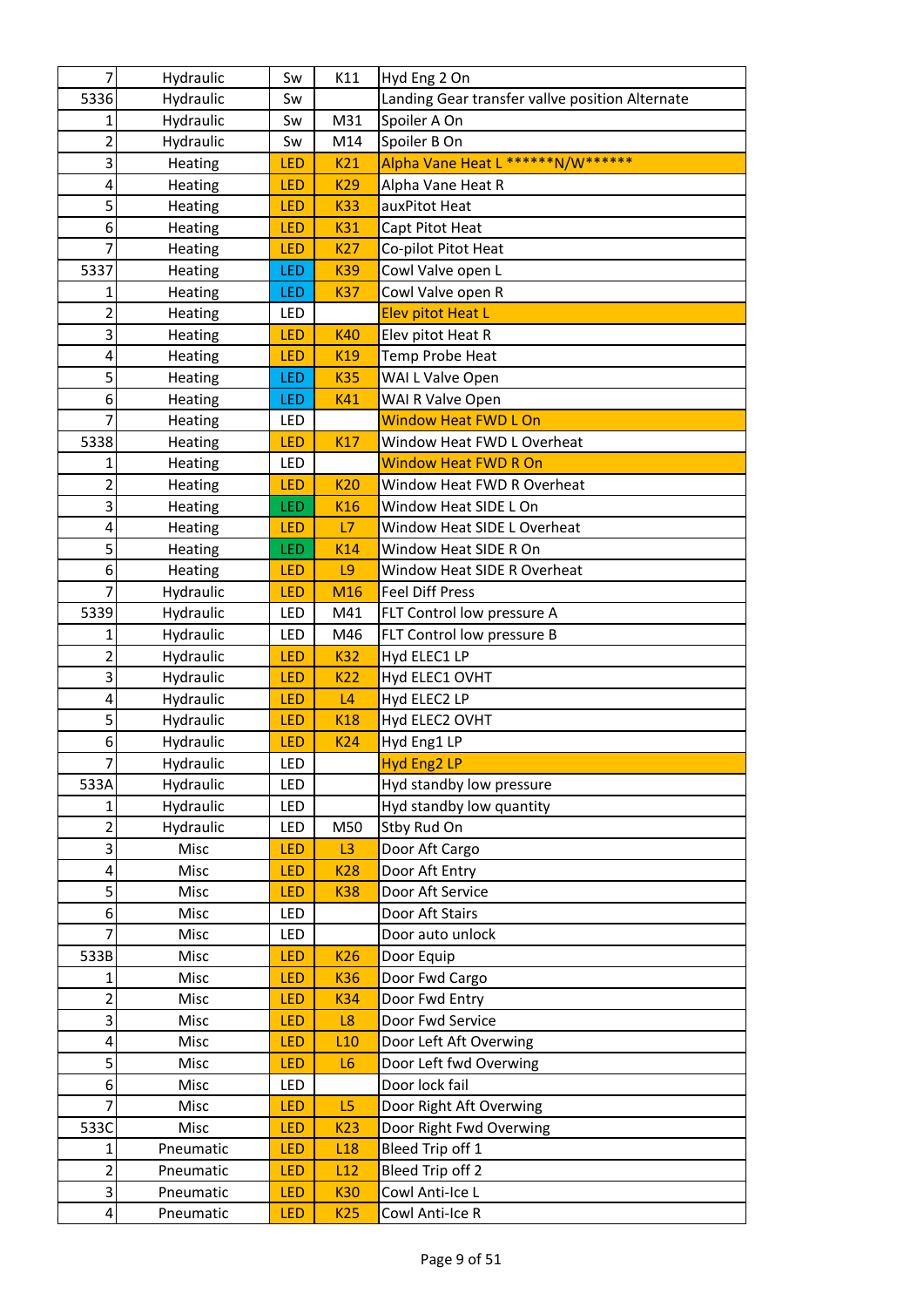| 5              | Pneumatic | LED        | L53             | Dual Bleed                             |
|----------------|-----------|------------|-----------------|----------------------------------------|
| 6              | Pneumatic | LED        |                 | High ALT LDG INOP                      |
| 7              | Pneumatic | LED        |                 | High ALT LDG ON                        |
| 533D           | Pneumatic | LED        |                 | Lavatory Smoke                         |
| 1              | Pneumatic | LED        | L17             | Off Sched Descent                      |
| $\overline{2}$ | Pneumatic | LED        | L15             | Pack L                                 |
| 3              | Pneumatic | LED        | L19             | Pack R                                 |
| 4              | Pneumatic | LED        | <b>T40</b>      | Pass Oxy On                            |
| 5              | Pneumatic | LED        | L21             | Pressurisation altn                    |
| 6              | Pneumatic | LED        | L16             | Pressurisation auto fail               |
| 7              | Pneumatic | LED        | L20             | Pressurisation manual                  |
| 533E           | Pneumatic | LED        | L <sub>49</sub> | Ram door full open L                   |
| 1              | Pneumatic | LED        | <b>L50</b>      | Ram door full open R                   |
| $\overline{2}$ | Pneumatic | LED        | L14             | Wing Body overheat 1                   |
| 3              | Pneumatic | LED        | L11             | Wing Body overheat 2                   |
| 4              | Pneumatic | LED        | L51             | Zone temp AFT CAB                      |
| 5              | Pneumatic | <b>LED</b> | L48             | Zone Temp CONT CAB                     |
| 6              | Pneumatic | <b>LED</b> | L52             | Zone Temp FWD CAB                      |
| 7              | Electric  | Sw         | N25             | APU GEN 1 Off                          |
| 533F           | Electric  | Sw         | N28             | APU GEN 1 On                           |
| 1              | Electric  | Sw         | N <sub>25</sub> | APU GEN 2 Off                          |
| 2              | Electric  | Sw         |                 | APU GEN 2 On                           |
| 3              | Electric  | Sw         | K49             | APU Switch Off                         |
| 4              | Electric  | Sw         | K52             | APU Switch Start                       |
| 5              | Lighting  | Sw         | M12             | Emer Exit Lights Off                   |
| 6              | Lighting  | Sw         |                 | Emer Exit Lights On                    |
| $\overline{7}$ | Lighting  | Sw         | L24             | Light Main Fixed L On                  |
| 5340           | Lighting  | Sw         | K50             | Light Main Fixed R On                  |
| $\mathbf{1}$   | Lighting  | Sw         | L31             | Light Main Retract L On                |
| 2              | Lighting  | Sw         | K51             | Light Main Retract R On                |
| 3              | Lighting  | Sw         | L13             | Lights Anti Collision On               |
| 4              | Lighting  | Sw         | M <sub>5</sub>  | Lights Logo On                         |
| $\overline{5}$ | Lighting  | Sw         |                 | Lights Position On                     |
| 6              | Lighting  | Sw         | L <sub>30</sub> | Lights Runway Turnoff L On             |
| 7              | Lighting  | Sw         | L <sub>28</sub> | Lights Runway Turnoff R On             |
| 5341           | Lighting  | Sw         |                 | Lights Strobe On                       |
| 1              | Lighting  | Sw         | L22             | Lights Strobe & Steady Strobe & Steady |
| $\overline{c}$ | Lighting  | Sw         | L <sub>29</sub> | Lights Strobe & Steady                 |
| 3              | Lighting  | Sw         | K53             | Lights Taxi On                         |
| 4              | Lighting  | Sw         | L23             | Lights wheel well On                   |
| 5              | Lighting  | Sw         | L <sub>25</sub> | Lights Wing On                         |
| 6              | Electric  | Sw         | L26             | Ignition Select Left                   |
| 7              | Electric  | Sw         | L27             | Ignition Select Right                  |
| 5342           | Pneumatic | Sw         | P <sub>3</sub>  | Air temp Selector CONT CAB             |
| 1              | Pneumatic | Sw         | P <sub>2</sub>  | Air temp Selector DUCT FWD             |
| $\overline{2}$ | Pneumatic | Sw         | P14             | Air temp Selector DUCT AFT             |
| 3              | Pneumatic | Sw         | P <sub>18</sub> | Air temp Selector CAB FWD              |
| 4              | Pneumatic | Sw         | P17             | Air temp Selector CAB AFT              |
| 5              | Pneumatic | Sw         | P <sub>16</sub> | Air temp Selector R                    |
| 6              | Pneumatic | Sw         | P <sub>15</sub> | Air temp Selector L                    |
| 7              | Pneumatic | Sw         |                 | Alt Horn Cutout Pushed                 |
| 5343           | Pneumatic | Sw         | L34             | Bleed 1 On                             |
| 1              | Pneumatic | Sw         | L33             | Bleed 2 On                             |
| $\overline{2}$ | Pneumatic | Sw         | L42             | Bleed APU On                           |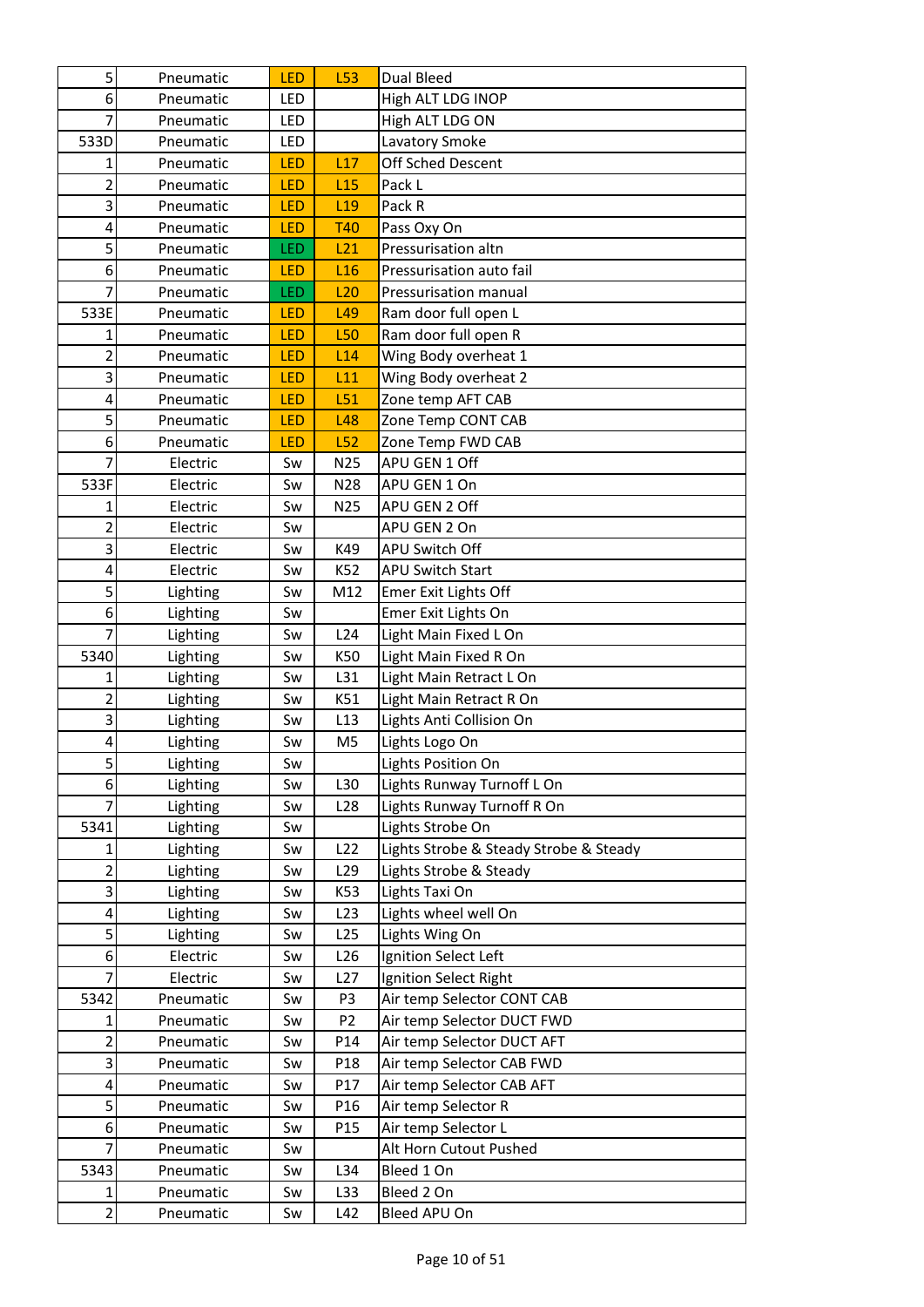| 3                            | Pneumatic    | Sw               |                 | <b>Outflow Valve Open</b>                       |   |
|------------------------------|--------------|------------------|-----------------|-------------------------------------------------|---|
| 4                            | Pneumatic    | Sw               |                 | <b>Outflow Valve Closed</b>                     |   |
| 5                            | Pneumatic    | Sw               | L46             | OVHT test On                                    |   |
| 6                            | Pneumatic    | Sw               | L38             | Pack 1 Off                                      |   |
| 7                            | Pneumatic    | Sw               | L45             | Pack 1 High                                     |   |
| 5344                         | Pneumatic    | Sw               | L36             | Pack 2 Off                                      |   |
| 1                            | Pneumatic    | Sw               | L <sub>39</sub> | Pack 2 High                                     |   |
| 2                            | Pneumatic    | Sw               | L44             | <b>Pneumatic Isolation Switch Close</b>         |   |
| 3                            | Pneumatic    | Sw               | L41             | Pneumatic Isolation Switch Open                 |   |
| 4                            | Pneumatic    | Sw               | P <sub>19</sub> | <b>Pressurisation Auto</b>                      |   |
| 5                            | Pneumatic    | Sw               | P21             | <b>Pressurisation Altn</b>                      |   |
| 6                            | Pneumatic    | Sw               | P20             | Pressurisation manual                           |   |
| 7                            | Pneumatic    | Sw               | L40             | Recirc Fan L Auto                               |   |
| 5345                         | Pneumatic    | Sw               | L <sub>35</sub> | Recirc Fan R Auto                               |   |
| 1                            | Pneumatic    | Sw               | N <sub>6</sub>  | Start 1 Off                                     |   |
| 2                            | Pneumatic    | Sw               | N4              | Start 1 GRD                                     |   |
| 3                            | Pneumatic    | Sw               | N <sub>5</sub>  | Start 1 CONT                                    |   |
| $\overline{4}$               | Pneumatic    | Sw               | N <sub>2</sub>  | Start 1 FLT                                     |   |
| 5                            | Pneumatic    | Sw               | N <sub>9</sub>  | Start 2 Off                                     |   |
| 6                            | Pneumatic    | Sw               | N <sub>8</sub>  | Start 2 GRD                                     |   |
| 7                            | Pneumatic    | Sw               | N7              | Start 2 CONT                                    |   |
| 5346                         | Pneumatic    | Sw               | N <sub>3</sub>  | Start 2 FLT                                     |   |
| 1                            | Pneumatic    | Sw               | L43             | Trim air On                                     |   |
| 2                            | Pneumatic    | Sw               |                 | Trip Reset On                                   |   |
| 3                            | Fuel         | Sw               |                 | Cross feed On                                   |   |
| 4                            | Fuel         | Sw               | M <sub>2</sub>  |                                                 | 6 |
| 5                            | Fuel         | Sw               |                 | Fuel Centre Right On                            |   |
| 6                            | Fuel         | Sw               | M34             | Fuel Left Aft On                                |   |
| 7                            | Fuel         | Sw               |                 | Fuel Left Fwd On                                |   |
| 5347                         | Fuel         | Sw               | M15             | Fuel Right Aft On                               |   |
| 1                            | Fuel         | Sw               | M25             | Fuel Right Fwd On                               |   |
| $\overline{2}$               | Misc         | Sw               | M9              | Ground Call On                                  |   |
| $\overline{\mathbf{3}}$<br>4 | Misc         | Sw               | M10             | Equip cooling Exhaust Alternate                 |   |
| 5                            | Misc         | Sw               | M7              | Equip cooling Supply Alternate<br>Seatbelt Auto |   |
| 6                            | Misc         | Sw               |                 | Seatbelt On                                     |   |
| $\overline{7}$               | Misc         | Sw               | M8              |                                                 |   |
| 5348                         | Misc<br>Misc | Sw               | M11             | No Smoking Auto<br>No Smoking On                |   |
| 1                            | Misc         | Sw<br><b>LED</b> | M17             | Mach Trim Fail                                  |   |
| $\overline{2}$               | Fuel         | LED              | M42             | Crossfeed Indicator                             |   |
| 3                            | Fuel         | <b>LED</b>       | M19             | <b>ENG Valve Closed L</b>                       |   |
| $\overline{\mathbf{4}}$      | Fuel         | LED              |                 | <b>ENG Valve Closed R</b>                       |   |
| 5                            | Fuel         | LED              | M51             | Filter Bypass L                                 |   |
| 6                            | Fuel         | <b>LED</b>       | <b>M20</b>      | Filter Bypass R                                 |   |
| 7                            | Fuel         | LED              | M53             | Fuel Centre Left LP                             |   |
| 5349                         | Fuel         | <b>LED</b>       | M18             | Fuel Centre Right LP                            |   |
| 1                            | Fuel         | LED              | M48             | Fuel Left Aft LP                                |   |
| 2                            | Fuel         | LED              | M52             | Fuel Left Fwd LP                                |   |
| 3                            | Fuel         | LED              | M43             | Fuel Right Aft LP                               |   |
| 4                            | Fuel         | <b>LED</b>       | M21             | Fuel Right Fwd LP                               |   |
| 5                            | Fuel         | LED              | M47             | Spar Valve Closed L                             |   |
| 6                            | Fuel         | LED              | M39             | Spar Valve Closed R                             |   |
| 7                            | Misc         | Sw               | M22             | Yaw Damper On                                   |   |
| 534A                         | Misc         | Sw               | M30             | Display Control Panel Both on 1                 |   |
|                              |              |                  |                 |                                                 |   |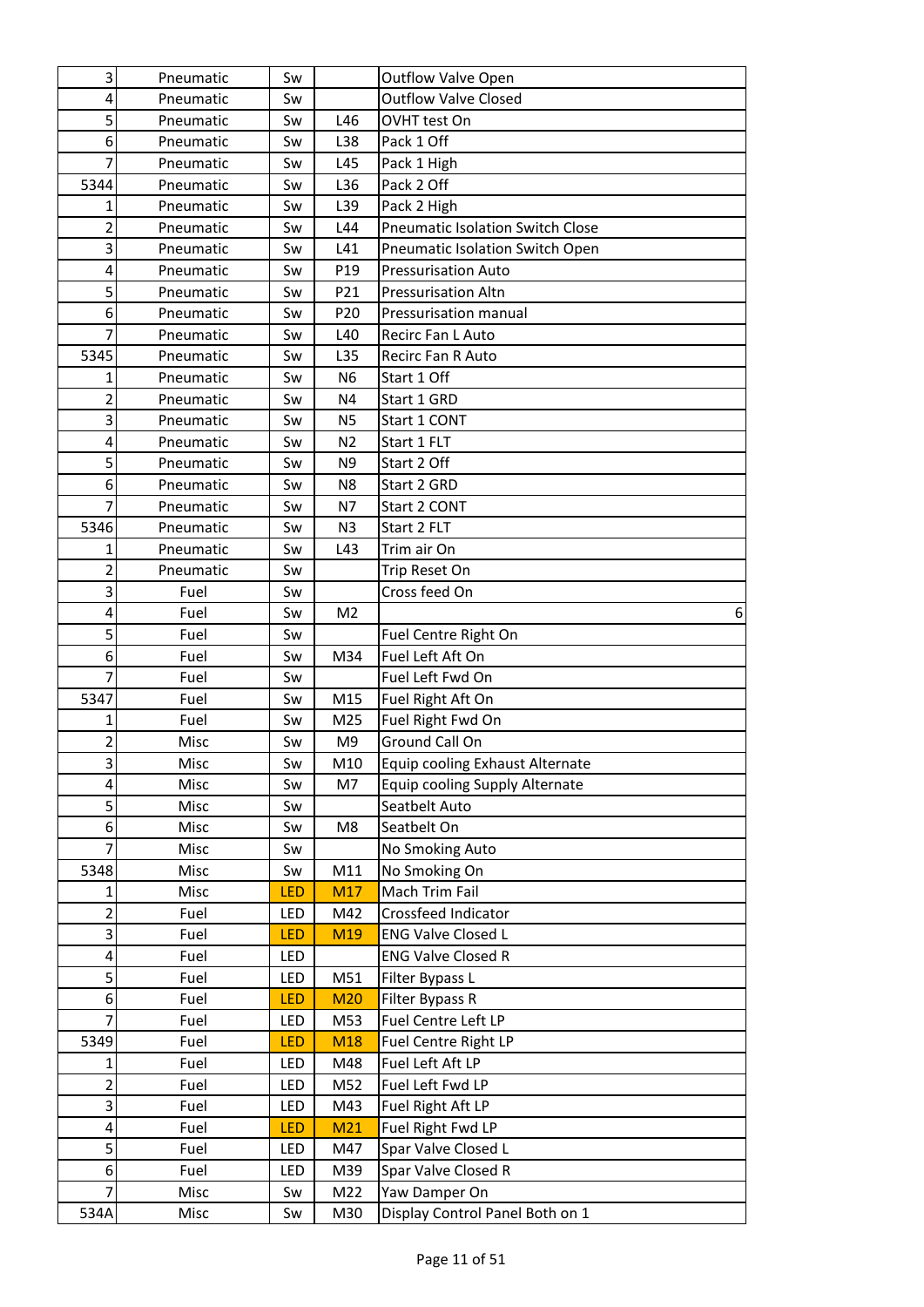| 1                       | Misc               | Sw         | M23             | Display Control Panel Both on 2  |
|-------------------------|--------------------|------------|-----------------|----------------------------------|
| 2                       | Misc               | Sw         |                 | Display Source All on 1          |
| 3                       | Misc               | Sw         | M23             | Display Source All on 2          |
| 4                       | Navigation         | Sw         | M27             | IRS Both on L                    |
| 5                       | Navigation         | Sw         | M32             | IRS Both on R                    |
| 6                       | Navigation         | Sw         |                 | FMC Both On L                    |
| 7                       | Navigation         | Sw         | M28             | FMC Both On R                    |
| 534B                    | Navigation         | Sw         | M36             | VHF NAV Both on 1                |
| 1                       | Navigation         | Sw         |                 | VHF NAV Both on 2                |
| 2                       | <b>Flight Cont</b> | LED        |                 | <b>Auto Slat Fail</b>            |
| 3                       | FLT CONT           | LED        | M44             | <b>Speed Trim Fail</b>           |
| 4                       | Misc               | LED        | M45             | Yaw Damper                       |
| 5                       | Misc               | Sw         |                 | Wiper Left park                  |
| 6                       | Misc               | Sw         |                 | Wiper Left Int                   |
| 7                       | Misc               | Sw         |                 | Wiper Left Low                   |
| 534C                    | Misc               | Sw         |                 | Wiper Left High                  |
| 1                       | Misc               | Sw         | N12             | Wiper Right park                 |
| $\overline{2}$          | Misc               | Sw         | N13             | Wiper Right Int                  |
| $\overline{\mathbf{3}}$ | Misc               | Sw         | N11             | Wiper Right Low                  |
| 4                       | Misc               | Sw         | N <sub>10</sub> | Wiper Right High                 |
| 5                       | Electric           | Sw         | N14             | Gen 1 Off                        |
| 6                       | Electric           | Sw         | N <sub>15</sub> | Gen 1 On                         |
| 7                       | Electric           | Sw         | N18             | Gen 2 Off                        |
| 534D                    | Electric           | Sw         | N <sub>23</sub> | Gen 2 On                         |
| 1                       | Electric           | Sw         | N22             | Disconnect 1 Off                 |
| $\overline{2}$          | Electric           | Sw         | N <sub>16</sub> | Disconnect 2 Off                 |
| 3                       | Electric           | Sw         | N17             | IFE On                           |
| 4                       | Electric           | Sw         | N26             | Ground Power Off                 |
| $\overline{5}$          | Electric           | Sw         | N <sub>19</sub> | Ground Power On                  |
| 6                       | Misc               | LED        | N21             | Equip Coooling exhaust Off       |
| 7                       | Misc               | LED        | <b>N47</b>      | <b>Equip Coooling Supply Off</b> |
| 534E                    | Electric           | Sw         | N24             | CAB/UTIL On                      |
| $\mathbf{1}$            | Electric           | Sw         | N27             | Standby power switch Off         |
| $\overline{2}$          | Electric           | Sw         |                 | Standby power switch Batt        |
| 3                       | Electric           | Sw         | <b>N30</b>      | Battery switch Off               |
| 4                       | Electric           | Sw         |                 | Battery switch On                |
| 5                       | Electric           | Sw         | N33             | Bus transfer switch Off          |
| $6 \mid$                | Lighting           | LED        | <b>N35</b>      | Emerg Exit Lights not armed      |
| $\overline{7}$          | Electric           | LED        | N41             | <b>APU Fault</b>                 |
| 534F                    | Electric           | LED        | <b>N39</b>      | APU GEN OFF BUS                  |
| 1                       | Electric           | LED        | <b>N36</b>      | APU Low oil pressure             |
| $\overline{\mathbf{c}}$ | Electric           | LED        | <b>N40</b>      | <b>APU Maint</b>                 |
| 3                       | Electric           | <b>LED</b> | N42             | APU Overspeed                    |
| 4                       | Electric           | LED        | <b>N37</b>      | TR UNIT                          |
| $\overline{5}$          | Electric           | LED        | <b>N38</b>      | DRIVE 1                          |
| 6                       | Electric           | LED        | <b>N53</b>      | DRIVE <sub>2</sub>               |
| 7                       | Electric           | <b>LED</b> | <b>N43</b>      | Source OFF 1                     |
| 5350                    | Electric           | LED        | <b>N52</b>      | Source OFF 2                     |
| 1                       | Electric           | LED        | <b>N44</b>      | Transfer bus OFF 1               |
| $\overline{c}$          | Electric           | <b>LED</b> | <b>N49</b>      | Transfer bus OFF 2               |
| 3                       | Electric           | LED        | N45             | <b>ELEC</b>                      |
| 4                       | Electric           | LED        | <b>N46</b>      | <b>BATT Discharge</b>            |
| $\mathsf{S}$            | Electric           | LED.       | <b>N48</b>      | Call                             |
| $6 \mid$                | Electric           | LED        |                 | Gen Bus Off 1                    |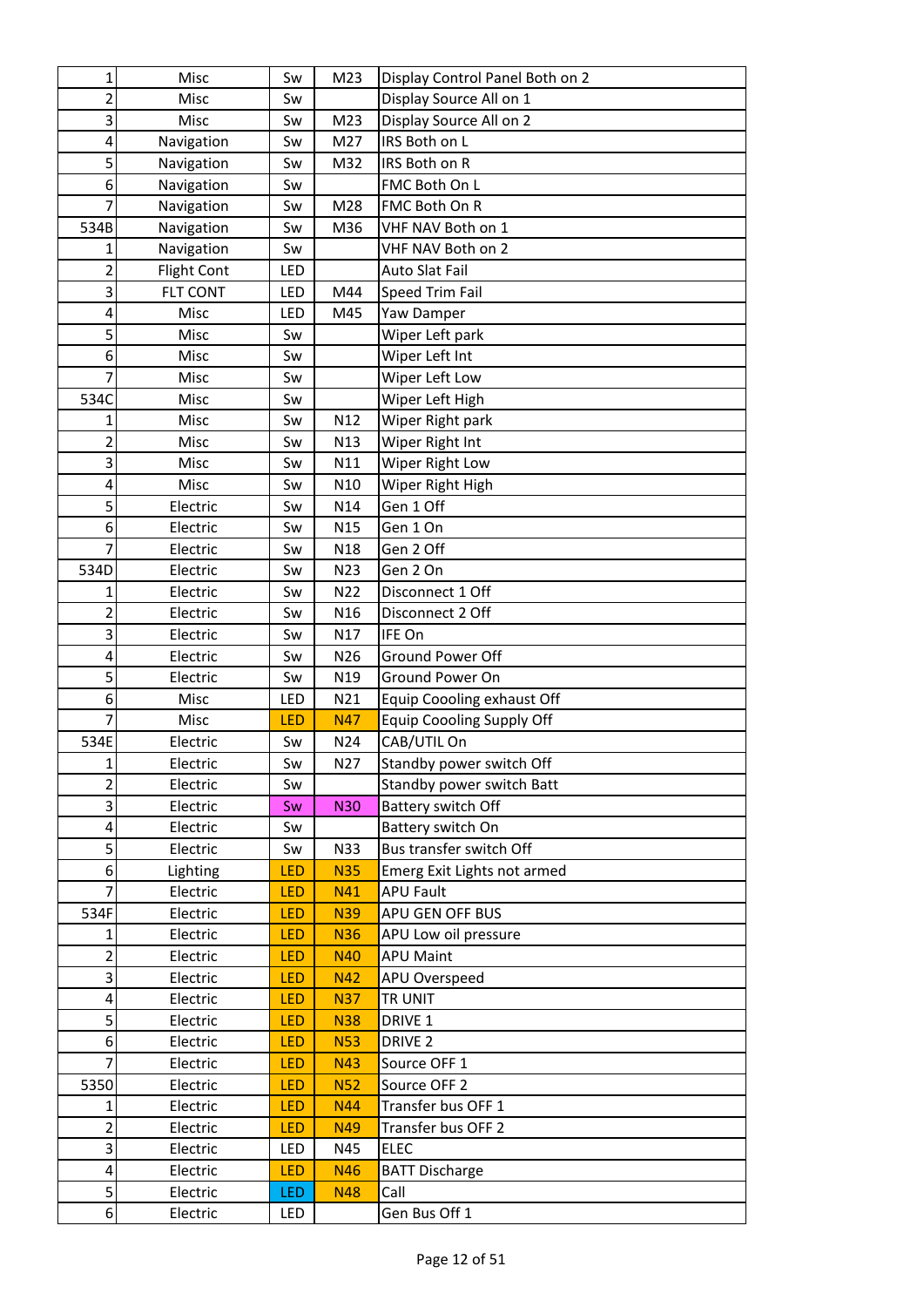| 7                   | Electric               | LED                      | <b>N50</b>             | Gen Bus Off 2                              |
|---------------------|------------------------|--------------------------|------------------------|--------------------------------------------|
| 5351                | Electric               | LED                      | <b>N51</b>             | Standby pwr off                            |
| 1                   | Electric               | Sw                       |                        | Elec maint pushed                          |
| 2                   | Electric               | Sw                       | P50                    | Elec Pnl AC STBY PWR                       |
| 3                   | Electric               | Sw                       | P48                    | Elec Pnl AC GRD PWR                        |
| 4                   | Electric               | Sw                       | P46                    | Elec Pnl AC GEN 1                          |
| 5                   | Electric               | Sw                       | P44                    | Elec Pnl AC APU GEN                        |
| 6                   | Electric               | Sw                       | P52                    | Elec Pnl AC GEN 2                          |
| 7                   | Electric               | Sw                       |                        | Elec Pnl AC INV                            |
| 5352                | Pneumatic              | <b>ENC</b>               | P <sub>25</sub>        | Flight alt in encoder                      |
| 1                   | Pneumatic              | <b>ENC</b>               | P <sub>27</sub>        | Flight alt in encoder                      |
| 2                   |                        |                          |                        |                                            |
| 3                   |                        |                          |                        |                                            |
| 4                   |                        |                          |                        |                                            |
| 5                   |                        |                          |                        |                                            |
| 6                   |                        |                          |                        |                                            |
| $\overline{7}$      |                        |                          |                        |                                            |
| 5353                |                        |                          |                        |                                            |
| 1                   |                        |                          |                        |                                            |
| 2                   |                        |                          |                        |                                            |
| 3                   |                        |                          |                        |                                            |
| 4                   |                        |                          |                        |                                            |
| 5                   |                        |                          |                        |                                            |
| 6<br>$\overline{7}$ |                        |                          |                        |                                            |
|                     |                        |                          |                        |                                            |
| 5354<br>1           | Pneumatic<br>Pneumatic | <b>ENC</b><br><b>ENC</b> | P24<br>P <sub>26</sub> | Land alt in encoder<br>Land alt in encoder |
| 2                   |                        |                          |                        |                                            |
| 3                   |                        |                          |                        |                                            |
| 4                   |                        |                          |                        |                                            |
| 5                   |                        |                          |                        |                                            |
| $\boldsymbol{6}$    |                        |                          |                        |                                            |
| $\overline{7}$      |                        |                          |                        |                                            |
| 5355                |                        |                          |                        |                                            |
| $\mathbf{1}$        |                        |                          |                        |                                            |
| $\overline{2}$      |                        |                          |                        |                                            |
| 3                   |                        |                          |                        |                                            |
| 4                   |                        |                          |                        |                                            |
| $\overline{5}$      |                        |                          |                        |                                            |
| 6                   |                        |                          |                        |                                            |
| 7                   |                        |                          |                        |                                            |
| 5356                | Electric               | Sw                       |                        | Elec Pnl AC Test                           |
| 1                   | Electric               | Sw                       | P34                    | Elec Panel DC STBY PWR                     |
| 2                   | Electric               | Sw                       | P32                    | Elec Panel DC BAT BUS                      |
| 3                   | Electric               | Sw                       | P30                    | Elec Panel DC BAT                          |
| 4                   | Electric               | Sw                       | P <sub>28</sub>        | Elec Panel DC AUX BAT                      |
| 5                   | Electric               | Sw                       | <b>P38</b>             | Elec Panel DC TR1                          |
| 6                   | Electric               | Sw                       | P40                    | Elec Panel DC TR2                          |
| 7                   | Electric               | Sw                       | P42                    | Elec Panel DC TR3                          |
| 5357                | Communication          | Sw                       |                        | ASP ADF 1 VOL PUSHED                       |
| 1                   | Communication          | Sw                       |                        | ASP ADF 2 VOL PUSHED                       |
| 2                   | Communication          | Sw                       |                        | <b>ASP FLT VOL PUSHED</b>                  |
| 3                   | Communication          | Sw                       |                        | <b>ASP FLT SEND PUSHED</b>                 |
| 4                   | Communication          | Sw                       |                        | ASP FO ADF 1 VOL PUSHED                    |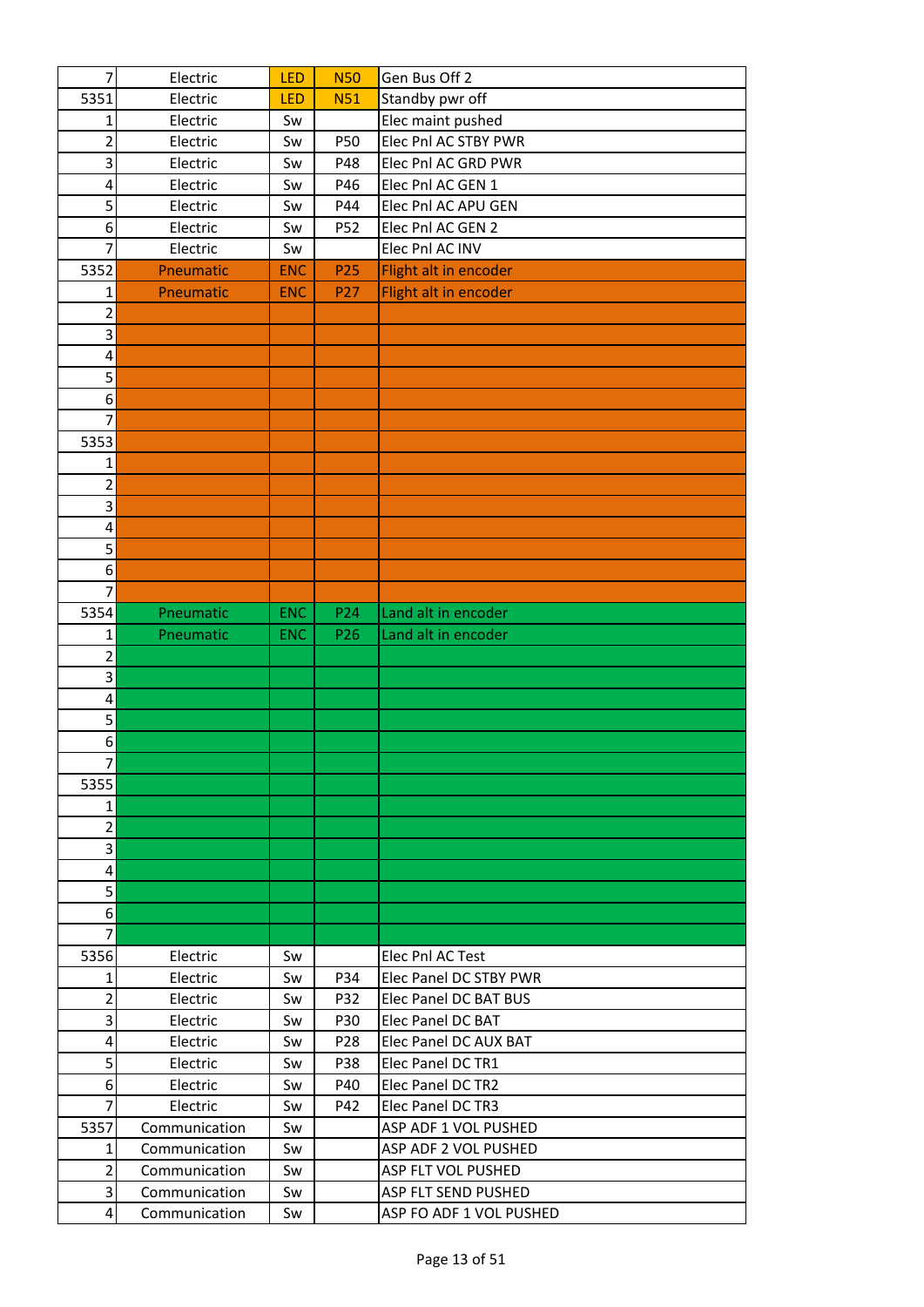| 5 <sup>1</sup>          | Communication | Sw         |            | ASP ADF 2 VOL PUSHED         |
|-------------------------|---------------|------------|------------|------------------------------|
| 6                       | Communication | Sw         |            | ASP FO FLT VOL PUSHED        |
| $\overline{7}$          | Communication | Sw         |            | ASP FO FLT VOL SEND PUSHED   |
| 5358                    | Communication | Sw         |            | ASP FO HF 1 PUSHED           |
| 1                       | Communication | Sw         |            | ASP FO HF 1 SEND PUSHED      |
| $\overline{2}$          | Communication | Sw         |            | ASP FO HF 2 PUSHED           |
| 3                       | Communication | Sw         |            |                              |
| 4                       | Communication | Sw         |            | ASP FO HF 2 SEND PUSHED      |
| 5                       | Communication | Sw         |            | ASP FO MARKER VOL PUSHED     |
| 6                       | Communication | Sw         |            | ASP FO NAV 1 VOL PUSHED      |
| 7                       | Communication | Sw         |            | ASP FO NAV 2 PUASHED         |
| 5359                    | Communication | Sw         |            | ASP FO PA VOL PUSHED         |
| 1                       | Communication | Sw         |            | ASP FO PA VOL SEND PUSHED    |
| $\overline{2}$          | Communication | Sw         |            | ASP FO SPKR VOL PUSHED       |
| 3                       | Communication | Sw         |            | ASP FO SVC VOL PUSHED        |
| $\overline{\mathbf{4}}$ | Communication | Sw         |            | ASP FO SVC VOL SEND PUSHED   |
| 5                       | Communication | Sw         |            | ASP FO VHF 1 VOL PUSHED      |
| 6                       | Communication | Sw         |            | ASP FO VHF 1 VOL SEND PUSHED |
| $\overline{7}$          | Communication | Sw         |            | ASP FO VHF 2 VOL PUSHED      |
| 535A                    | Electric      | Sw         | P36        | Elec Panel DC TEST           |
| 1                       | Warning       | Sw         | <b>B35</b> | Recall 1 Pushed              |
| $\overline{2}$          | Warning       | Sw         | <b>B23</b> | Recall 2 Pushed              |
| 3                       |               |            |            |                              |
| 4                       |               |            |            |                              |
| 5                       |               |            |            |                              |
| 6                       |               |            |            |                              |
|                         |               |            |            |                              |
| $\overline{7}$          |               |            |            |                              |
| 535B                    | (MIP)         | <b>SER</b> | <b>B24</b> | <b>FLAPS GUAGE</b>           |
| 1                       |               |            |            | 16BIT <sub>S</sub>           |
| $\overline{2}$          |               |            |            |                              |
| 3                       |               |            |            |                              |
| 4                       |               |            |            |                              |
| $\overline{\mathbf{5}}$ |               |            |            |                              |
| 6                       |               |            |            |                              |
| 7                       |               |            |            |                              |
| 535C                    |               |            |            |                              |
| 1                       |               |            |            |                              |
| $\overline{a}$          |               |            |            |                              |
| 3                       |               |            |            |                              |
| 4                       |               |            |            |                              |
| 5                       |               |            |            |                              |
| $\boldsymbol{6}$        |               |            |            |                              |
| 7                       |               |            |            |                              |
| 535D                    | (MIP)         | <b>SER</b> | <b>B24</b> | <b>Brake Pressure Gauge</b>  |
| $\mathbf{1}$            |               |            |            | 16BIT <sub>S</sub>           |
| $\overline{2}$          |               |            |            |                              |
| 3                       |               |            |            |                              |
| 4                       |               |            |            |                              |
| 5                       |               |            |            |                              |
| 6                       |               |            |            |                              |
| 7                       |               |            |            |                              |
| 535E                    |               |            |            |                              |
| 1                       |               |            |            |                              |
| $\overline{2}$          |               |            |            |                              |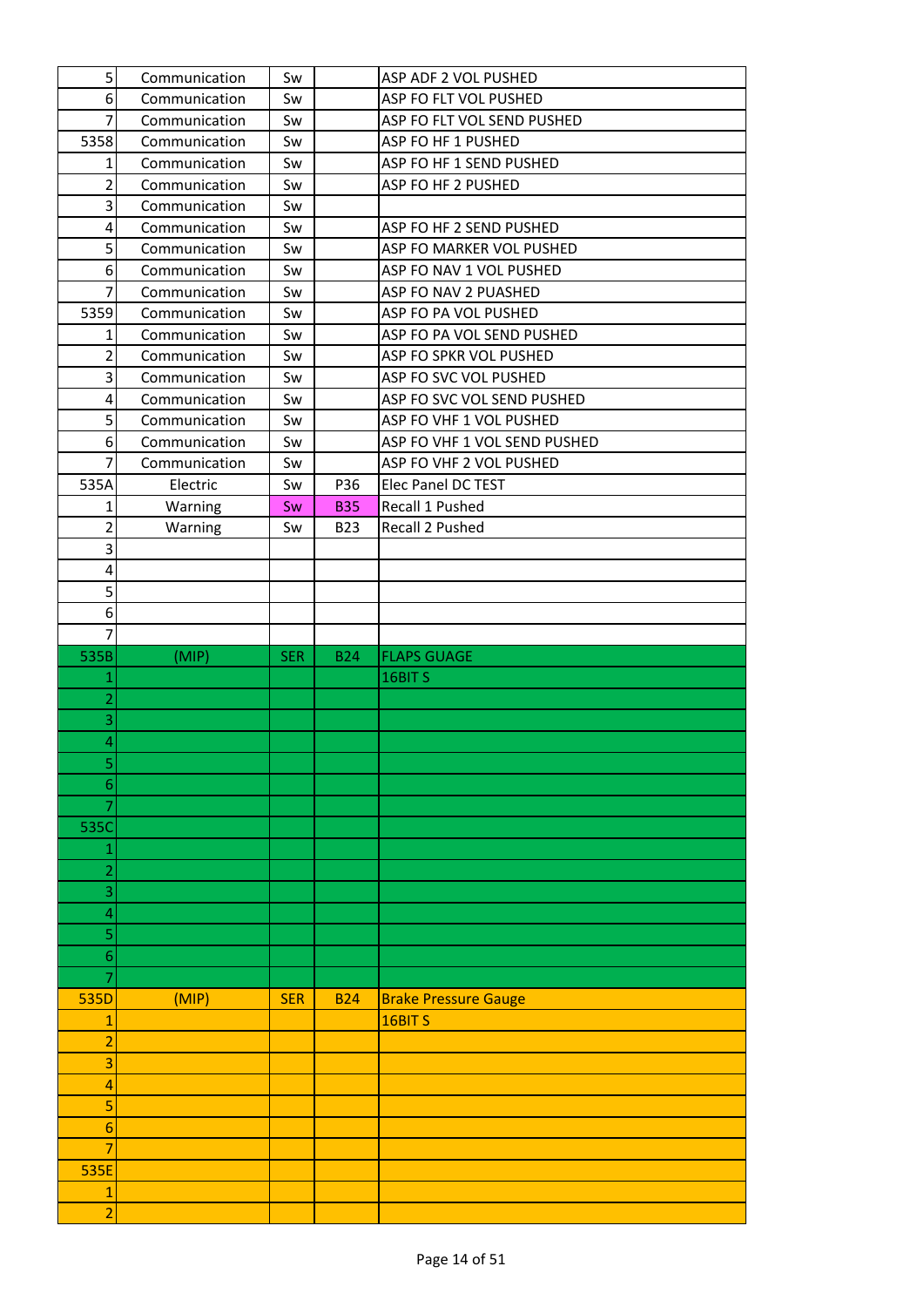| 3      |                                |           |                 |                                               |
|--------|--------------------------------|-----------|-----------------|-----------------------------------------------|
| 4      |                                |           |                 |                                               |
| 5      |                                |           |                 |                                               |
| 6      |                                |           |                 |                                               |
| 7      |                                |           |                 |                                               |
| 535F   |                                |           |                 |                                               |
| 1      |                                |           |                 |                                               |
| 2      |                                |           |                 |                                               |
| 3      |                                |           |                 |                                               |
| 4      |                                |           |                 |                                               |
| 5      |                                |           |                 |                                               |
| 6      |                                |           |                 |                                               |
| 7      |                                |           |                 |                                               |
| 5360   | Communication                  | <b>SW</b> |                 | ASP FO VHF 2 VOL SEND PUSHED                  |
| 1      | Communication                  | <b>SW</b> |                 | ASP FO VHF 3 VOL PUSHED                       |
| 2      | Communication                  | <b>SW</b> |                 | ASP FO VHF 3 VOL SEND PUSHED                  |
| 3      | Communication                  | <b>SW</b> |                 | ASP HF 1 PUSHED                               |
| 4      | Communication                  | <b>SW</b> |                 | ASP HF 1 SEND PUSHED                          |
| 5      | Communication                  | <b>SW</b> |                 | <b>ASP HF 2 PUSHED</b>                        |
| 6      | Communication                  | <b>SW</b> |                 | ASP HF 2 SEND PUSHED                          |
|        | Communication                  | <b>SW</b> |                 | <b>ASP MARKER VOL PUSHED</b>                  |
| 5361   | Communication                  | SW        |                 | ASP NAV1 VOL PUSHED                           |
| 1      | Communication                  | <b>SW</b> |                 | ASP NAV2 VOL PUSHED                           |
| 2      | Communication                  | SW.       | Q <sub>23</sub> | ASP OBS ADF1 VOL PUSHED                       |
| 3      | (Communication)                | <b>SW</b> | Q <sub>19</sub> | ASP OBS ADF2 VOL PUSHED                       |
| 4      | Communication                  | <b>SW</b> | Q7              | ASP OBS FLT VOL PUSHED                        |
| 5      | Communication                  | <b>SW</b> | Q49             | ASP OBS FLT VOL SEND PUSHED                   |
| 6      | Communication                  | <b>SW</b> | Q <sub>27</sub> | ASP OBS HF1 PUSHED                            |
| 7      | Communication                  | <b>SW</b> | Q51             | ASP OBS SEND PUSHED                           |
| 5362   | Communication                  | <b>SW</b> | Q <sub>33</sub> | ASP OBS HF2 PUSHED                            |
| 1      | Communication                  | <b>SW</b> | Q <sub>5</sub>  | ASP OBS HF 2 SEND PUSHED                      |
| 2      | Communication                  | <b>SW</b> | Q17             | ASP OBS MARKER VOL PUSHED                     |
| 3      | Communication                  | <b>SW</b> | Q39             | ASP OBS NAV 1 VOL PUSHED                      |
| 4      | Communication                  | <b>SW</b> | R <sub>22</sub> | ACP OBS NAV2 VOL PUSHED                       |
| 5      | Communication                  | <b>SW</b> | Q11             | ASP OBS PA VOL PUSHED                         |
| 6      | Communication                  | SW        |                 | ASP OBS PA VOL SEND PUSHED                    |
| 7      | Communication                  | <b>SW</b> | Q13             | ASP OBS SPKR VOL PUSHED                       |
| 5363   | Communication                  | <b>SW</b> | Q <sub>29</sub> | ASP OBS SVC VOL PUSHED                        |
| 1      | Communication                  | SW        | Q47             | ASP OBS SVC VOL SEND PUSHED                   |
| 2      | Communication                  | <b>SW</b> | R45             | ASP OBS VHF1 VOL PUSHED                       |
| 3      | Communication                  | <b>SW</b> | Q <sub>31</sub> | ASP OBS VHF 1 SEND PUSHED                     |
| 4      | Communication                  | <b>SW</b> | Q43             | ASP OBS VHF 2 VOL PUSHED                      |
| 5      | Communication                  | <b>SW</b> | R43             | ASP OBS VHF2 VOL SEND PUSHED                  |
| 6<br>7 | Communication                  | <b>SW</b> | Q <sub>35</sub> | ASP OBS VHF 3 VOL PUSHED                      |
|        | Communication                  | <b>SW</b> | Q <sub>37</sub> | ASP OBS VHF 3 SEND PUSHED                     |
| 5364   | Communication                  | SW        |                 | ASP PA VOL PUSHED                             |
| 1<br>2 | Communication<br>Communication | SW<br>SW  |                 | ASP PA VOL SEND PUSHED<br>ASP SPKR VOL PUSHED |
| 3      | Communication                  | SW        |                 | ASP SVC VOL PUSHED                            |
| 4      | Communication                  | SW        |                 | ASP SVC VOL SEND PUSHED                       |
| 5      | Communication                  | SW        |                 | ASP VHF 1 VOL PUSHED                          |
| 6      | Communication                  | SW        |                 | ASP VHF 1 VOL SEND PUSHED                     |
| 7      | Communication                  | SW        |                 | ASP VHF 2 VOL PUSHED                          |
| 5365   | Communication                  | SW        |                 | ASP VHF 2 VOL SEND PUSHED                     |
|        |                                |           |                 |                                               |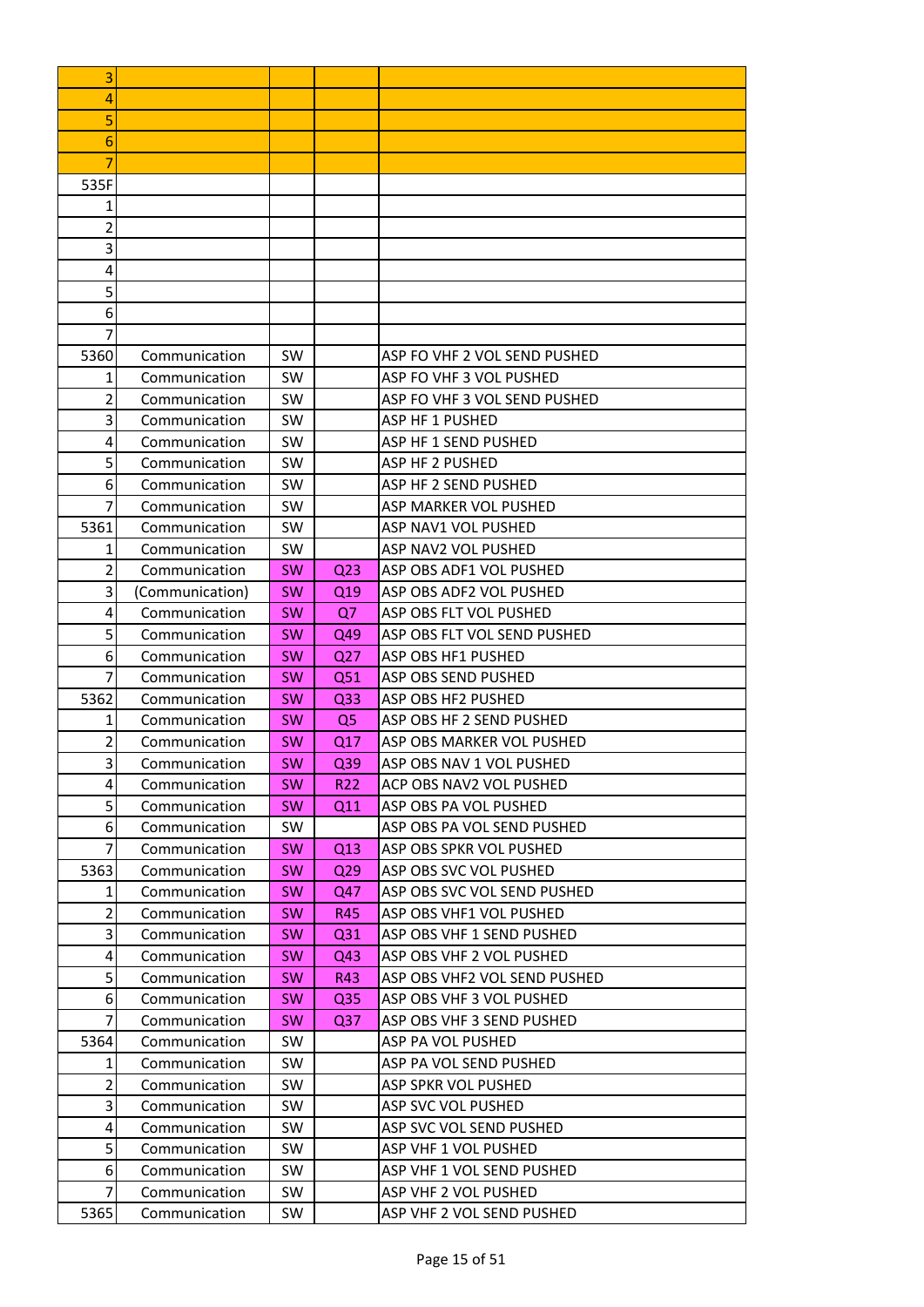| $\mathbf{1}$        | Communication | SW         |     | ASP VHF 3 VOL PUSHED        |
|---------------------|---------------|------------|-----|-----------------------------|
| 2                   | Communication | SW         |     | ASP VHF 3 VOL SEND PUSHED   |
| 3                   |               |            |     |                             |
| 4                   |               |            |     |                             |
| 5                   |               |            |     |                             |
| 6                   |               |            |     |                             |
| 7                   |               |            |     |                             |
| 5366                | Communication | <b>LED</b> |     | ASP ADF 1 VOL               |
| 1                   | Communication | LED        |     | ASP ADF 2 VOL               |
| 2                   | Communication | <b>LED</b> |     | ASP FLT VOL                 |
| 3                   | Communication | LED        |     | ASP FLT VOL CALL            |
| 4                   | Communication | LED        |     | ASP FLT VOL SEND BAR        |
| 5                   | Communication | <b>LED</b> |     | ASP FO ADF 1 VOL            |
| 6                   | Communication | LED        |     | ASP FO ADF 2 VOL            |
| 7                   | Communication | <b>LED</b> |     | ASP FO FLT VOL              |
| 5367                | Communication | LED        |     | ASP FO FLT VOL CALL         |
| 1                   | Communication | LED        |     | ASP FO FLT VOL SEND BAR     |
| $\overline{2}$      | Communication | <b>LED</b> |     | ASP FO HF1                  |
| 3                   | Communication | LED        |     | ASP FO HF1 CALL             |
| 4                   | Communication | <b>LED</b> |     | ASP FO HF1 SEND BAR         |
| 5                   | Communication | LED        |     | ASP FO HF 2                 |
| 6                   | Communication | LED        |     | ASP FO HF2 CALL             |
| $\overline{7}$      | Communication | <b>LED</b> |     | ASP FO HF2 SEND BAR         |
| 5368                |               |            |     | ASP FO MARKER VOL           |
| 1                   |               |            |     | ASP FO NAV 1 VOL            |
| 2                   |               |            |     | ASP FO NAV2 VOL             |
| 3                   |               |            |     | ASP FO PA VOL               |
| 4                   |               |            |     | ASP FO PA VOL SEND BAR      |
| 5                   |               |            |     | ASP FO SPKR VOL             |
| 6                   |               |            |     | ASP FO SVC VOL              |
| $\overline{7}$      |               |            |     | ASP FO SVC VOL CALL         |
| 5369                |               |            |     | ASP FO SVC VOL SEND BAR     |
| $\mathbf{1}$        |               |            |     | ASP FO VHF 1 VOL            |
| $\overline{2}$      |               |            |     | ASP FO VHF 1 VOL CALL       |
| 3                   |               |            |     | ASP FO VHF 1 VOL SEND BAR   |
| 4                   |               |            |     | ASP FO VHF 2 VOL            |
| 5                   |               |            |     | ASP FO VHF 2 VOL CALL       |
| 6                   |               |            |     | ASP FO VHF 2 VOL SEND BAR   |
| 7                   |               |            |     | ASP FO VHF 3 VOL            |
| 536A                | Pneumatic     | Serv       | P43 | <b>Cabin Altitude Gauge</b> |
| 1                   |               |            |     | 16 BIT S                    |
| $\overline{a}$      |               |            |     |                             |
| 3                   |               |            |     |                             |
| 4                   |               |            |     |                             |
| 5                   |               |            |     |                             |
| 6                   |               |            |     |                             |
| $\overline{7}$      |               |            |     |                             |
| 536B                |               |            |     |                             |
| 1<br>$\overline{a}$ |               |            |     |                             |
| 3                   |               |            |     |                             |
| 4                   |               |            |     |                             |
| 5                   |               |            |     |                             |
| 6                   |               |            |     |                             |
|                     |               |            |     |                             |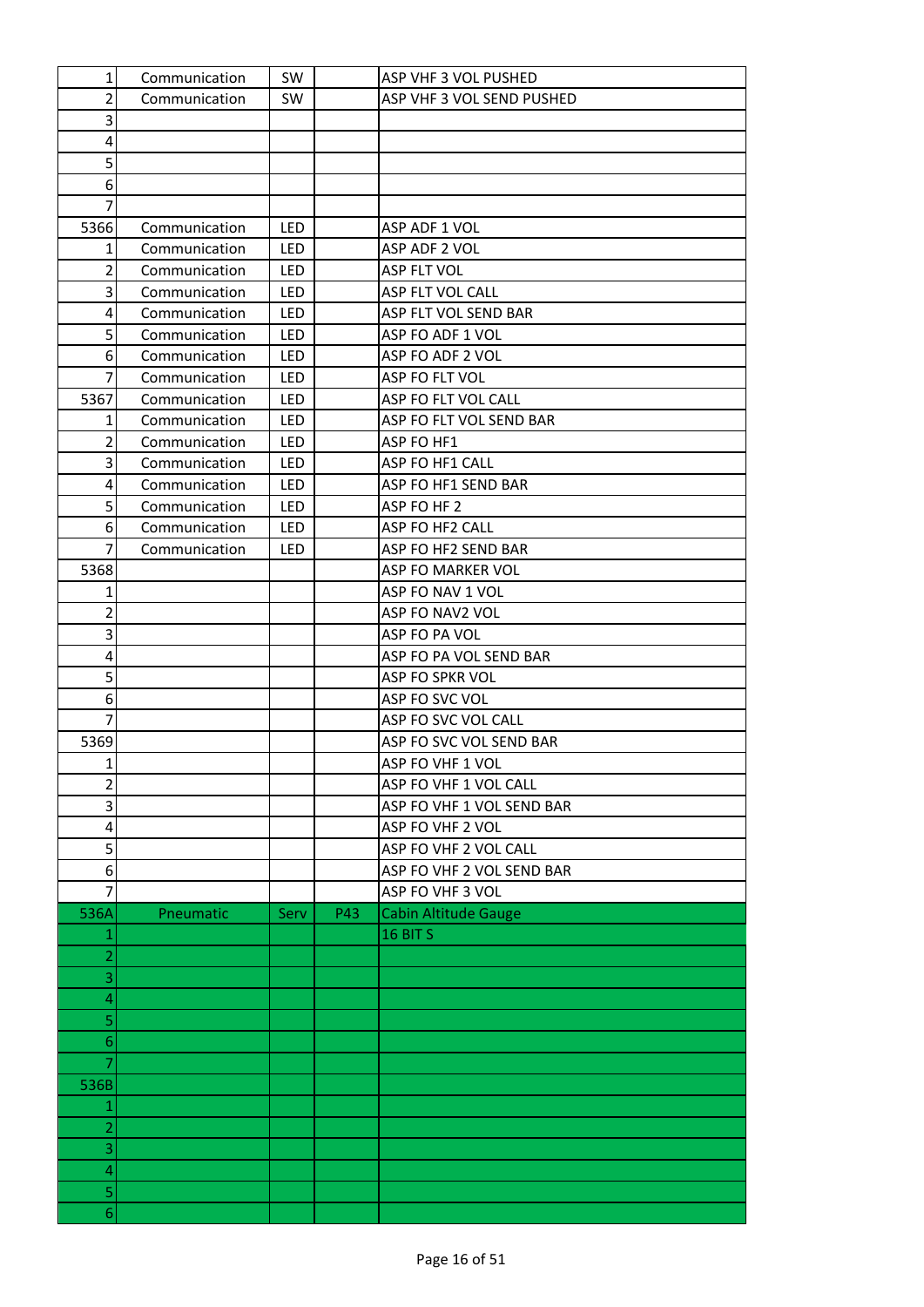| 7               |               |            |                 |                                 |
|-----------------|---------------|------------|-----------------|---------------------------------|
| 536C            | Pneumatic     | Serv       | <b>P45</b>      | <b>Cabin Temp Gauge</b>         |
| 1               |               |            |                 | 16 BIT S                        |
| $\overline{c}$  |               |            |                 |                                 |
| 3               |               |            |                 |                                 |
| 4               |               |            |                 |                                 |
| 5               |               |            |                 |                                 |
| 6               |               |            |                 |                                 |
| $\overline{7}$  |               |            |                 |                                 |
| 536D            |               |            |                 |                                 |
| 1               |               |            |                 |                                 |
| 2               |               |            |                 |                                 |
| 3               |               |            |                 |                                 |
| 4               |               |            |                 |                                 |
| 5               |               |            |                 |                                 |
| 6               |               |            |                 |                                 |
| 7               |               |            |                 |                                 |
| 536E            | Pneumatic     | Serv       | P41             | Cabin VSI Gauge                 |
| 1               |               |            |                 | 16 BIT S                        |
| $\overline{2}$  |               |            |                 |                                 |
| 3               |               |            |                 |                                 |
| 4               |               |            |                 |                                 |
| 5               |               |            |                 |                                 |
| 6               |               |            |                 |                                 |
| 7               |               |            |                 |                                 |
| 536F            |               |            |                 |                                 |
| 1               |               |            |                 |                                 |
| 2               |               |            |                 |                                 |
| 3<br>4          |               |            |                 |                                 |
| 5               |               |            |                 |                                 |
| 6               |               |            |                 |                                 |
|                 |               |            |                 |                                 |
| 5370            | Communication | <b>LED</b> |                 | ASP FO VHF 3 VOL CALL           |
| 1               | Communication | LED        |                 | ASP FO VHF 3 VOL SEND BAR       |
| $\overline{2}$  | Communication | LED        |                 | ASP HF 1                        |
| 3               | Communication | LED        |                 | ASP HF 1 CALL                   |
| 4               | Communication | LED        |                 | ASP HF 1 SEND BAR               |
| 5               | Communication | LED        | Q <sub>6</sub>  | ASP HF 2                        |
| 6               | Communication | LED        |                 | ASP HF2 CALL                    |
| 7               | Communication | LED        |                 | ASP HF 2 SEND BAR               |
| 5371            | Communication | LED        |                 | ASP MARKER VOL                  |
| 1               | Communication | LED        |                 | ASP NAV 1 VOL                   |
| 2               | Communication | LED        |                 | ASP NAV 2 VOL                   |
| 3               | Communication | <b>LED</b> | Q <sub>28</sub> | ASP OBS ADF 1 VOL               |
| 4               | Communication | <b>LED</b> | Q <sub>4</sub>  | ASP OBS ADF 2 VOL               |
| 5               | Communication | <b>LED</b> | Q <sub>6</sub>  | ASP OBS FLT VOL *****N/W******* |
| 6               | Communication | LED        |                 | ASP OBS FLT VOL CALL            |
| $\overline{7}$  | Communication | <b>LED</b> | Q46             | ASP OBS FLT VOL SEND BAR        |
| 5372            | Communication | <b>LED</b> | Q18             | ASP OBS HF1                     |
| 1               | Communication | LED        |                 | ASP OBS HF1 CALL                |
| $\overline{2}$  | Communication | <b>LED</b> | Q48             | ASP SEND HF1 SEND BAR           |
| 3               | Communication | LED        |                 | ASP OBS HF 2                    |
| $\vert 4 \vert$ | Communication | LED        |                 | ASP OBS HF 2 CALL               |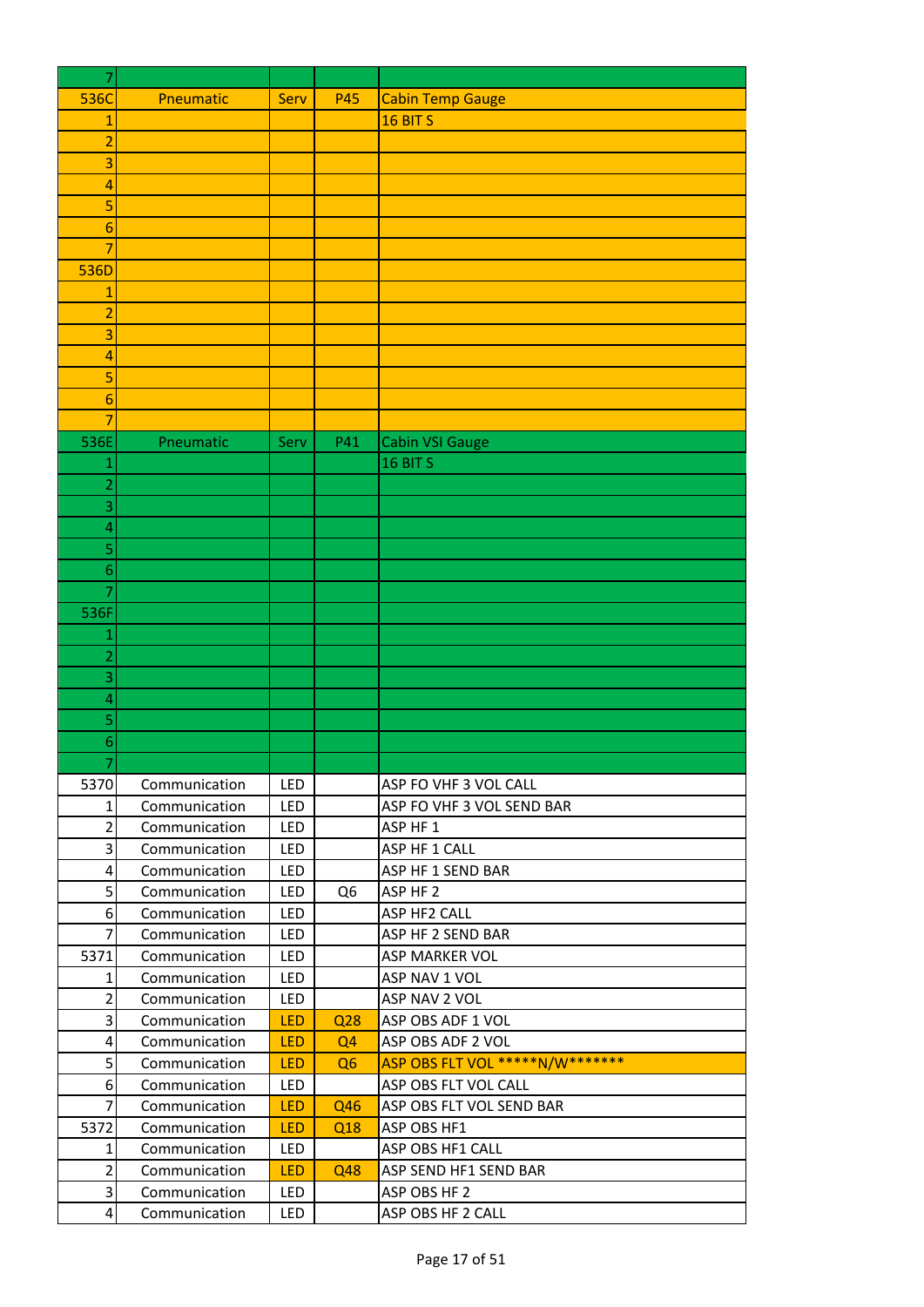| 5              | Communication              | <b>LED</b> | Q <sub>50</sub> | ASP OBS HF 2 SEND BAR                  |
|----------------|----------------------------|------------|-----------------|----------------------------------------|
| 6              | (Communication)            | <b>LED</b> | Q12             | ASP OBS MKR VOL                        |
| $\overline{7}$ | Communication              | <b>LED</b> | Q <sub>2</sub>  | ASP OBS NAV 1 VOL                      |
| 5373           | Communication              | <b>LED</b> | Q <sub>30</sub> | ASP OBS NAV 2 VOL                      |
| 1              | Communication              | <b>LED</b> |                 | ASP OBS PA VOL                         |
| $\overline{2}$ | Communication              | <b>LED</b> | Q42             | ASP OBS PA SEND BAR                    |
| 3              | Communication              | LED.       |                 | ASP OBS SPKR VOL                       |
| 4              | Communication              | <b>LED</b> | Q8              | ASP OBS SVC VOL                        |
| 5              | Communication              | LED        |                 | ASP OBS SVC VOL CALL                   |
| 6              | Communication              | <b>LED</b> | Q <sub>16</sub> | ASP OBS SVC VOL SEND BAR               |
| $\overline{7}$ | Communication              | <b>LED</b> | Q <sub>26</sub> | ASP OBS VHF1 VOL                       |
| 5374           | Communication              | <b>LED</b> |                 | ASP OBS VHF 1 VOL CALL                 |
| 1              | Communication              | <b>LED</b> | Q34             | ASP OBS VHF 1 VOL SEND BAR             |
| $\overline{2}$ | Communication              | <b>LED</b> | Q36             | ASP OBS VHF2 VOL                       |
| 3              | Communication              | <b>LED</b> |                 | ASP OBS VHF 2 VOL CALL                 |
| 4              | Communication              | <b>LED</b> | Q <sub>32</sub> | ASP OBS VHF 2 VOL SEND BAR             |
| 5              | Communication              | <b>LED</b> | Q40             | ASP OBS VHF 3 VOL                      |
| 6              | Communication              | <b>LED</b> |                 | ASP OBS VHF 3 VOL CALL                 |
| $\overline{7}$ | Communication              | <b>LED</b> | Q44             | ASP OBS VHF 3 VOL SEND BAR             |
| 5375           | Communication              | <b>LED</b> |                 | ASP PA VOL                             |
| 1              | Communication              | LED.       |                 | ASP PA VOL SEND BAR                    |
| $\overline{2}$ | Communication              | <b>LED</b> | Q10             | ACP SPKR VOL                           |
| 3              | Communication              | <b>LED</b> | Q8              | ACP SVC VOL                            |
| 4              | Communication              | <b>LED</b> |                 | ASP SVC VOL CALL                       |
| 5              | Communication              | <b>LED</b> |                 | ASP SVC VOL SEND BAR                   |
| 6              | Communication              | <b>LED</b> |                 | ASP VHF 1 VOL                          |
| 7              | Communication              | LED.       |                 | ASP VHF 1 VOL CALL                     |
| 5376           | Communication              | LED        |                 | ASP VHF 1 VOL SEND BAR                 |
| 1              | Communication              | LED        |                 | ASP VHF 2 VOL                          |
| $\overline{2}$ | Communication              | LED        |                 | ASP VHF 2 VOL CALL                     |
| 3              | Communication              | LED.       |                 | ASP VHF 2 VOL SEND BAR                 |
| 4              | Communication              | <b>LED</b> |                 | ASP VHF 3 VOL                          |
| 5              | Communication              | LED        |                 | ASP VHF 3 VOL CALL                     |
| 6              | Communication              | LED        |                 | ASP VHF 3 VOL SEND BAR                 |
| 7              |                            |            |                 |                                        |
| 5377           |                            |            |                 |                                        |
| 1              |                            |            |                 |                                        |
| 2              |                            |            |                 |                                        |
| 3              |                            |            |                 |                                        |
| 4              |                            |            |                 |                                        |
| 5              |                            |            |                 |                                        |
| 6<br>7         |                            |            |                 |                                        |
| 5378           |                            |            |                 |                                        |
| 1              |                            |            |                 | ASP FO BOOM SELECTED ON                |
| 2              | <b>MISC</b>                | SW.        |                 | ASP BOOM SELECTED ON                   |
| 3              |                            |            |                 |                                        |
| 4              | <b>MISC</b><br><b>MISC</b> | SW<br>SW.  |                 | ASP FILTER MODE B<br>ASP FILTER MODE V |
| 5              | <b>MISC</b>                | <b>SW</b>  |                 | ASP FILTER MODE R                      |
| 6              | <b>MISC</b>                | <b>SW</b>  |                 | ASP ALT SELECTED ON                    |
| 7              | <b>MISC</b>                | SW         |                 | ASP FO FILTER MODE B                   |
| 5379           | <b>MISC</b>                | SW.        |                 | ASP FO FILTER MODE V                   |
| 1              | <b>MISC</b>                | <b>SW</b>  |                 | ASP FO FILTER MODE R                   |
| $\overline{2}$ | <b>MISC</b>                | <b>SW</b>  |                 | ASP FO ALT SELECTED ON                 |
|                |                            |            |                 |                                        |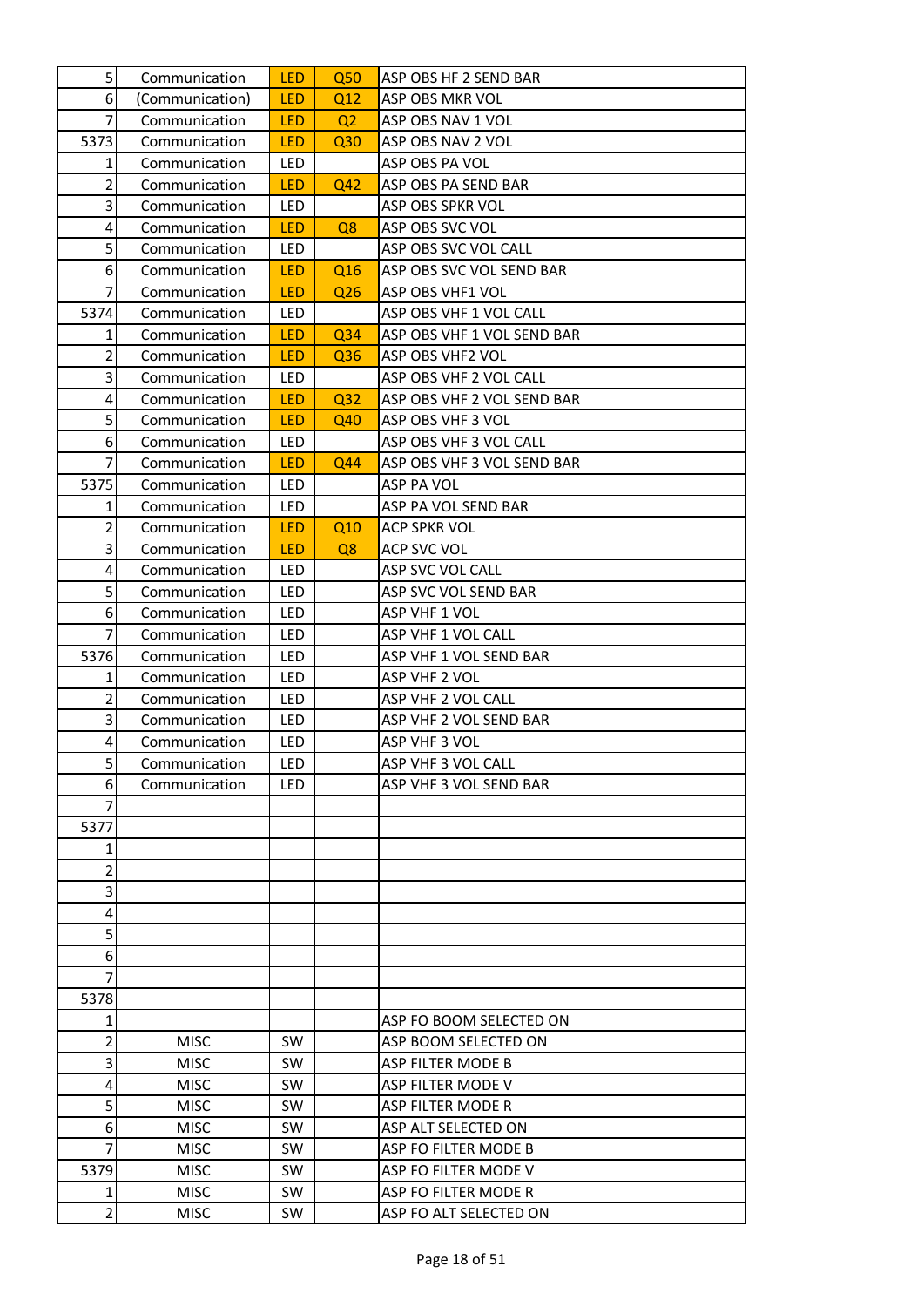| $\overline{\mathbf{3}}$ | <b>MISC</b> | SW  |     | ASP FO IC SELECTED ON      |
|-------------------------|-------------|-----|-----|----------------------------|
| $\overline{\mathbf{4}}$ | <b>MISC</b> | SW  |     | ASP FO MASK SELECTED ON    |
| 5                       | MISC        | SW  |     | ASP FO MNORMAL SELECTED ON |
| $\boldsymbol{6}$        | <b>MISC</b> | SW  |     | ASP FO RT SELECTED ON      |
| 7                       | <b>MISC</b> | SW  |     | ASP IC SELECTED ON         |
| 537A                    | <b>MCP</b>  |     | E9  | <b>EFIS 1 MINIMUMS</b>     |
| 1                       |             |     | E10 | <b>16 BIT S</b>            |
| $\overline{2}$          |             |     |     |                            |
| 3                       |             |     |     |                            |
| $\overline{a}$          |             |     |     |                            |
| 5                       |             |     |     |                            |
| $\boldsymbol{6}$        |             |     |     |                            |
| 7                       |             |     |     |                            |
| 537B                    |             |     |     |                            |
| 1                       |             |     |     |                            |
| $\overline{c}$          |             |     |     |                            |
| 3                       |             |     |     |                            |
| $\overline{a}$          |             |     |     |                            |
| 5                       |             |     |     |                            |
| $\boldsymbol{6}$        |             |     |     |                            |
| 7                       |             |     |     |                            |
| 537C                    | <b>MCP</b>  |     |     | <b>EFIS 2 BARO</b>         |
| $\mathbf{1}$            |             |     |     |                            |
| $\overline{a}$          |             |     |     |                            |
| 3                       |             |     |     |                            |
| $\overline{a}$          |             |     |     |                            |
| 5                       |             |     |     |                            |
| $6\phantom{1}6$         |             |     |     |                            |
| $\overline{7}$          |             |     |     |                            |
| <b>537D</b>             |             |     |     |                            |
| 1                       |             |     |     |                            |
| $\overline{a}$          |             |     |     |                            |
| 3                       |             |     |     |                            |
| $\overline{a}$          |             |     |     |                            |
| 5                       |             |     |     |                            |
| $\boldsymbol{6}$        |             |     |     |                            |
| $\overline{7}$          |             |     |     |                            |
| 537E                    |             |     |     |                            |
| 1                       |             |     |     |                            |
| $\overline{\mathbf{c}}$ |             |     |     |                            |
| 3                       |             |     |     |                            |
| 4                       |             |     |     |                            |
| 5                       |             |     |     |                            |
| $\boldsymbol{6}$        |             |     |     |                            |
| $\overline{7}$          |             |     |     |                            |
| 537F                    | LG          | LED | R12 | PSEU                       |
| 1                       |             |     |     |                            |
| 2                       |             |     |     |                            |
| 3                       |             |     |     |                            |
| $\overline{\mathbf{4}}$ |             |     |     |                            |
| 5                       |             |     |     |                            |
| 6                       |             |     |     |                            |
| $\overline{7}$          |             |     |     |                            |
| 5380                    | <b>MISC</b> | SW  |     | ASP MASK SELECTED ON       |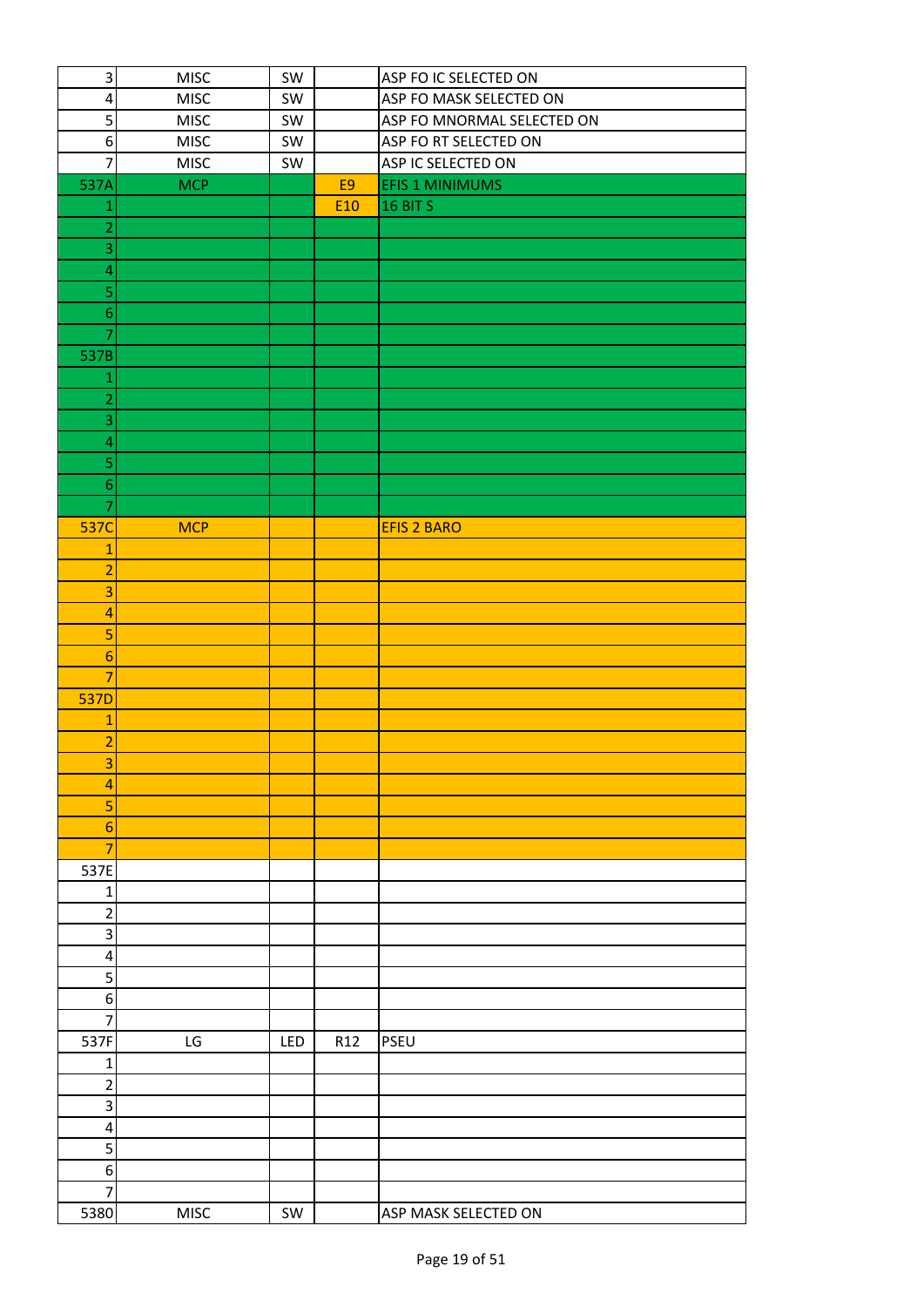| 1              | <b>MISC</b> | <b>SW</b>  |                 | ASP NORMAL SELECTED ON         |
|----------------|-------------|------------|-----------------|--------------------------------|
| 2              | <b>MISC</b> | SW         |                 | ASP OBS FILTER MODE B          |
| 3              | <b>MISC</b> | <b>SW</b>  | Q41             | ASP OBS FILTER MODE V          |
| 4              | <b>MISC</b> | <b>RSW</b> | <b>R39</b>      | ASP OBS FILTER MODE R          |
| 5              | <b>MISC</b> | <b>SW</b>  |                 | ASP OBS ALT SELECTED ON        |
| 6              | <b>MISC</b> | <b>SW</b>  | R41             | ASP OBS IC SELECTED ON         |
| 7              | <b>MISC</b> | <b>SW</b>  | Q <sub>3</sub>  | ASP OBS MASK SELECTED ON       |
| 5381           | <b>MISC</b> | <b>SW</b>  | Q <sub>24</sub> | ASP OBS NORMAL SELECTED ON     |
| 1              | <b>MISC</b> | <b>SW</b>  |                 | ASP OBS RT SELECTED ON         |
| 2              | <b>MISC</b> | <b>SW</b>  |                 | ASP RT SELECTED ON             |
| 3              | <b>MISC</b> | <b>SW</b>  | Q <sub>22</sub> | <b>ELT ON</b>                  |
| 4              | <b>MISC</b> | <b>LED</b> | R5              | <b>ELT</b>                     |
| 5              | <b>MISC</b> | <b>SW</b>  | R <sub>23</sub> | LE DEVICES TEST (AOHD)         |
| 6              | <b>MISC</b> | <b>SW</b>  | Q24             | MACH AIRSPEED WARNING TEST NO2 |
| 7              | <b>MISC</b> | <b>SW</b>  | R <sub>25</sub> | MACH AIRSPEED WARNING TEST NO1 |
| 5382           | <b>MISC</b> | <b>SW</b>  | Q45             | STALL TEST NO1 PUSHED(AOHD)    |
| 1              | <b>MISC</b> | <b>SW</b>  | Q49             | STALL TEST NO2 PUSHED(AOHD)    |
| 2              | <b>MIP</b>  | <b>SW</b>  | C15             | <b>GPWS SYS test Pushed</b>    |
| 3              | <b>MIP</b>  | <b>SW</b>  | C14             | Terrain inhibit INHIBIT        |
| 4              | <b>MISC</b> | LED        | R34/R52         | <b>FLAPS 1 EXT</b>             |
| 5              | <b>MISC</b> | LED        |                 | R19/R50 FLAPS 2 EXT            |
| 6              | <b>MISC</b> | <b>LED</b> |                 | R7/R15 FLAPS 3 EXT             |
| 7              | <b>MISC</b> | LED        | R3/R14          | <b>FLAPS 4 EXT</b>             |
| 5383           | <b>MISC</b> | <b>LED</b> | <b>R38</b>      | <b>FLAPS 1 TRANSIT</b>         |
| 1              | <b>MISC</b> | LED        | <b>R36</b>      | <b>FLAPS 2 TRANSIT</b>         |
| 2              | <b>MISC</b> | <b>LED</b> | R <sub>4</sub>  | <b>FLAPS 3 TRANSIT</b>         |
| 3              | <b>MISC</b> | <b>LED</b> | R <sub>9</sub>  | <b>FLAPS 4 TRANSIT</b>         |
| 4              | <b>MISC</b> | <b>LED</b> | Q52             | <b>FLIGHT RECORDER OFF</b>     |
| 5              | <b>MISC</b> | <b>LED</b> | S <sub>6</sub>  | <b>GPS</b>                     |
| 6              | (MISC)      | <b>LED</b> | <b>R40</b>      | <b>SLATS 1 EXT</b>             |
| 7              | <b>MISC</b> | LED        | <b>R48</b>      | <b>SLATS 2 EXT</b>             |
| 5384           | <b>MISC</b> | LED        | <b>R28</b>      | <b>SLATS 3 EXT</b>             |
| $1\vert$       | <b>MISC</b> | LED.       | <b>R30</b>      | <b>SLATS 4 EXT</b>             |
|                |             |            |                 |                                |
| 2              | <b>MISC</b> | <b>LED</b> | R6              | <b>SLATS 5 EXT</b>             |
| 3              | <b>MISC</b> | <b>LED</b> | R <sub>16</sub> | <b>SLATS 6 EXT</b>             |
| 4              | <b>MISC</b> | <b>LED</b> | <b>R10</b>      | <b>SLATS 7 EXT</b>             |
| 5              | <b>MISC</b> | LED        | R11             | <b>SLATS 8 EXT</b>             |
| 6              | <b>MISC</b> | <b>LED</b> | R44             | <b>SLATS 1 FULL EXT</b>        |
| 7              | <b>MISC</b> | <b>LED</b> | R <sub>26</sub> | <b>SLATS 2 FULL EXT</b>        |
| 5385           | <b>MISC</b> | <b>LED</b> | R <sub>18</sub> | <b>SLATS 3 FULL EXT</b>        |
| 1              | <b>MISC</b> | <b>LED</b> | R42             | <b>SLATS 4 FULL EXT</b>        |
| 2              | <b>MISC</b> | <b>LED</b> | R <sub>2</sub>  | <b>SLATS 5 FULL EXT</b>        |
| 3              | <b>MISC</b> | LED.       | R <sub>8</sub>  | <b>SLATS 6 FULL EXT</b>        |
| 4              | <b>MISC</b> | <b>LED</b> | R <sub>13</sub> | <b>SLATS 7 FULL EXT</b>        |
| 5              | <b>MISC</b> | <b>LED</b> | R31             | <b>SLATS 8 FULL EXT</b>        |
| 6              | <b>MISC</b> | <b>LED</b> | R46             | <b>SLATS 1 TRANSIT</b>         |
| 7              | <b>MISC</b> | <b>LED</b> | <b>R32</b>      | <b>SLATS 2 TRANSIT</b>         |
| 5386           | <b>MISC</b> | <b>LED</b> | <b>R35</b>      | <b>SLATS 3 TRANSIT</b>         |
| 1              | <b>MISC</b> | <b>LED</b> | <b>R37</b>      | <b>SLATS 4 TRANSIT</b>         |
| 2              | <b>MISC</b> | <b>LED</b> | R <sub>27</sub> | <b>SLATS 5 TRANSIT</b>         |
| 3              | <b>MISC</b> | <b>LED</b> | R <sub>17</sub> | <b>SLATS 6 TRANSIT</b>         |
| 4              | <b>MISC</b> | <b>LED</b> | R <sub>29</sub> | <b>SLATS 7 TRANSIT</b>         |
| $\overline{5}$ | <b>MISC</b> | <b>LED</b> | <b>R33</b>      | <b>SLATS 8 TRANSIT</b>         |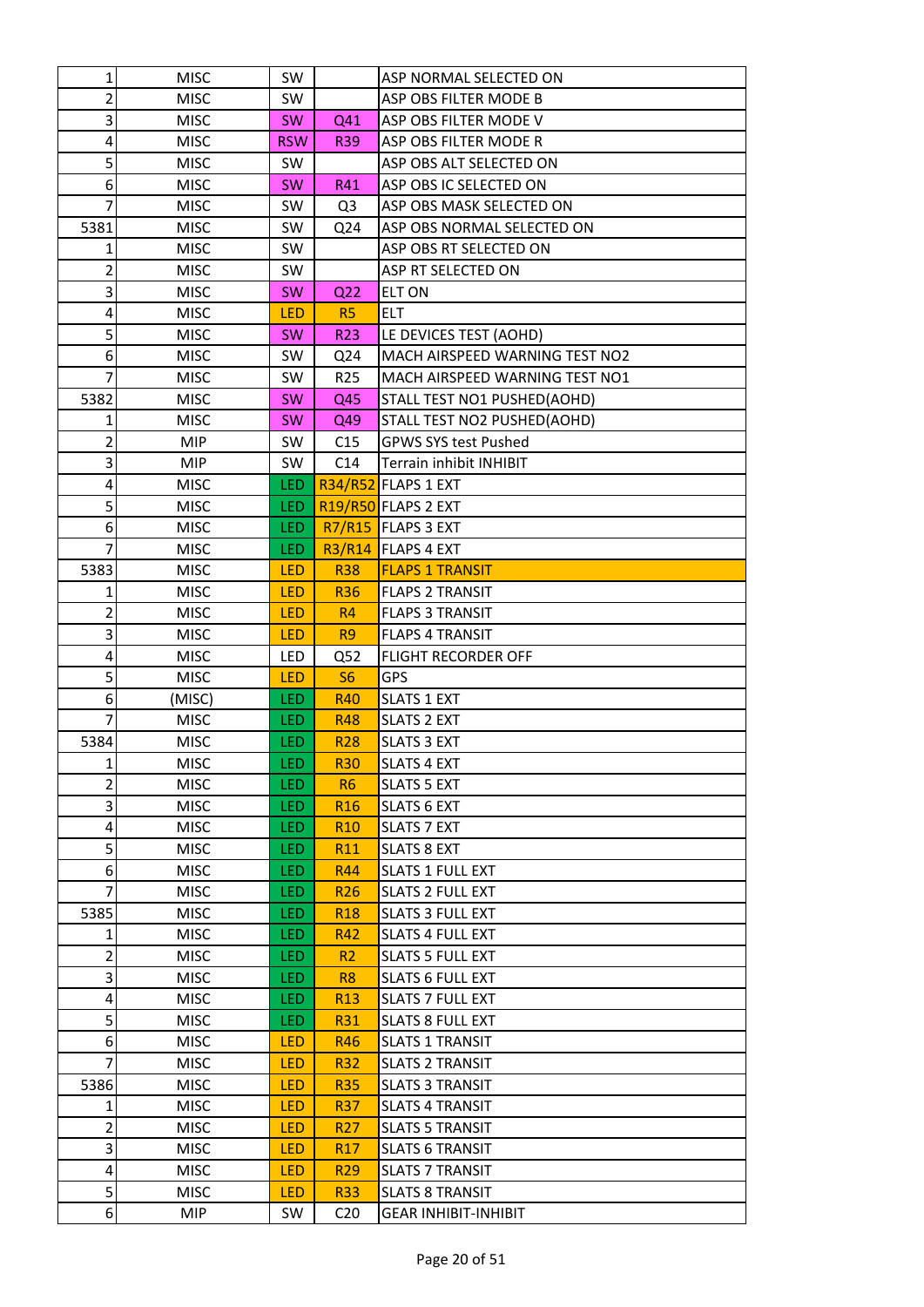| $\overline{7}$          | <b>MIP</b>        | SW             | C <sub>21</sub> | <b>FLAP INHIBIT-INHIBIT</b> |
|-------------------------|-------------------|----------------|-----------------|-----------------------------|
| 5387                    | <b>MISC</b>       | <b>SW</b>      | <b>R47</b>      | FLIGHT RECORDER TEST        |
| 1                       | <b>NAVIGATION</b> | <b>RSW</b>     | <b>S16</b>      | IRS DISP SEL TK/GS          |
| $\overline{c}$          | <b>NAVIGATION</b> | <b>RSW</b>     | S <sub>3</sub>  | IRS DISP SEL TEST           |
| 3                       | <b>NAVIGATION</b> | <b>RSW</b>     | <b>S14</b>      | IRS DISP SEL PPOS           |
| $\overline{\mathbf{4}}$ | <b>NAVIGATION</b> | <b>RSW</b>     | S <sub>2</sub>  | IRS DISP SEL WIND           |
| 5                       | <b>NAVIGATION</b> | <b>RSW</b>     | <b>S15</b>      | IRS DISP SEL HDG/STS        |
| 6                       | <b>NAVIGATION</b> | <b>SW</b>      | <b>S37</b>      | IRS KEYPAD O PUSHED         |
| $\overline{7}$          | (NAVIGATION)      | SW             | <b>S35</b>      | IRS KEYPAD 1 PUSHED         |
| 5388                    | <b>NAVIGATION</b> | <b>SW</b>      | <b>S53</b>      | IRS KEYPAD 2 PUSHED         |
| 1                       | <b>NAVIGATION</b> | <b>SW</b>      | <b>S49</b>      | IRS KEYPAD 3 PUSHED         |
| $\overline{2}$          | <b>NAVIGATION</b> | SW             | <b>S45</b>      | IRS KEYPAD 4 PUSHED         |
| 3                       | <b>NAVIGATION</b> | SW             | <b>S39</b>      | IRS KEYPAD 5 PUSHED         |
| $\overline{\mathbf{4}}$ | <b>NAVIGATION</b> | <b>SW</b>      | <b>S33</b>      | IRS KEYPAD 6 PUSHED         |
| 5                       | <b>NAVIGATION</b> | SW             | <b>S51</b>      | IRS KEYPAD 7 PUSHED         |
| 6                       | <b>NAVIGATION</b> | SW             | S41             | IRS KEYPAD 8 PUSHED         |
| $\overline{7}$          | <b>NAVIGATION</b> | <b>SW</b>      | <b>S47</b>      | IRS KEYPAD 9 PUSHED         |
| 5389                    | <b>NAVIGATION</b> | SW             | <b>S43</b>      | IRS KEYPAD CLR PUSHED       |
| 1                       | <b>NAVIGATION</b> | <b>SW</b>      | <b>S24</b>      | IRS KEYPAD ENT PUSHED       |
| 2                       |                   |                |                 |                             |
| 3                       |                   |                |                 |                             |
| $\overline{\mathbf{4}}$ |                   |                |                 |                             |
| 5                       |                   |                |                 |                             |
| 6                       | <b>NAVIGATION</b> | <b>RSW</b>     | T43             | <b>IRS RIGHT NAV</b>        |
| 7                       | <b>NAVIGATION</b> | <b>RSW</b>     | <b>T53</b>      | <b>IRS RIGHT OFF</b>        |
| 538A                    | <b>MCP</b>        |                |                 | <b>EFIS 2 MINIMUMS</b>      |
| 1                       |                   |                |                 |                             |
| $\overline{a}$          |                   |                |                 |                             |
| 3                       |                   |                |                 |                             |
| $\overline{a}$          |                   |                |                 |                             |
| 5                       |                   |                |                 |                             |
| 6                       |                   |                |                 |                             |
| 7                       |                   |                |                 |                             |
| 538B                    |                   |                |                 |                             |
| 1                       |                   |                |                 |                             |
| $\overline{2}$          |                   |                |                 |                             |
| 3                       |                   |                |                 |                             |
| 4<br>5                  |                   |                |                 |                             |
| 6                       |                   |                |                 |                             |
| 7                       |                   |                |                 |                             |
| 538C                    | <b>MCP</b>        | D <sub>5</sub> |                 | MCP ALT VAL ENCODER         |
| 1                       |                   | D <sub>6</sub> |                 |                             |
| $\overline{a}$          |                   |                |                 |                             |
| 3                       |                   |                |                 |                             |
| 4                       |                   |                |                 |                             |
| 5                       |                   |                |                 |                             |
| 6                       |                   |                |                 |                             |
| 7                       |                   |                |                 |                             |
| 538D                    |                   |                |                 |                             |
| 1                       |                   |                |                 |                             |
| $\overline{2}$          |                   |                |                 |                             |
| 3                       |                   |                |                 |                             |
| 4                       |                   |                |                 |                             |
|                         |                   |                |                 |                             |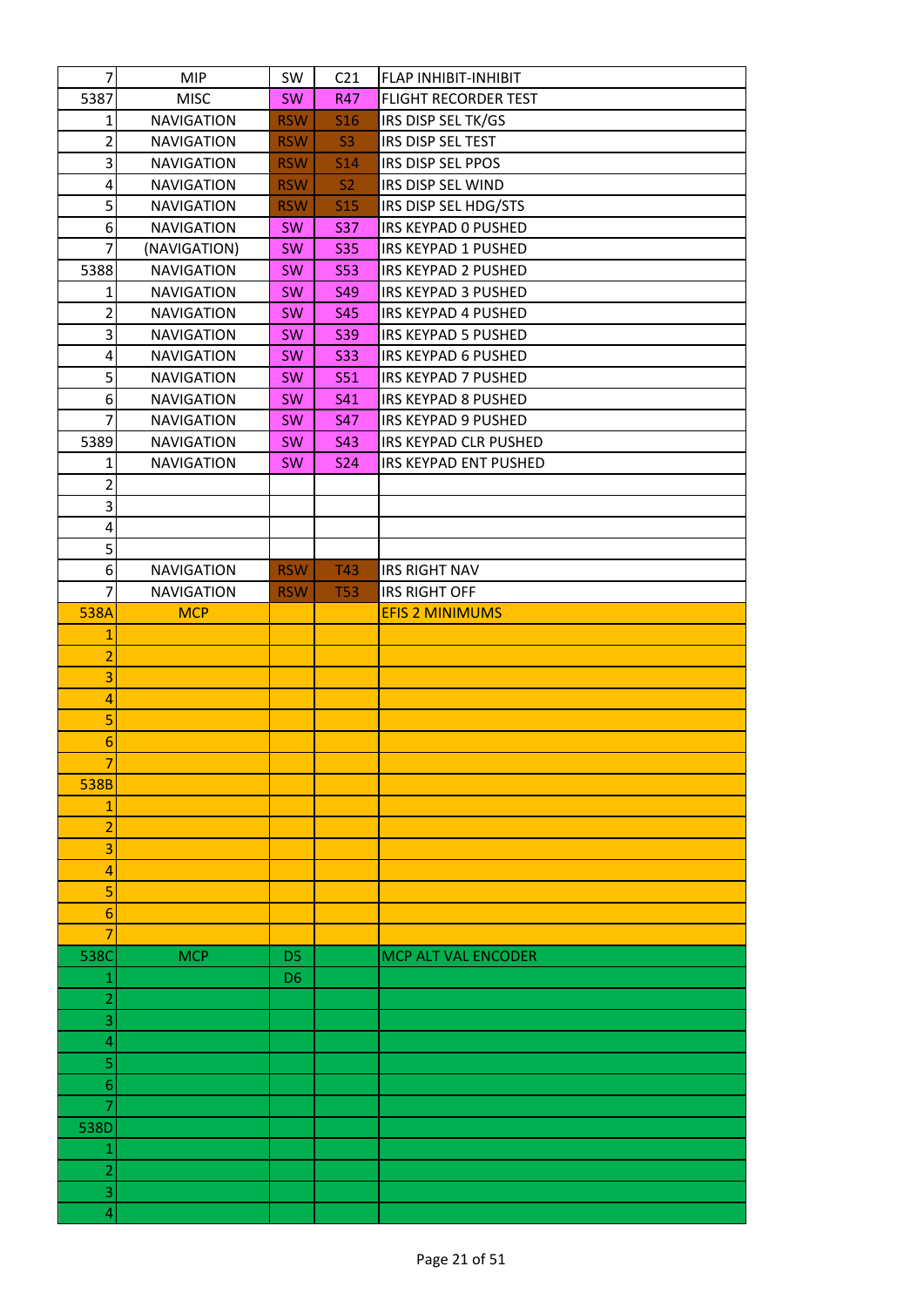| 5              |                   |            |            |                         |
|----------------|-------------------|------------|------------|-------------------------|
| 6              |                   |            |            |                         |
| 7              |                   |            |            |                         |
| 538E           |                   |            |            |                         |
| $\mathbf{1}$   |                   |            |            |                         |
| $\overline{2}$ |                   |            |            |                         |
| 3              |                   |            |            |                         |
| 4              |                   |            |            |                         |
| 5              |                   |            |            |                         |
| 6              |                   |            |            |                         |
| 7              |                   |            |            |                         |
| 538F           | PNEUMATIC         | SW         | <b>S18</b> | PASS OXYGEN ON          |
| 1              |                   |            |            |                         |
| $\overline{2}$ |                   |            |            |                         |
| 3              |                   |            |            |                         |
| 4              |                   |            |            |                         |
| 5              |                   |            |            |                         |
| 6              |                   |            |            |                         |
| $\overline{7}$ |                   |            |            |                         |
| 5390           | <b>NAVIGATION</b> | <b>RSW</b> | <b>T39</b> | <b>IRS RIGHT ALIGN</b>  |
| $\mathbf{1}$   | <b>NAVIGATION</b> | <b>RSW</b> | <b>T41</b> | <b>IRS RIGHT ATT</b>    |
| $\overline{2}$ | <b>NAVIGATION</b> | <b>RSW</b> | <b>S18</b> | IRS SYS DSPL LEFT       |
| 3              | <b>NAVIGATION</b> | <b>RSW</b> | <b>S17</b> | IRS SYS DSPL RIGHT      |
| 4              |                   |            |            |                         |
| 5              |                   |            |            |                         |
| 6              |                   |            |            |                         |
| $\overline{7}$ |                   |            |            |                         |
| 5391           | Engine            | Sw         | <b>S23</b> | EEC LEFT PUSHED         |
| $\mathbf{1}$   |                   | Sw         | <b>S22</b> | <b>EEC RIGHT PUSHED</b> |
| $\overline{2}$ | Engine            |            |            |                         |
| 3              |                   |            |            |                         |
|                |                   |            |            |                         |
| 4              |                   |            |            |                         |
| 5              |                   |            |            |                         |
| 6              |                   |            |            |                         |
| $\overline{7}$ |                   |            |            |                         |
| 5392           |                   |            |            |                         |
| 1              |                   |            |            |                         |
| $\overline{2}$ |                   |            |            |                         |
| 3              |                   |            |            |                         |
| $\pmb{4}$      |                   |            |            |                         |
| 5              |                   |            |            |                         |
| 6              |                   |            |            |                         |
| $\overline{7}$ |                   |            |            |                         |
| 5393           | <b>NAVIGATION</b> | <b>RSW</b> | <b>T47</b> | <b>IRS LEFT OFF</b>     |
| $\mathbf{1}$   | <b>NAVIGATION</b> | <b>RSW</b> | T49        | <b>IRS LEFT ALIGN</b>   |
| $\overline{2}$ | <b>NAVIGATION</b> | <b>RSW</b> | <b>T45</b> | <b>IRS LEFT ATT</b>     |
| $\mathsf 3$    | <b>NAVIGATION</b> | <b>RSW</b> | <b>T51</b> | <b>IRS LEFT NAV</b>     |
| 4              |                   |            |            |                         |
| 5              | <b>ENGINE</b>     | <b>LED</b> | <b>T52</b> | <b>EEC ON LEFT</b>      |
| 6              | <b>ENGINE</b>     | LED        | <b>T32</b> | <b>EEC ON RIGHT</b>     |
| $\overline{7}$ |                   |            |            |                         |
| 5394           | (NAVIGATION)      | LED        | <b>S7</b>  | <b>IRS LEFT ALIGN</b>   |
| $\mathbf 1$    | <b>NAVIGATION</b> | <b>LED</b> | <b>S10</b> | IRS LEFT DC FAIL        |
| $\overline{2}$ | <b>NAVIGATION</b> | LED        | <b>S12</b> | <b>IRS LEFT FAULT</b>   |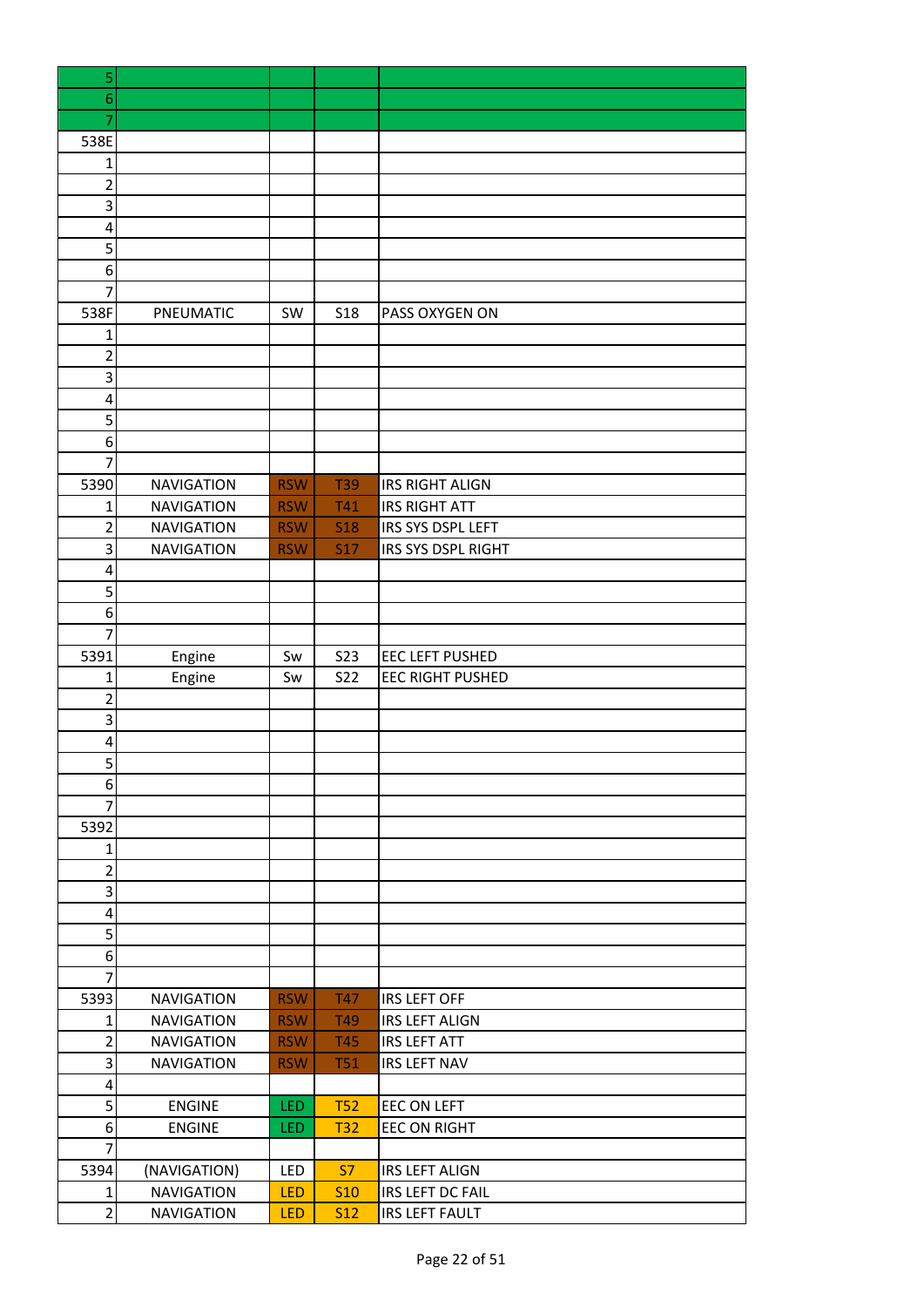| 3                       | <b>NAVIGATION</b> | LED            | S <sub>9</sub> | IRS LEFT ON DC                  |
|-------------------------|-------------------|----------------|----------------|---------------------------------|
| 4                       | <b>NAVIGATION</b> | LED            | <b>S11</b>     | <b>IRS RIGHT ALIGN</b>          |
| 5                       | <b>NAVIGATION</b> | LED            | S <sub>5</sub> | IRS RIGHT DC FAIL               |
| 6                       | <b>NAVIGATION</b> | LED            | S <sub>8</sub> | <b>IRS RIGHT FAULT</b>          |
| $\overline{7}$          | <b>NAVIGATION</b> | LED            | <b>S4</b>      | IRS RIGHT ON DC                 |
| 5395                    | Engine            | LED            |                | <b>EEC ALT Left</b>             |
| 1                       | Engine            | LED            |                | <b>EEC ALT Right</b>            |
| $\overline{2}$          |                   |                |                |                                 |
| 3                       |                   |                |                |                                 |
| 4                       |                   |                |                |                                 |
| 5                       |                   |                |                |                                 |
| 6                       |                   |                |                |                                 |
| $\overline{7}$          |                   |                |                |                                 |
| 5396                    | <b>ENGINE</b>     | LED            |                | <b>ENGINE CONTROL LEFT</b>      |
| 1                       |                   | LED            | <b>T42</b>     | <b>ENGINE CONTROL RIGHT</b>     |
| $\overline{2}$          |                   | LED            |                | REVERSER LEFT                   |
| 3                       |                   | LED            |                | <b>REVERSER RIGHT</b>           |
| $\overline{\mathbf{4}}$ |                   |                |                |                                 |
| 5                       |                   |                |                |                                 |
| 6                       |                   |                |                |                                 |
| $\overline{7}$          |                   |                |                |                                 |
| 5397                    | <b>MCP</b>        |                | E <sub>2</sub> | MCP COURSE 1 VAL ENCODER        |
| 1                       |                   |                | E <sub>3</sub> |                                 |
| $\overline{2}$          |                   |                |                |                                 |
| 3                       |                   |                |                |                                 |
| 4                       |                   |                |                |                                 |
| 5                       |                   |                |                |                                 |
| $6 \overline{6}$        |                   |                |                |                                 |
| $\overline{7}$          |                   |                |                |                                 |
| 5398                    |                   |                |                |                                 |
| $\mathbf 1$             |                   |                |                |                                 |
| $\overline{c}$          |                   |                |                |                                 |
| $\overline{\mathbf{3}}$ |                   |                |                |                                 |
| 4                       |                   |                |                |                                 |
| 5                       |                   |                |                |                                 |
| $\boldsymbol{6}$        |                   |                |                |                                 |
| $\overline{7}$          |                   |                |                |                                 |
| 5399                    | (Throttle/MCP)    | D <sub>3</sub> |                | <b>MCP COURSE 2 VAL ENCODER</b> |
| $\mathbf{1}$            |                   | D <sub>4</sub> |                |                                 |
| $\overline{a}$          |                   |                |                |                                 |
| 3                       |                   |                |                |                                 |
| 4                       |                   |                |                |                                 |
| 5                       |                   |                |                |                                 |
| 6                       |                   |                |                |                                 |
| $\overline{7}$          |                   |                |                |                                 |
| 539A                    |                   |                |                |                                 |
| 1                       |                   |                |                |                                 |
| $\overline{2}$          |                   |                |                |                                 |
| 3                       |                   |                |                |                                 |
| 4                       |                   |                |                |                                 |
| 5                       |                   |                |                |                                 |
| 6                       |                   |                |                |                                 |
| $\overline{7}$          |                   |                |                |                                 |
| 539B                    | <b>MCP</b>        | D <sub>9</sub> |                | <b>HEADING VAL ENCODER</b>      |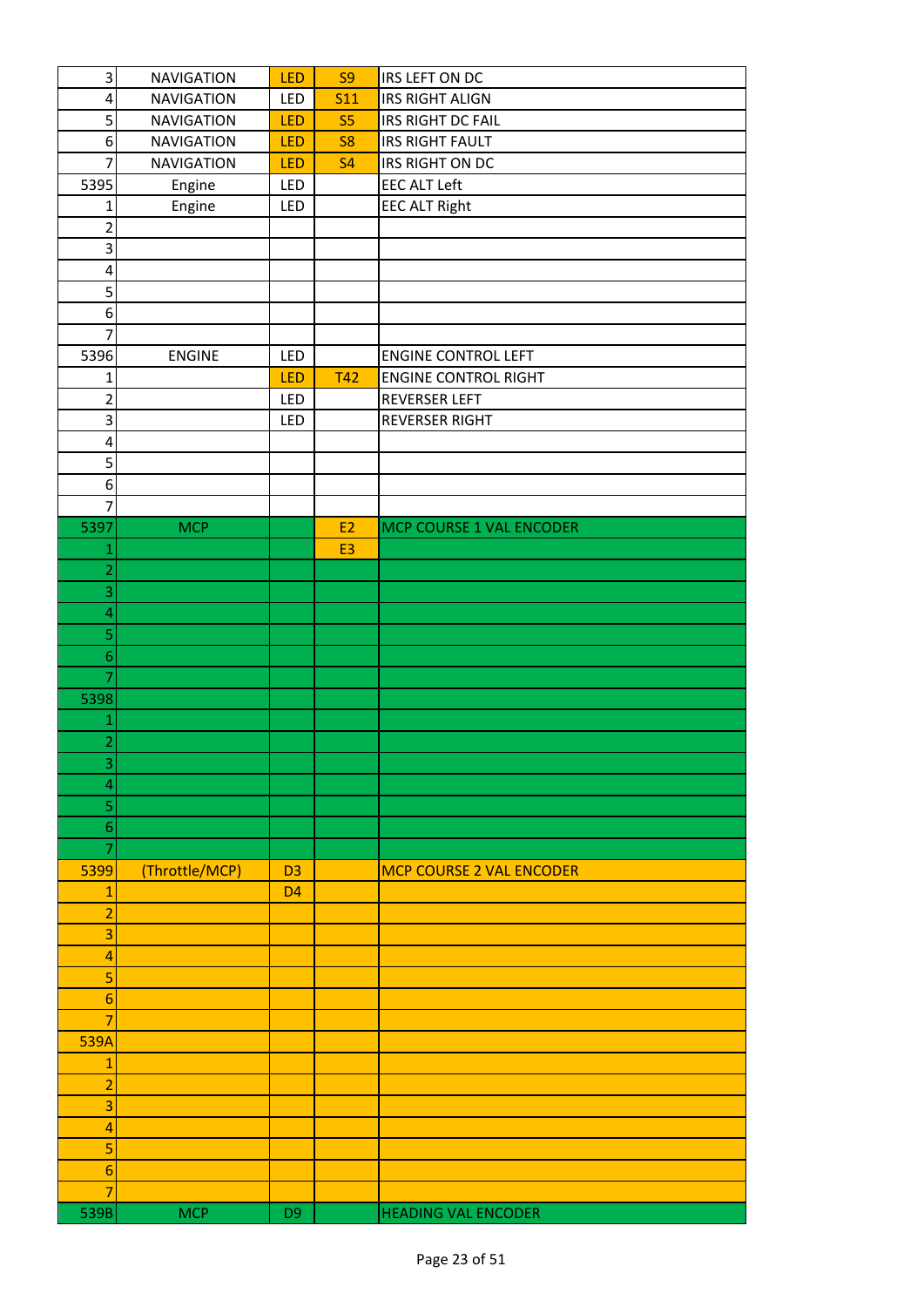| $\mathbf 1$              |            | D <sub>10</sub> |            |                               |
|--------------------------|------------|-----------------|------------|-------------------------------|
| $\overline{a}$           |            |                 |            |                               |
| 3                        |            |                 |            |                               |
| $\overline{\mathcal{L}}$ |            |                 |            |                               |
| 5                        |            |                 |            |                               |
| $\boldsymbol{6}$         |            |                 |            |                               |
| $\overline{7}$           |            |                 |            |                               |
| 539C                     |            |                 |            |                               |
| $\mathbf{1}$             |            |                 |            |                               |
| $\overline{a}$           |            |                 |            |                               |
| 3                        |            |                 |            |                               |
| $\overline{a}$           |            |                 |            |                               |
| 5                        |            |                 |            |                               |
| $\boldsymbol{6}$         |            |                 |            |                               |
| $\overline{7}$           |            |                 |            |                               |
| 539D                     | <b>MCP</b> | D <sub>11</sub> |            | MCP SPEED VAL ENCODER         |
| $\mathbf{1}$             |            | D <sub>12</sub> |            |                               |
| $\overline{a}$           |            |                 |            |                               |
| 3                        |            |                 |            |                               |
|                          |            |                 |            |                               |
| $\overline{a}$           |            |                 |            |                               |
| 5                        |            |                 |            |                               |
| $\boldsymbol{6}$         |            |                 |            |                               |
| $\overline{7}$           |            |                 |            |                               |
| 539E                     |            |                 |            |                               |
| $\mathbf{1}$             |            |                 |            |                               |
| $\overline{a}$           |            |                 |            |                               |
| $\overline{3}$           |            |                 |            |                               |
| $\overline{a}$           |            |                 |            |                               |
| 5                        |            |                 |            |                               |
| $\boldsymbol{6}$         |            |                 |            |                               |
| $\overline{7}$           |            |                 |            |                               |
| 539F                     | <b>MCP</b> | D7              |            | MCP V/S VAL ENCODER           |
| $\mathbf{1}$             |            | D <sub>8</sub>  |            |                               |
| $\overline{2}$           |            |                 |            |                               |
| $\overline{3}$           |            |                 |            |                               |
| $\overline{a}$           |            |                 |            |                               |
| 5                        |            |                 |            |                               |
| $\boldsymbol{6}$         |            |                 |            |                               |
| $\overline{7}$           |            |                 |            |                               |
| 53A0                     |            |                 |            |                               |
| $\mathbf 1$              |            |                 |            |                               |
| $\overline{a}$           |            |                 |            |                               |
| $\overline{3}$           |            |                 |            |                               |
| $\overline{a}$           |            |                 |            |                               |
| 5                        |            |                 |            |                               |
| $\sqrt{6}$               |            |                 |            |                               |
| $\overline{7}$           |            |                 |            |                               |
| 53A1                     | Pneumatic  | Servo           | <b>P37</b> | <b>Outflow Valve Position</b> |
| $\mathbf 1$              |            |                 |            |                               |
| $\overline{a}$           |            |                 |            |                               |
| $\overline{\mathbf{3}}$  |            |                 |            |                               |
| $\overline{\mathbf{4}}$  |            |                 |            |                               |
| $\mathsf S$              |            |                 |            |                               |
| $6 \overline{6}$         |            |                 |            |                               |
|                          |            |                 |            |                               |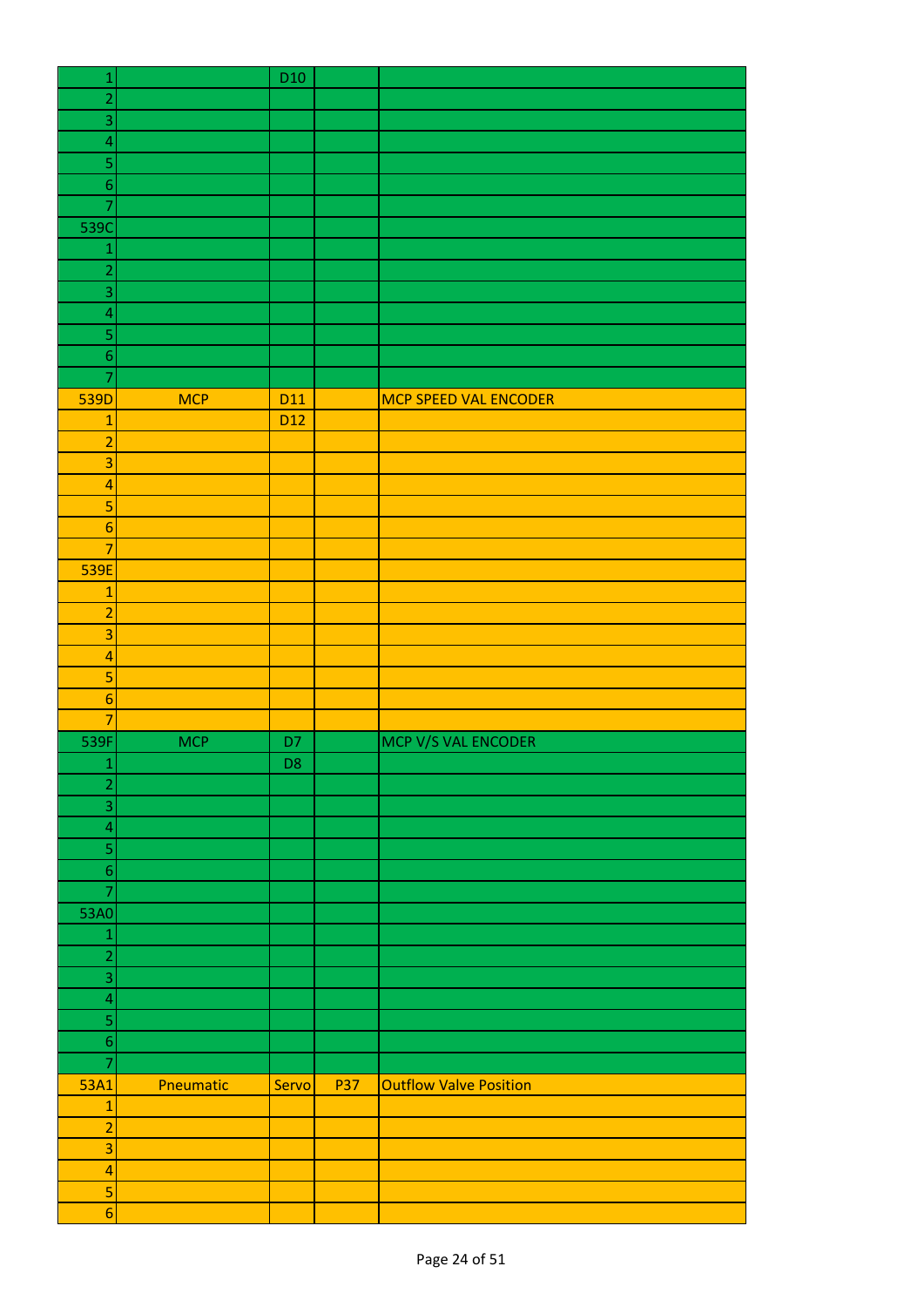| $\overline{7}$           |           |       |                 |                         |
|--------------------------|-----------|-------|-----------------|-------------------------|
| 53A2                     |           |       |                 |                         |
| $\mathbf{1}$             |           |       |                 |                         |
| $\overline{a}$           |           |       |                 |                         |
| 3                        |           |       |                 |                         |
| $\overline{a}$           |           |       |                 |                         |
|                          |           |       |                 |                         |
| 5                        |           |       |                 |                         |
| $\boldsymbol{6}$         |           |       |                 |                         |
| $\overline{7}$           |           |       |                 |                         |
| 53A3                     | Electric  | Servo | P39             | <b>APU TEMP</b>         |
| $\mathbf{1}$             |           |       |                 |                         |
| $\overline{2}$           |           |       |                 |                         |
| $\overline{3}$           |           |       |                 |                         |
| $\overline{\mathcal{L}}$ |           |       |                 |                         |
| 5                        |           |       |                 |                         |
| $\sqrt{6}$               |           |       |                 |                         |
| $\overline{7}$           |           |       |                 |                         |
| 53A4                     |           |       |                 |                         |
| $\mathbf{1}$             |           |       |                 |                         |
| $\overline{a}$           |           |       |                 |                         |
| 3                        |           |       |                 |                         |
|                          |           |       |                 |                         |
| $\overline{\mathbf{4}}$  |           |       |                 |                         |
| 5                        |           |       |                 |                         |
| $\boldsymbol{6}$         |           |       |                 |                         |
| $\overline{\mathbf{7}}$  |           |       |                 |                         |
| <b>53A5</b>              | PNEUMATIC | 7SEG  | P <sub>24</sub> | <b>ALTITUDE DISPLAY</b> |
| $\mathbf{1}$             |           |       |                 | 32BIT S                 |
| $\overline{a}$           |           |       |                 |                         |
| $\overline{\mathbf{3}}$  |           |       |                 |                         |
| $\overline{a}$           |           |       |                 |                         |
| 5                        |           |       |                 |                         |
| $\boldsymbol{6}$         |           |       |                 |                         |
| -7                       |           |       |                 |                         |
| 53A6                     |           |       |                 |                         |
| $\mathbf 1$              |           |       |                 |                         |
| $\overline{2}$           |           |       |                 |                         |
| 3                        |           |       |                 |                         |
|                          |           |       |                 |                         |
| $\overline{4}$           |           |       |                 |                         |
| 5                        |           |       |                 |                         |
| $6 \overline{6}$         |           |       |                 |                         |
| $\overline{7}$           |           |       |                 |                         |
| 53A7                     |           |       |                 |                         |
| $\mathbf{1}$             |           |       |                 |                         |
| $\overline{2}$           |           |       |                 |                         |
| $\overline{\mathbf{3}}$  |           |       |                 |                         |
| $\overline{4}$           |           |       |                 |                         |
| 5                        |           |       |                 |                         |
| $6 \overline{6}$         |           |       |                 |                         |
| $\overline{7}$           |           |       |                 |                         |
| <b>53A8</b>              |           |       |                 |                         |
| $\mathbf{1}$             |           |       |                 |                         |
| $\overline{2}$           |           |       |                 |                         |
| $\overline{\mathbf{3}}$  |           |       |                 |                         |
|                          |           |       |                 |                         |
| $\overline{\mathbf{4}}$  |           |       |                 |                         |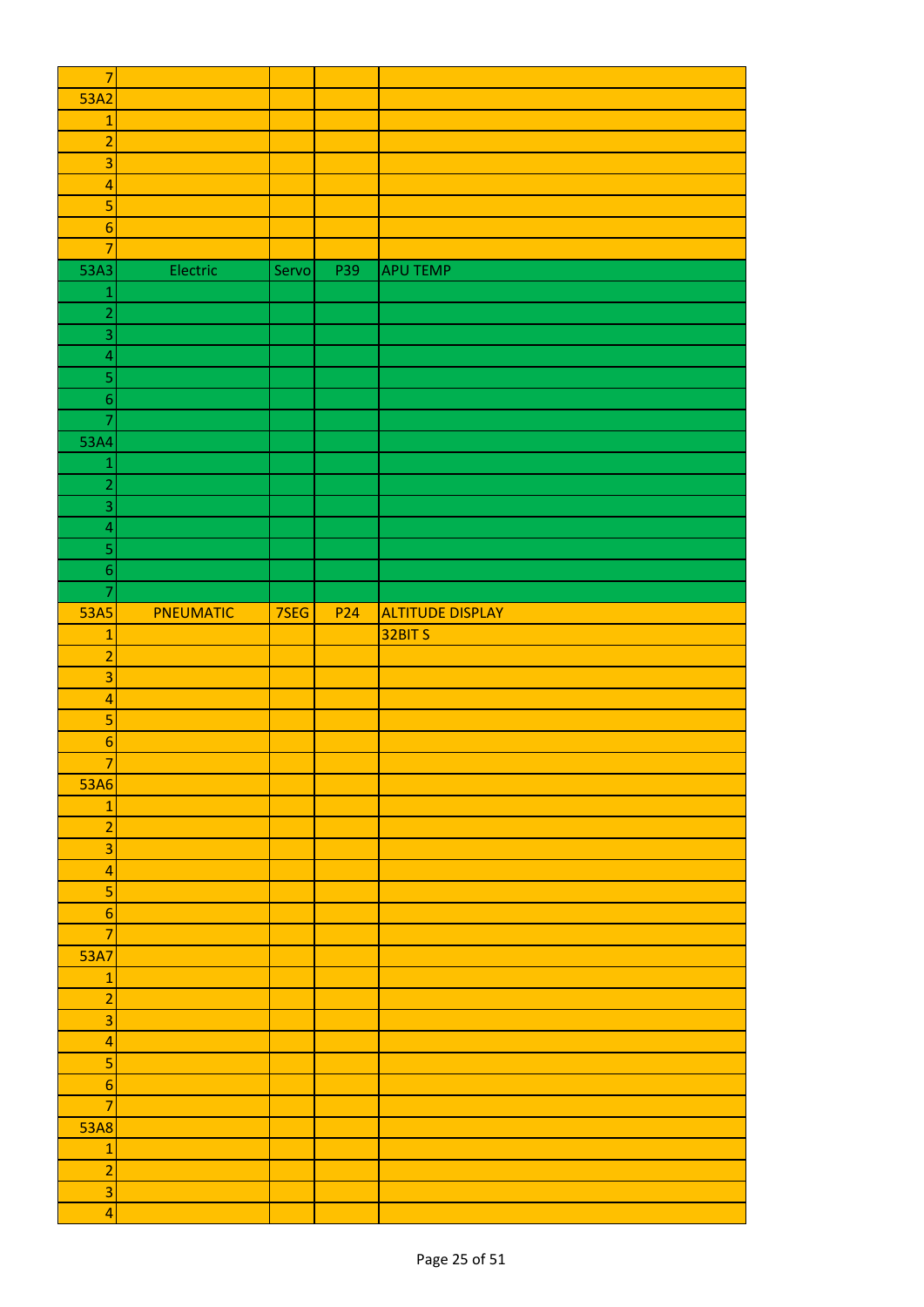| 5                                  |           |      |                 |                               |
|------------------------------------|-----------|------|-----------------|-------------------------------|
| $\boldsymbol{6}$                   |           |      |                 |                               |
| 7                                  |           |      |                 |                               |
| 53A9                               | PNEUMATIC | 7SEG | P <sub>24</sub> | <b>ALTITUDE DISPLAY</b>       |
| $\mathbf{1}$                       |           |      |                 | 32BIT S                       |
| $\overline{2}$                     |           |      |                 |                               |
| 3                                  |           |      |                 |                               |
| 4                                  |           |      |                 |                               |
| 5                                  |           |      |                 |                               |
| $\sqrt{6}$                         |           |      |                 |                               |
| $\overline{7}$                     |           |      |                 |                               |
| 53AA                               |           |      |                 |                               |
| $\mathbf{1}$                       |           |      |                 |                               |
| $\overline{a}$                     |           |      |                 |                               |
| 3                                  |           |      |                 |                               |
| $\overline{\mathbf{4}}$            |           |      |                 |                               |
| 5                                  |           |      |                 |                               |
| $\boldsymbol{6}$                   |           |      |                 |                               |
| $\overline{7}$                     |           |      |                 |                               |
| 53AB                               |           |      |                 |                               |
| $\mathbf{1}$                       |           |      |                 |                               |
| $\overline{c}$                     |           |      |                 |                               |
| 3                                  |           |      |                 |                               |
| $\overline{a}$                     |           |      |                 |                               |
| 5                                  |           |      |                 |                               |
|                                    |           |      |                 |                               |
| $\boldsymbol{6}$<br>$\overline{7}$ |           |      |                 |                               |
|                                    |           |      |                 |                               |
| 53AC                               |           |      |                 |                               |
| $\mathbf{1}$                       |           |      |                 |                               |
| $\overline{c}$                     |           |      |                 |                               |
| 3                                  |           |      |                 |                               |
| $\overline{\mathcal{A}}$           |           |      |                 |                               |
| $\overline{\mathbf{5}}$            |           |      |                 |                               |
| $\overline{6}$                     |           |      |                 |                               |
| $\overline{7}$                     |           |      |                 |                               |
| 53AD                               | Electric  | 7seg | P7SEG           | <b>ELEC PANEL UPPER LEFT</b>  |
| $\mathbf 1$                        |           |      |                 |                               |
| $\overline{a}$                     |           |      |                 |                               |
| 3                                  |           |      |                 |                               |
| $\overline{\mathbf{4}}$            |           |      |                 |                               |
| 5                                  |           |      |                 |                               |
| $\boldsymbol{6}$                   |           |      |                 |                               |
| $\overline{7}$                     |           |      |                 |                               |
| 53AE                               |           |      |                 |                               |
| $\mathbf 1$                        |           |      |                 |                               |
| $\overline{a}$                     |           |      |                 |                               |
| 3                                  |           |      |                 |                               |
| $\overline{a}$                     |           |      |                 |                               |
| 5                                  |           |      |                 |                               |
| $\boldsymbol{6}$                   |           |      |                 |                               |
| 7                                  |           |      |                 |                               |
| 53AF                               | Electric  | 7seg | P7SEG           | <b>ELEC PANEL UPPER RIGHT</b> |
| $\mathbf{1}$                       |           |      |                 |                               |
| $\overline{2}$                     |           |      |                 |                               |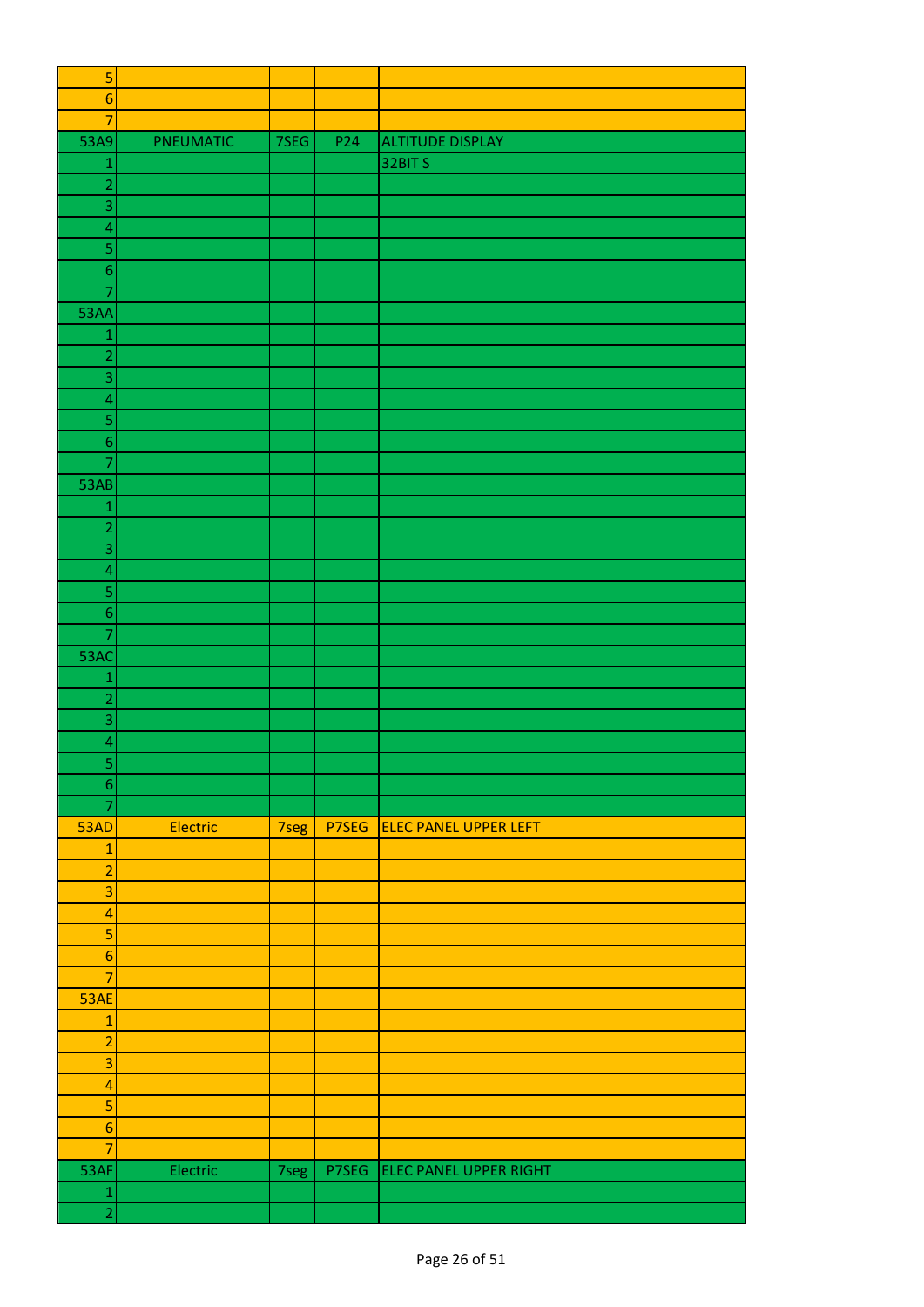| $\ensuremath{\mathsf{3}}$                                           |  |
|---------------------------------------------------------------------|--|
| $\overline{\mathcal{L}}$                                            |  |
| 5                                                                   |  |
| $\boldsymbol{6}$                                                    |  |
| $\overline{7}$                                                      |  |
| 53B0                                                                |  |
| $\mathbf{1}$                                                        |  |
| $\overline{c}$                                                      |  |
| 3                                                                   |  |
| $\overline{a}$                                                      |  |
| 5                                                                   |  |
| $\overline{6}$                                                      |  |
|                                                                     |  |
| $\overline{7}$                                                      |  |
| Electric<br>P7SEG<br><b>ELEC PANEL Lower Left</b><br>53B1<br>7seg   |  |
| $\mathbf{1}$                                                        |  |
| $\overline{a}$                                                      |  |
| $\overline{3}$                                                      |  |
| $\overline{a}$                                                      |  |
| 5                                                                   |  |
| $\boldsymbol{6}$                                                    |  |
| $\overline{7}$                                                      |  |
| 53B2                                                                |  |
| $\mathbf{1}$                                                        |  |
| $\overline{a}$                                                      |  |
| 3                                                                   |  |
| $\overline{a}$                                                      |  |
| 5                                                                   |  |
| $\boldsymbol{6}$                                                    |  |
| $\overline{7}$                                                      |  |
| <b>ELEC PANEL Lower Right</b><br>Electric<br>P7SEG<br>53B3<br>7seg  |  |
| $\mathbf{1}$                                                        |  |
| $\overline{a}$                                                      |  |
| $\vert 3 \vert$                                                     |  |
| 4                                                                   |  |
| 5                                                                   |  |
| $\boldsymbol{6}$                                                    |  |
|                                                                     |  |
| 7                                                                   |  |
| 53B4                                                                |  |
| $\mathbf{1}$                                                        |  |
| $\overline{a}$                                                      |  |
| 3                                                                   |  |
| $\overline{a}$                                                      |  |
| 5                                                                   |  |
| $\overline{6}$                                                      |  |
| $\overline{7}$                                                      |  |
| Electric<br>53B5<br><b>ELEC PANEL Lower Centre</b><br>P7SEG<br>7seg |  |
| $\mathbf{1}$                                                        |  |
| $\overline{\mathbf{c}}$                                             |  |
| 3                                                                   |  |
|                                                                     |  |
| $\overline{a}$                                                      |  |
| 5                                                                   |  |
|                                                                     |  |
| $\boldsymbol{6}$<br>$\overline{7}$                                  |  |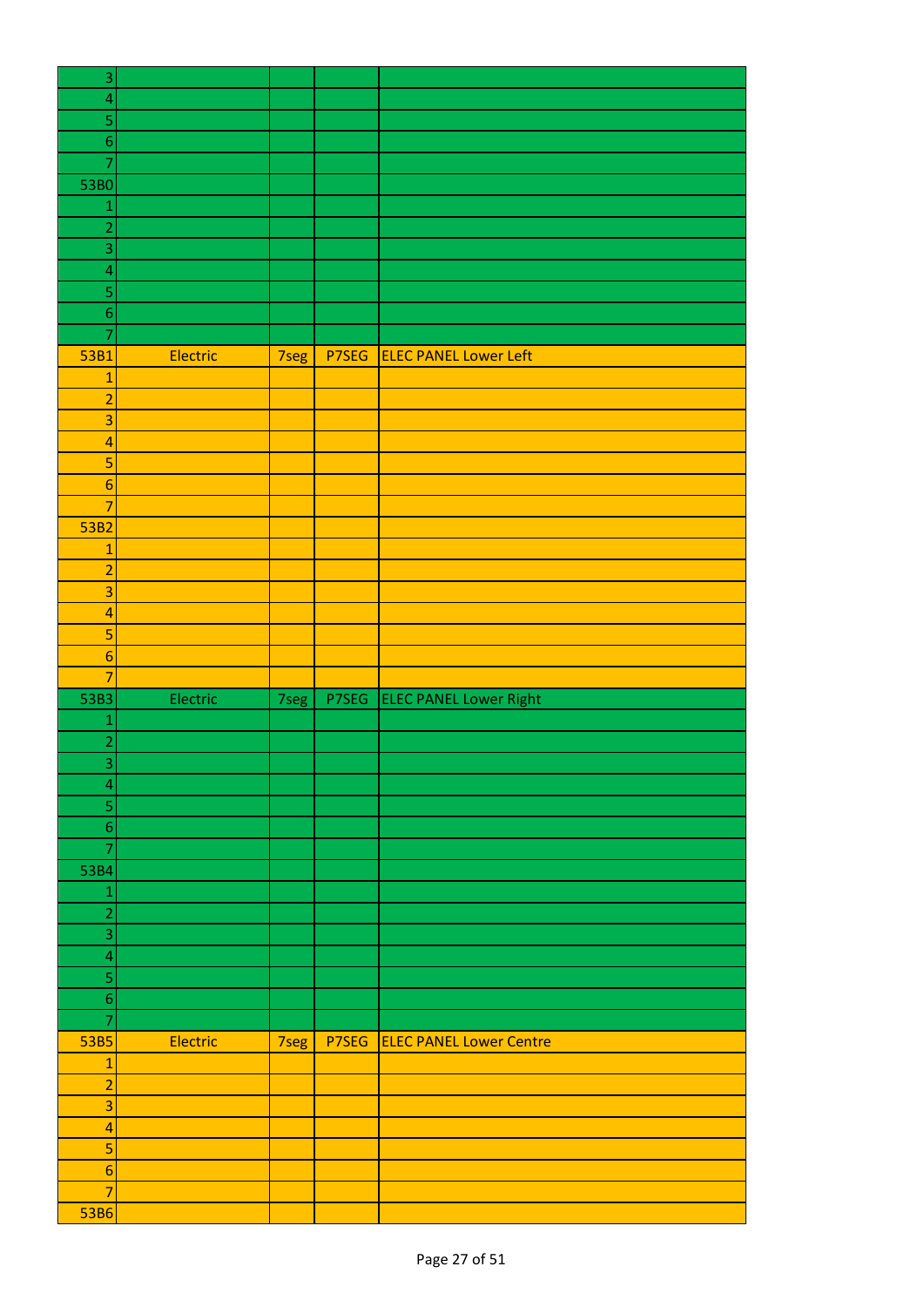| $\mathbf{1}$            |  |  |
|-------------------------|--|--|
| $\overline{a}$          |  |  |
| 3                       |  |  |
| $\overline{\mathbf{r}}$ |  |  |
| 5                       |  |  |
|                         |  |  |
| $\overline{6}$          |  |  |
| $\overline{7}$          |  |  |
| 53B7                    |  |  |
| $\mathbf 1$             |  |  |
| $\overline{c}$          |  |  |
| $\overline{3}$          |  |  |
| $\overline{\mathbf{4}}$ |  |  |
| $\overline{\mathbf{5}}$ |  |  |
| $\overline{6}$          |  |  |
| $\overline{7}$          |  |  |
|                         |  |  |
|                         |  |  |
| 53B8                    |  |  |
| $\mathbf 1$             |  |  |
| $\overline{c}$          |  |  |
|                         |  |  |
| $\overline{\mathbf{a}}$ |  |  |
| $\overline{\mathbf{4}}$ |  |  |
| $\overline{\mathbf{5}}$ |  |  |
| $\sigma$                |  |  |
| $\overline{7}$          |  |  |
|                         |  |  |
| 53B9                    |  |  |
| $\mathbf{1}$            |  |  |
| $\overline{2}$          |  |  |
| $\overline{\mathsf{a}}$ |  |  |
| $\overline{\mathbf{4}}$ |  |  |
| $\overline{5}$          |  |  |
| $\boldsymbol{6}$        |  |  |
| $\overline{7}$          |  |  |
|                         |  |  |
| 53BA                    |  |  |
| $\mathbf 1$             |  |  |
| $\overline{\mathbf{c}}$ |  |  |
| ن                       |  |  |
| $\overline{\mathbf{A}}$ |  |  |
|                         |  |  |
| $\overline{5}$          |  |  |
| $6 \mid$                |  |  |
| $\overline{7}$          |  |  |
|                         |  |  |
| 53BB                    |  |  |
| $\mathbf 1$             |  |  |
| $\overline{2}$          |  |  |
| $\overline{\mathbf{3}}$ |  |  |
| $\pmb{4}$               |  |  |
| $\overline{5}$          |  |  |
| $\boldsymbol{6}$        |  |  |
| $\overline{7}$          |  |  |
|                         |  |  |
|                         |  |  |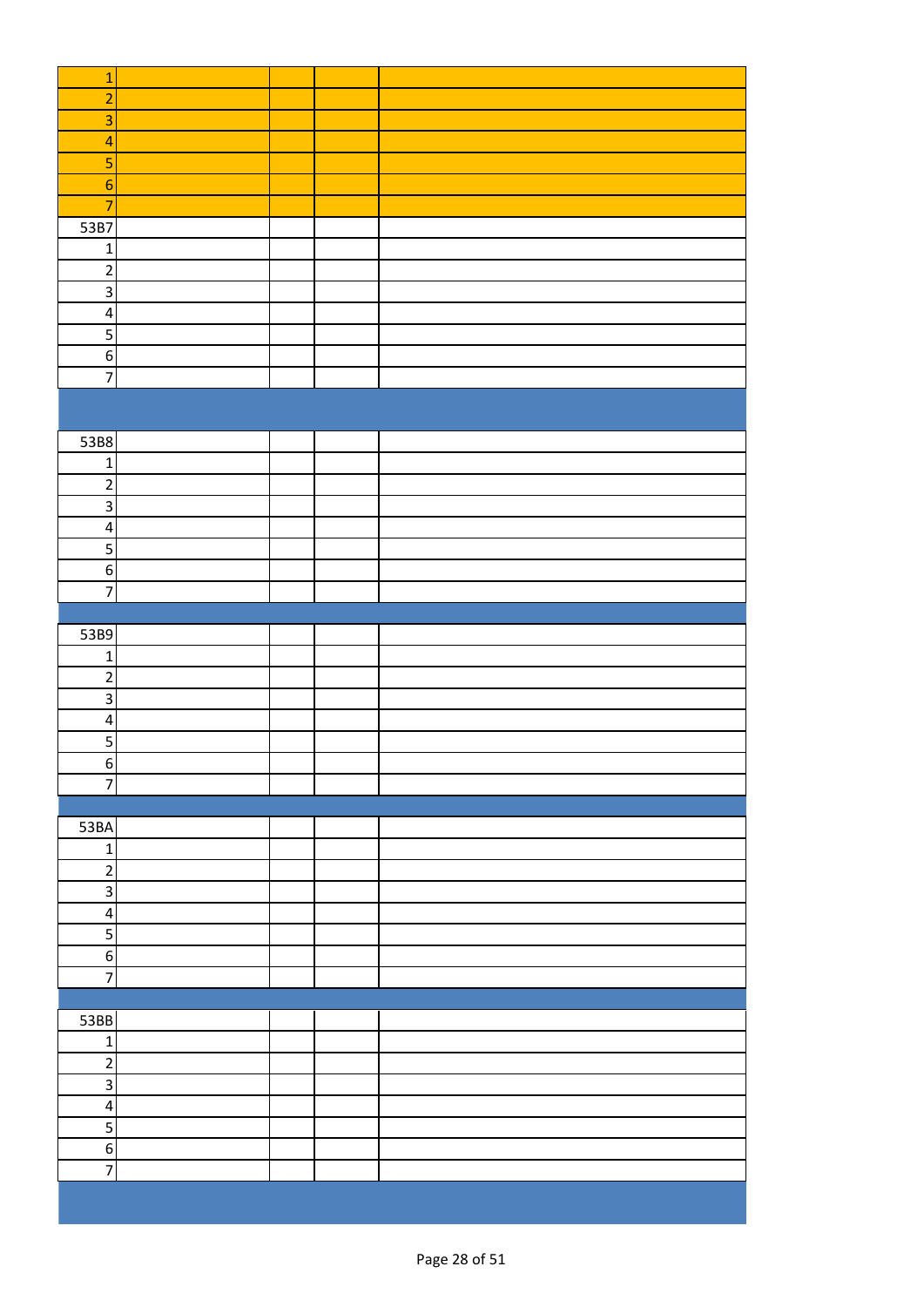| 53BC                    |  |  |
|-------------------------|--|--|
| $\mathbf 1$             |  |  |
| $\overline{\mathbf{c}}$ |  |  |
| $\overline{3}$          |  |  |
| $\overline{\mathbf{4}}$ |  |  |
| $\overline{5}$          |  |  |
| $\overline{6}$          |  |  |
| $\overline{7}$          |  |  |
|                         |  |  |
| 53BD                    |  |  |
| $\mathbf 1$             |  |  |
| $\overline{c}$          |  |  |
| 3                       |  |  |
| $\overline{4}$          |  |  |
| $\overline{5}$          |  |  |
| $\overline{6}$          |  |  |
| $\overline{7}$          |  |  |
|                         |  |  |
| 53BE                    |  |  |
| $\mathbf 1$             |  |  |
| $\overline{\mathbf{c}}$ |  |  |
| $\overline{3}$          |  |  |
| $\overline{\mathbf{r}}$ |  |  |
| $\overline{\mathbf{5}}$ |  |  |
| $\overline{6}$          |  |  |
| $\overline{7}$          |  |  |
|                         |  |  |
| 53BF                    |  |  |
| $\mathbf{1}$            |  |  |
| $\overline{2}$          |  |  |
| $\overline{\mathbf{3}}$ |  |  |
| 4                       |  |  |
| 5                       |  |  |
| $\overline{6}$          |  |  |
| $\overline{7}$          |  |  |
|                         |  |  |
|                         |  |  |
| $\overline{53}$ CO      |  |  |
| $\mathbf 1$             |  |  |
| $\overline{2}$          |  |  |
| $\overline{3}$          |  |  |
| $\pmb{4}$               |  |  |
| 5                       |  |  |
| $\overline{6}$          |  |  |
| $\overline{7}$          |  |  |
|                         |  |  |
| 53C1                    |  |  |
| $\mathbf 1$             |  |  |
| $\overline{2}$          |  |  |
| $\overline{\mathbf{3}}$ |  |  |
| $\pmb{4}$               |  |  |
| 5                       |  |  |
| $\,$ 6 $\,$             |  |  |
| $\overline{7}$          |  |  |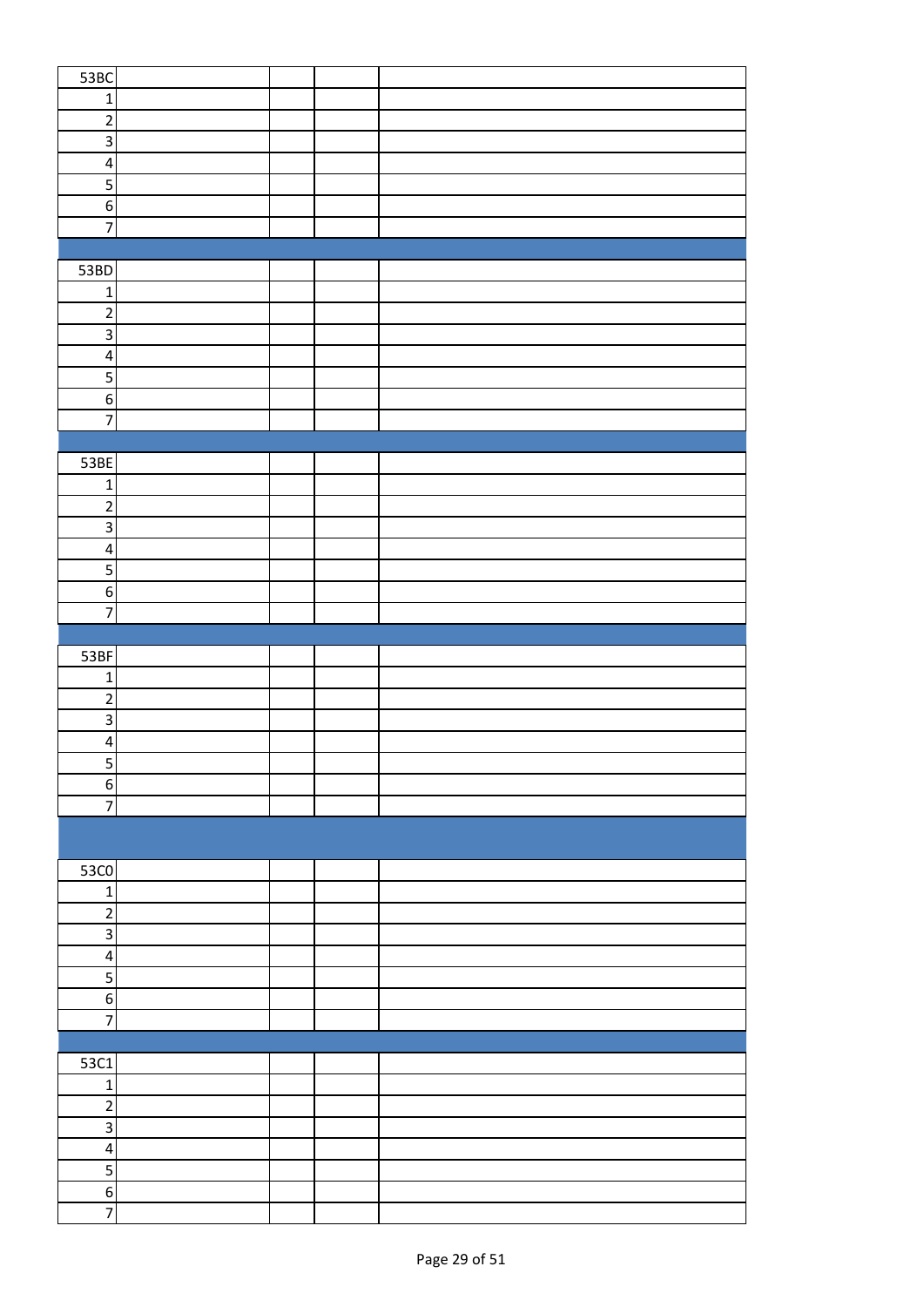| 53C2                    |  |  |
|-------------------------|--|--|
| $\mathbf 1$             |  |  |
| $\overline{2}$          |  |  |
| $\overline{\mathbf{3}}$ |  |  |
| $\overline{\mathbf{4}}$ |  |  |
| $\overline{\mathbf{5}}$ |  |  |
| $\overline{6}$          |  |  |
| $\overline{7}$          |  |  |
|                         |  |  |
|                         |  |  |
| 53C3                    |  |  |
| $\mathbf 1$             |  |  |
| $\overline{2}$          |  |  |
| $\overline{\mathbf{3}}$ |  |  |
| $\pmb{4}$               |  |  |
| 5                       |  |  |
| $6 \mid$                |  |  |
| $\overline{7}$          |  |  |
|                         |  |  |
|                         |  |  |
| 53C4                    |  |  |
| $\mathbf 1$             |  |  |
| $\overline{2}$          |  |  |
| $\overline{\mathbf{3}}$ |  |  |
| $\pmb{4}$               |  |  |
| 5                       |  |  |
| $\boldsymbol{6}$        |  |  |
| $\overline{7}$          |  |  |
|                         |  |  |
| 53C5                    |  |  |
| $\mathbf 1$             |  |  |
| $\sqrt{2}$              |  |  |
| $\overline{3}$          |  |  |
| $\overline{\mathbf{r}}$ |  |  |
| $\overline{5}$          |  |  |
| $6 \mid$                |  |  |
| $\overline{z}$          |  |  |
|                         |  |  |
| 53C6                    |  |  |
| $\mathbf 1$             |  |  |
| $\overline{2}$          |  |  |
| $\overline{3}$          |  |  |
| $\pmb{4}$               |  |  |
| $\overline{\mathbf{5}}$ |  |  |
| $6 \mid$                |  |  |
| $\overline{7}$          |  |  |
|                         |  |  |
| 53C7                    |  |  |
| $\mathbf 1$             |  |  |
| $\overline{2}$          |  |  |
| ن                       |  |  |
|                         |  |  |
| $\overline{\mathbf{r}}$ |  |  |
| $\overline{\mathbf{5}}$ |  |  |
| $\overline{6}$          |  |  |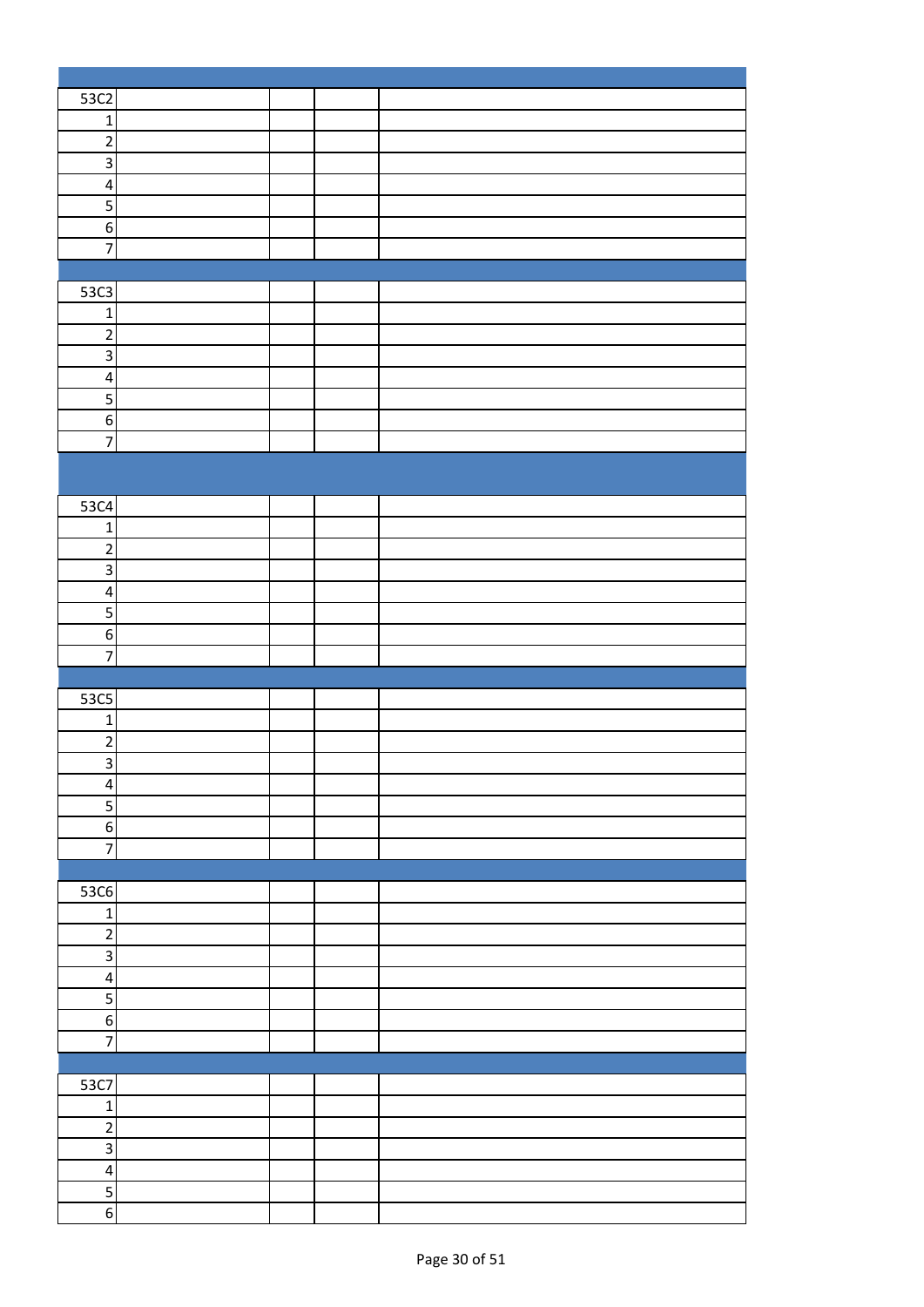| $\overline{7}$          |  |  |
|-------------------------|--|--|
|                         |  |  |
|                         |  |  |
| 53C8                    |  |  |
|                         |  |  |
| $\mathbf 1$             |  |  |
| $\overline{2}$          |  |  |
| $\overline{\mathbf{3}}$ |  |  |
| $\pmb{4}$               |  |  |
| 5                       |  |  |
| $\boldsymbol{6}$        |  |  |
| $\overline{7}$          |  |  |
|                         |  |  |
| 53C9                    |  |  |
| $\mathbf 1$             |  |  |
| $\overline{\mathbf{c}}$ |  |  |
| $\overline{\mathbf{3}}$ |  |  |
| $\overline{\mathbf{4}}$ |  |  |
|                         |  |  |
| $\mathsf S$             |  |  |
| $\boldsymbol{6}$        |  |  |
| $\overline{7}$          |  |  |
|                         |  |  |
| 53CA                    |  |  |
| $\mathbf 1$             |  |  |
| $\mathbf 2$             |  |  |
| $\mathsf 3$             |  |  |
| $\overline{\mathbf{4}}$ |  |  |
| 5                       |  |  |
| $\boldsymbol{6}$        |  |  |
| 7                       |  |  |
|                         |  |  |
| 53CB                    |  |  |
| $\mathbf 1$             |  |  |
|                         |  |  |
| $\overline{c}$          |  |  |
| $\mathsf 3$             |  |  |
| $\pmb{4}$               |  |  |
| 5                       |  |  |
| $\boldsymbol{6}$        |  |  |
| $\overline{7}$          |  |  |
|                         |  |  |
|                         |  |  |
| <b>53CC</b>             |  |  |
| $\mathbf 1$             |  |  |
| $\sqrt{2}$              |  |  |
| $\mathsf 3$             |  |  |
| $\pmb{4}$               |  |  |
| 5                       |  |  |
| $\boldsymbol{6}$        |  |  |
| $\overline{7}$          |  |  |
|                         |  |  |
|                         |  |  |
| 53CD                    |  |  |
| $\mathbf 1$             |  |  |
| $\overline{2}$          |  |  |
| $\overline{\mathbf{3}}$ |  |  |
| $\overline{\mathbf{4}}$ |  |  |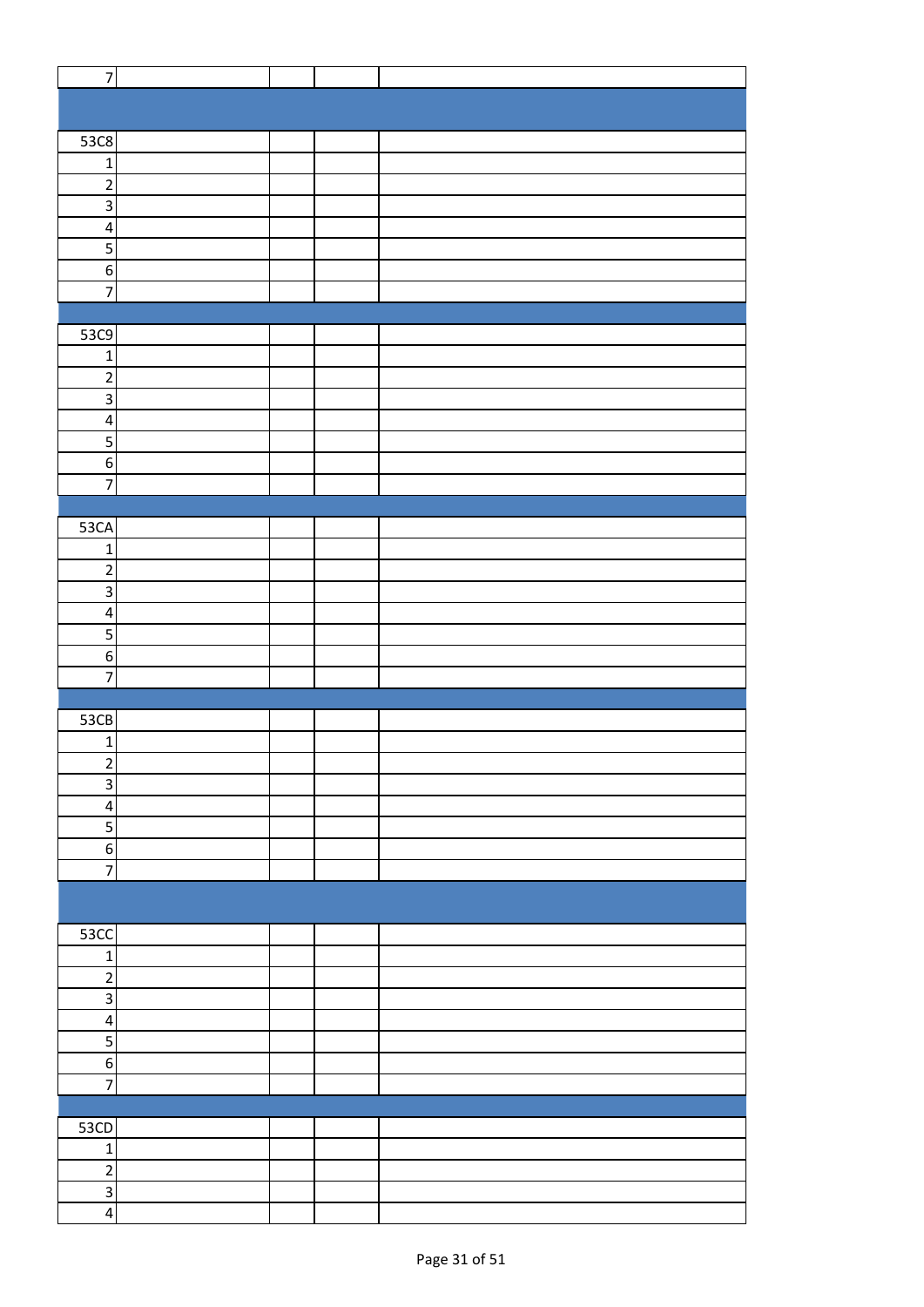| $\overline{\mathbf{5}}$ |  |  |
|-------------------------|--|--|
|                         |  |  |
| $\boldsymbol{6}$        |  |  |
| $\overline{7}$          |  |  |
|                         |  |  |
| <b>53CE</b>             |  |  |
| $\mathbf{1}$            |  |  |
| $\overline{2}$          |  |  |
|                         |  |  |
| Ψ                       |  |  |
| $\overline{\mathbf{4}}$ |  |  |
| $\overline{5}$          |  |  |
| $6 \overline{6}$        |  |  |
| $\overline{7}$          |  |  |
|                         |  |  |
|                         |  |  |
| 53CF                    |  |  |
| $\mathbf 1$             |  |  |
| $\overline{2}$          |  |  |
| $\overline{3}$          |  |  |
| $\overline{\mathbf{4}}$ |  |  |
| $\overline{5}$          |  |  |
|                         |  |  |
| $\overline{6}$          |  |  |
| $\overline{7}$          |  |  |
|                         |  |  |
|                         |  |  |
| 53D0                    |  |  |
| $\mathbf{1}$            |  |  |
|                         |  |  |
| $\overline{\mathbf{c}}$ |  |  |
| $\overline{3}$          |  |  |
| $\overline{\mathbf{4}}$ |  |  |
| $\overline{5}$          |  |  |
| $\overline{6}$          |  |  |
| $\overline{7}$          |  |  |
|                         |  |  |
| 53D1                    |  |  |
|                         |  |  |
| $\mathbf{1}$            |  |  |
| $\overline{2}$          |  |  |
| $\overline{\mathbf{3}}$ |  |  |
| $\overline{\mathbf{r}}$ |  |  |
| $\overline{\mathbf{5}}$ |  |  |
| $6 \overline{6}$        |  |  |
| $\overline{7}$          |  |  |
|                         |  |  |
|                         |  |  |
| 53D2                    |  |  |
| $1\vert$                |  |  |
| $\overline{2}$          |  |  |
| $\overline{\mathbf{3}}$ |  |  |
| $\overline{4}$          |  |  |
|                         |  |  |
| $\overline{\mathbf{5}}$ |  |  |
| $6 \overline{6}$        |  |  |
| $\overline{7}$          |  |  |
|                         |  |  |
| 53D3                    |  |  |
| $1\vert$                |  |  |
| $\overline{2}$          |  |  |
|                         |  |  |
| $\overline{3}$          |  |  |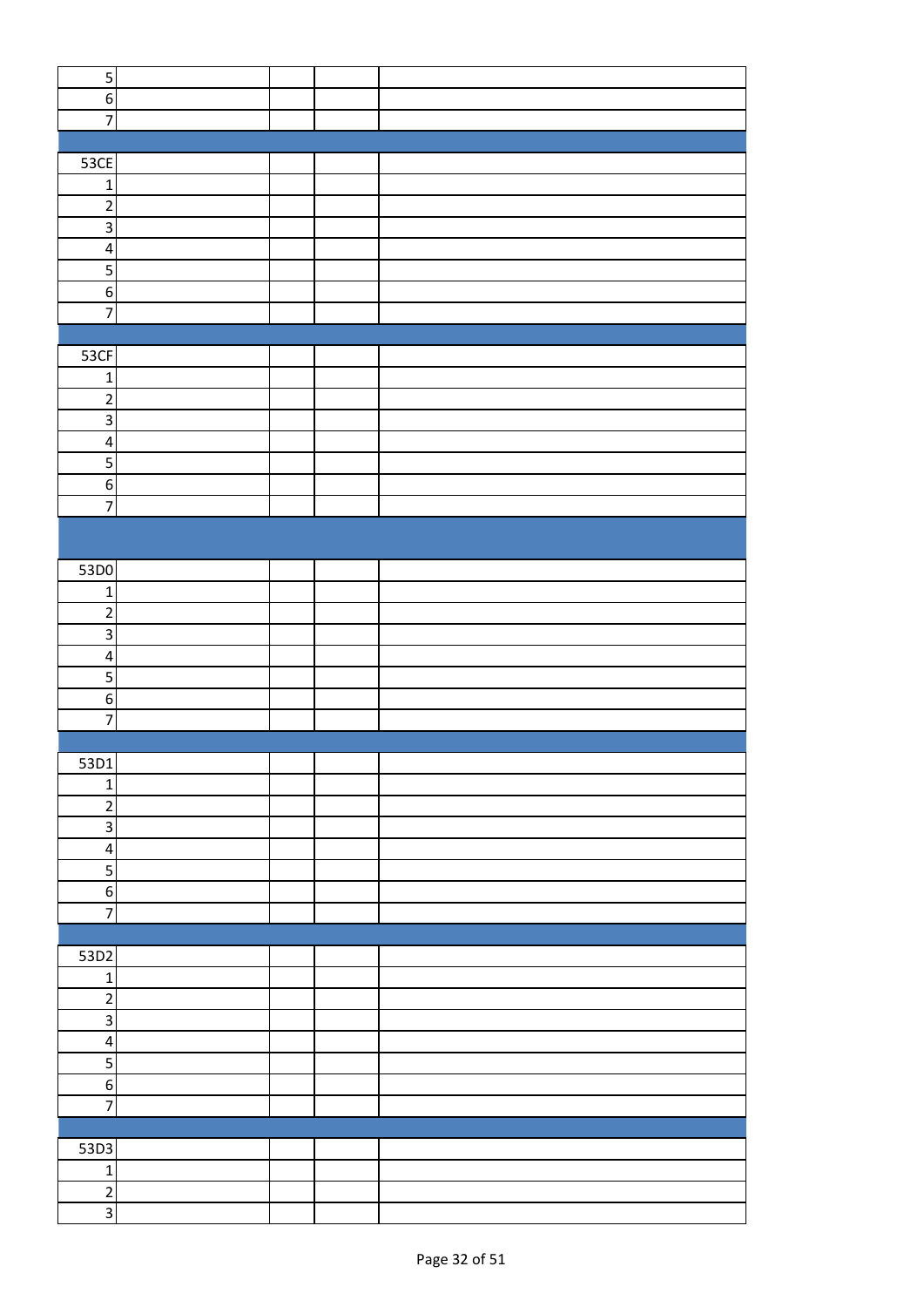| $\overline{\mathbf{4}}$ |  |  |
|-------------------------|--|--|
| $\overline{\mathbf{5}}$ |  |  |
| $\overline{6}$          |  |  |
| $\overline{7}$          |  |  |
|                         |  |  |
|                         |  |  |
| 53D4                    |  |  |
| $\mathbf 1$             |  |  |
| $\overline{2}$          |  |  |
| $\overline{\mathbf{3}}$ |  |  |
| $\overline{\mathbf{4}}$ |  |  |
| $\overline{\mathbf{5}}$ |  |  |
| $\overline{6}$          |  |  |
| $\overline{7}$          |  |  |
|                         |  |  |
|                         |  |  |
| 53D5                    |  |  |
| $\mathbf 1$             |  |  |
| $\overline{c}$          |  |  |
| $\overline{3}$          |  |  |
| $\overline{4}$          |  |  |
| 5                       |  |  |
| $\overline{6}$          |  |  |
| $\overline{7}$          |  |  |
|                         |  |  |
| 53D6                    |  |  |
| $\mathbf 1$             |  |  |
| $\overline{2}$          |  |  |
| $\overline{3}$          |  |  |
| $\overline{\mathbf{4}}$ |  |  |
| $\overline{\mathbf{5}}$ |  |  |
| $\boldsymbol{6}$        |  |  |
| $\overline{7}$          |  |  |
|                         |  |  |
| 53D7                    |  |  |
| $\mathbf 1$             |  |  |
| $\overline{\mathbf{c}}$ |  |  |
| $\overline{\mathbf{3}}$ |  |  |
| $\overline{\mathbf{r}}$ |  |  |
| 5                       |  |  |
| $\overline{6}$          |  |  |
| $\overline{7}$          |  |  |
|                         |  |  |
|                         |  |  |
| 53D8                    |  |  |
| $\mathbf 1$             |  |  |
| $\overline{c}$          |  |  |
| $\overline{\mathbf{3}}$ |  |  |
| $\overline{\mathbf{r}}$ |  |  |
| $\overline{\mathbf{5}}$ |  |  |
| $\overline{6}$          |  |  |
| $\overline{7}$          |  |  |
|                         |  |  |
|                         |  |  |
| 53D9                    |  |  |
| $\mathbf 1$             |  |  |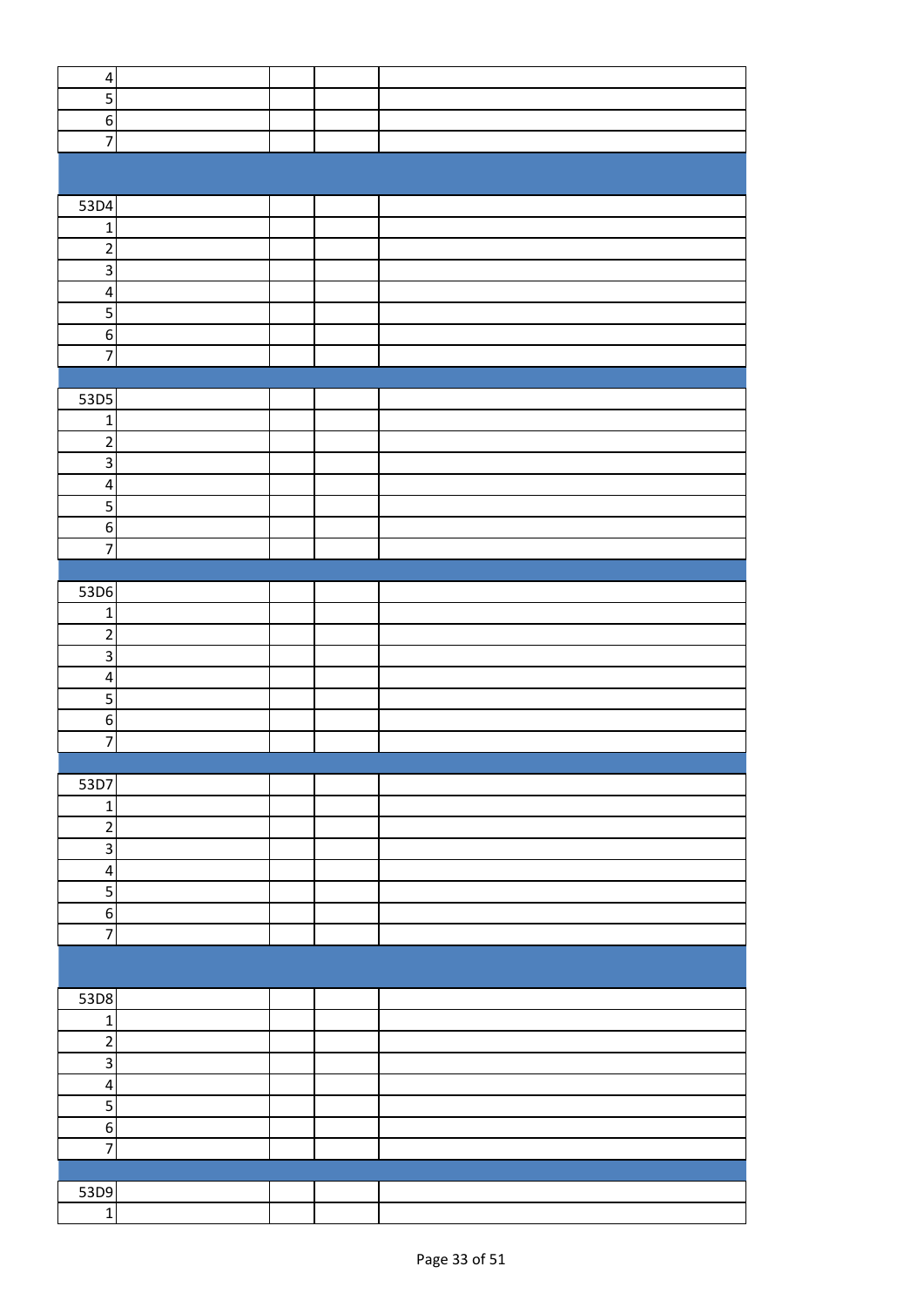| $\sqrt{2}$              |  |  |
|-------------------------|--|--|
|                         |  |  |
| $\overline{3}$          |  |  |
| $\overline{\mathbf{r}}$ |  |  |
|                         |  |  |
| 5                       |  |  |
| $\overline{6}$          |  |  |
| $\overline{7}$          |  |  |
|                         |  |  |
|                         |  |  |
| 53DA                    |  |  |
|                         |  |  |
| $\mathbf{1}$            |  |  |
| $\overline{2}$          |  |  |
| $\overline{\mathbf{3}}$ |  |  |
|                         |  |  |
| $\overline{\mathbf{r}}$ |  |  |
| $\overline{\mathbf{5}}$ |  |  |
| $\overline{6}$          |  |  |
|                         |  |  |
| $\overline{7}$          |  |  |
|                         |  |  |
| 53DB                    |  |  |
|                         |  |  |
| $\mathbf 1$             |  |  |
| $\overline{2}$          |  |  |
| $\overline{\mathbf{3}}$ |  |  |
|                         |  |  |
| $\overline{\mathbf{r}}$ |  |  |
| $\overline{\mathbf{5}}$ |  |  |
| $\overline{6}$          |  |  |
|                         |  |  |
| $\overline{7}$          |  |  |
|                         |  |  |
|                         |  |  |
|                         |  |  |
| 53DC                    |  |  |
| $\mathbf 1$             |  |  |
| $\overline{2}$          |  |  |
|                         |  |  |
| $\overline{\mathbf{3}}$ |  |  |
| $\overline{\mathbf{r}}$ |  |  |
| $\overline{\mathbf{5}}$ |  |  |
|                         |  |  |
| $\boldsymbol{6}$        |  |  |
| $\overline{7}$          |  |  |
|                         |  |  |
|                         |  |  |
| 53DD                    |  |  |
| $\mathbf 1$             |  |  |
| $\sqrt{2}$              |  |  |
|                         |  |  |
| 3                       |  |  |
| $\overline{\mathbf{4}}$ |  |  |
| 5                       |  |  |
|                         |  |  |
| $\boldsymbol{6}$        |  |  |
| $\overline{7}$          |  |  |
|                         |  |  |
|                         |  |  |
| 53DE                    |  |  |
| $\mathbf 1$             |  |  |
| $\overline{2}$          |  |  |
|                         |  |  |
| $\overline{\mathbf{3}}$ |  |  |
| $\overline{\mathbf{r}}$ |  |  |
|                         |  |  |
| 5                       |  |  |
| $\boldsymbol{6}$        |  |  |
| $\overline{7}$          |  |  |
|                         |  |  |
|                         |  |  |
| 53DF                    |  |  |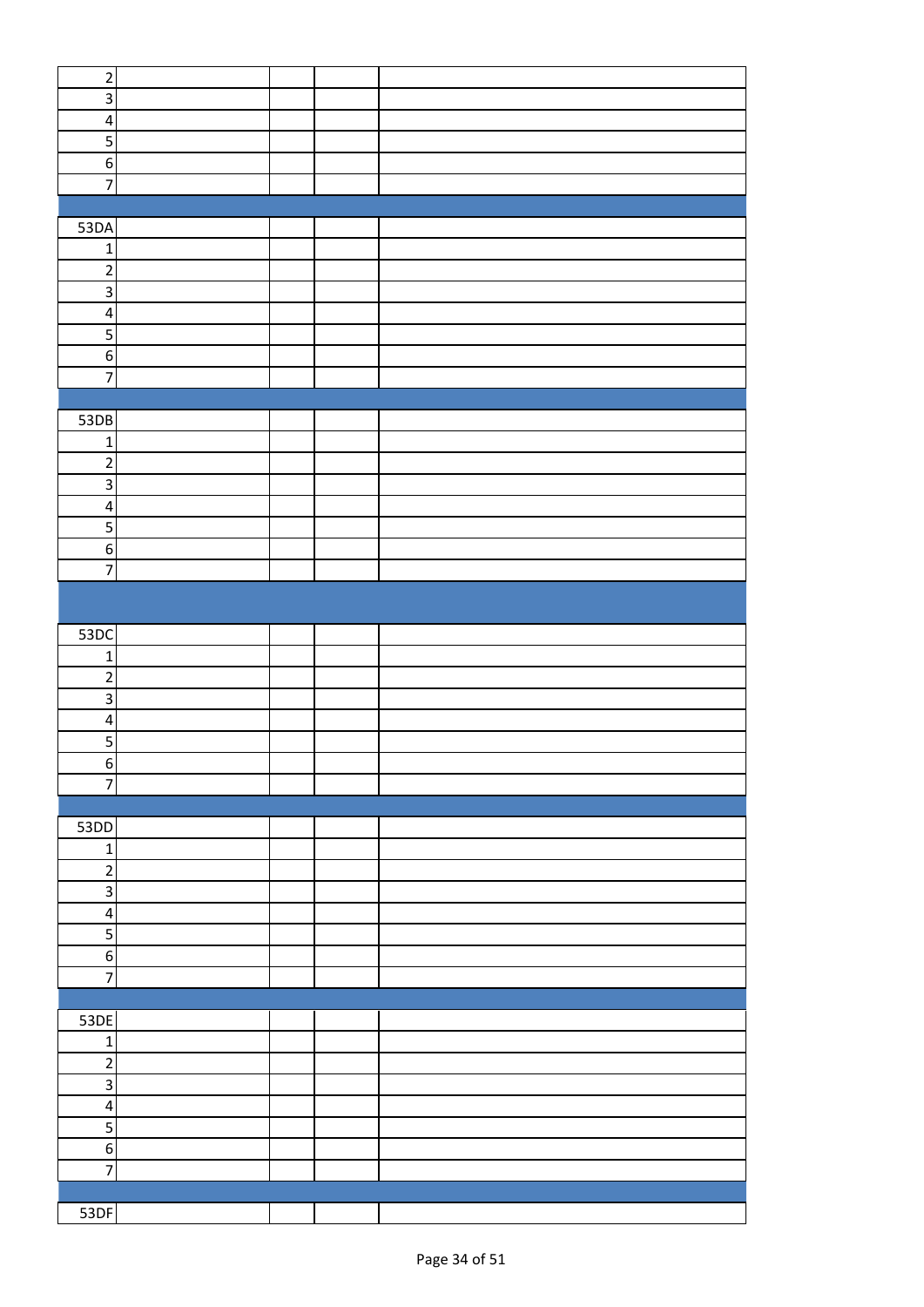| $\mathbf 1$                |  |  |
|----------------------------|--|--|
| $\mathbf 2$                |  |  |
| $\mathsf 3$                |  |  |
| $\pmb{4}$                  |  |  |
| $\overline{5}$             |  |  |
|                            |  |  |
| $\boldsymbol{6}$           |  |  |
| $\overline{7}$             |  |  |
|                            |  |  |
|                            |  |  |
| 53E0                       |  |  |
| $\mathbf 1$                |  |  |
| $\overline{c}$             |  |  |
| $\mathsf 3$                |  |  |
|                            |  |  |
| $\overline{\mathbf{4}}$    |  |  |
| $\overline{5}$             |  |  |
| $\boldsymbol{6}$           |  |  |
| $\overline{7}$             |  |  |
|                            |  |  |
| 53E1                       |  |  |
| $\mathbf 1$                |  |  |
| $\mathbf 2$                |  |  |
| $\mathbf{3}$               |  |  |
| $\pmb{4}$                  |  |  |
|                            |  |  |
| 5                          |  |  |
| $\boldsymbol{6}$           |  |  |
| $\overline{7}$             |  |  |
|                            |  |  |
|                            |  |  |
| 53E2                       |  |  |
| $\mathbf 1$                |  |  |
| $\overline{c}$             |  |  |
| $\overline{\mathsf{a}}$    |  |  |
| $\overline{\mathbf{r}}$    |  |  |
|                            |  |  |
| $\overline{\mathbf{5}}$    |  |  |
| $\overline{6}$             |  |  |
| $\overline{7}$             |  |  |
|                            |  |  |
| 53E3                       |  |  |
| $\mathbf 1$                |  |  |
| $\overline{2}$             |  |  |
| $\overline{\mathbf{3}}$    |  |  |
| $\pmb{4}$                  |  |  |
| $\overline{5}$             |  |  |
| $6 \mid$                   |  |  |
| $\overline{7}$             |  |  |
|                            |  |  |
|                            |  |  |
|                            |  |  |
| 53E4                       |  |  |
| $\mathbf 1$                |  |  |
| $\overline{2}$             |  |  |
| ن                          |  |  |
| $\pmb{4}$                  |  |  |
| 5                          |  |  |
| $6 \mid$<br>$\overline{7}$ |  |  |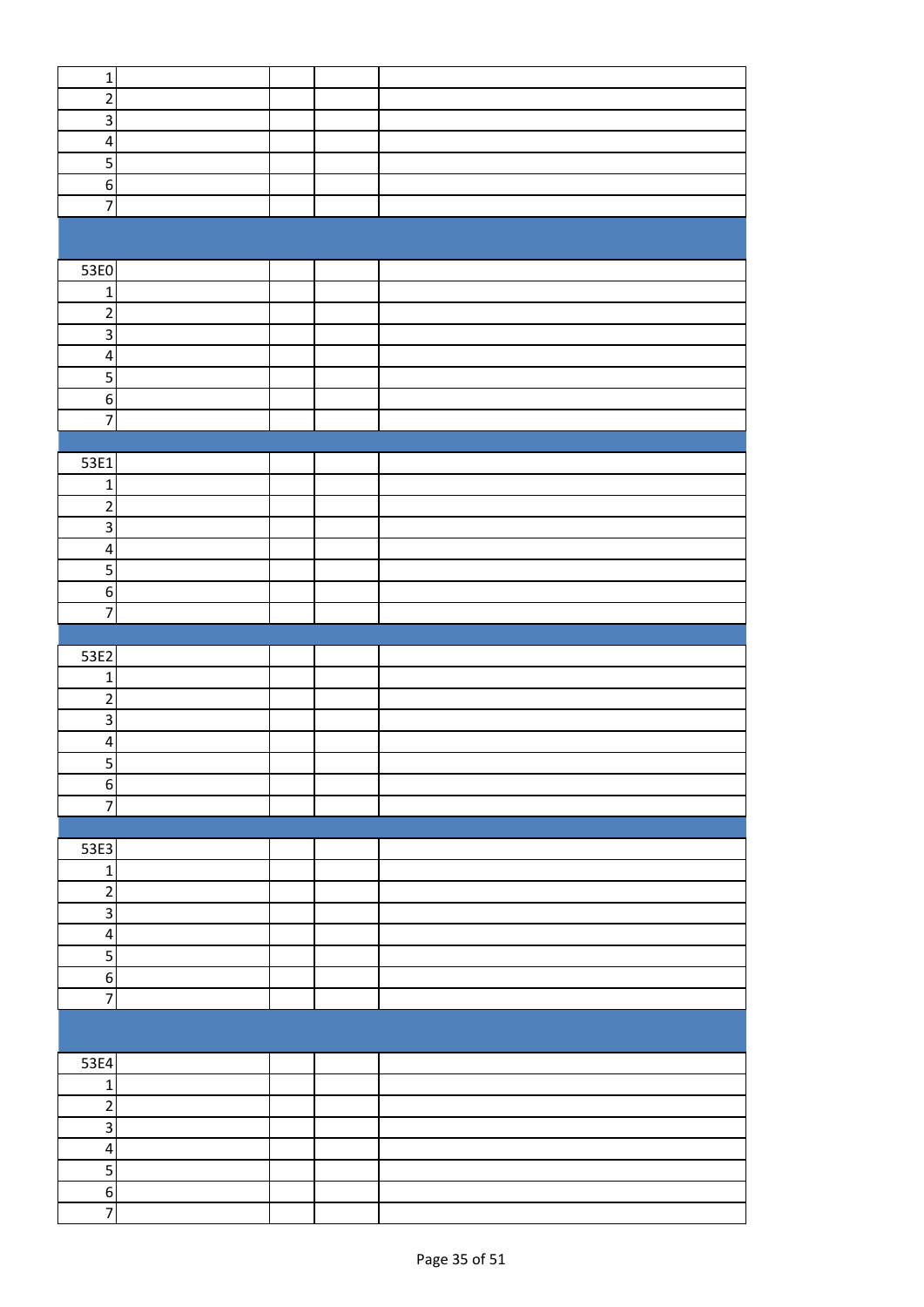| 53E5                             |  |  |
|----------------------------------|--|--|
| $\mathbf 1$                      |  |  |
| $\overline{2}$                   |  |  |
| $\overline{\mathbf{3}}$          |  |  |
|                                  |  |  |
| $\overline{\mathbf{4}}$          |  |  |
| $\overline{\mathbf{5}}$          |  |  |
| $\overline{6}$                   |  |  |
| $\overline{7}$                   |  |  |
|                                  |  |  |
| 53E6                             |  |  |
| $\mathbf 1$                      |  |  |
| $\overline{2}$                   |  |  |
| $\overline{3}$                   |  |  |
| $\overline{\mathbf{r}}$          |  |  |
|                                  |  |  |
| $\overline{\mathbf{5}}$          |  |  |
| $6 \mid$                         |  |  |
| $\overline{7}$                   |  |  |
|                                  |  |  |
| 53E7                             |  |  |
| $\mathbf{1}$                     |  |  |
| $\sqrt{2}$                       |  |  |
| $\overline{\mathbf{3}}$          |  |  |
| $\overline{\mathbf{4}}$          |  |  |
| $\overline{5}$                   |  |  |
| $6 \mid$                         |  |  |
| $\overline{7}$                   |  |  |
|                                  |  |  |
|                                  |  |  |
|                                  |  |  |
|                                  |  |  |
| 53E8                             |  |  |
| $\mathbf{1}$                     |  |  |
| $\overline{\mathbf{c}}$          |  |  |
| $\overline{\mathbf{3}}$          |  |  |
| $\overline{4}$                   |  |  |
| $\overline{\mathbf{5}}$          |  |  |
|                                  |  |  |
| $6 \mid$                         |  |  |
| $\overline{7}$                   |  |  |
|                                  |  |  |
| 53E9                             |  |  |
| $1\vert$                         |  |  |
| $\overline{2}$                   |  |  |
| $\mathsf 3$                      |  |  |
| $\overline{4}$                   |  |  |
| $\overline{5}$                   |  |  |
| $\overline{6}$                   |  |  |
| $\overline{7}$                   |  |  |
|                                  |  |  |
| 53EA                             |  |  |
| $\mathbf 1$                      |  |  |
|                                  |  |  |
| $\overline{2}$                   |  |  |
| $\overline{3}$                   |  |  |
| $\overline{\mathbf{4}}$          |  |  |
| $\overline{5}$<br>$\overline{6}$ |  |  |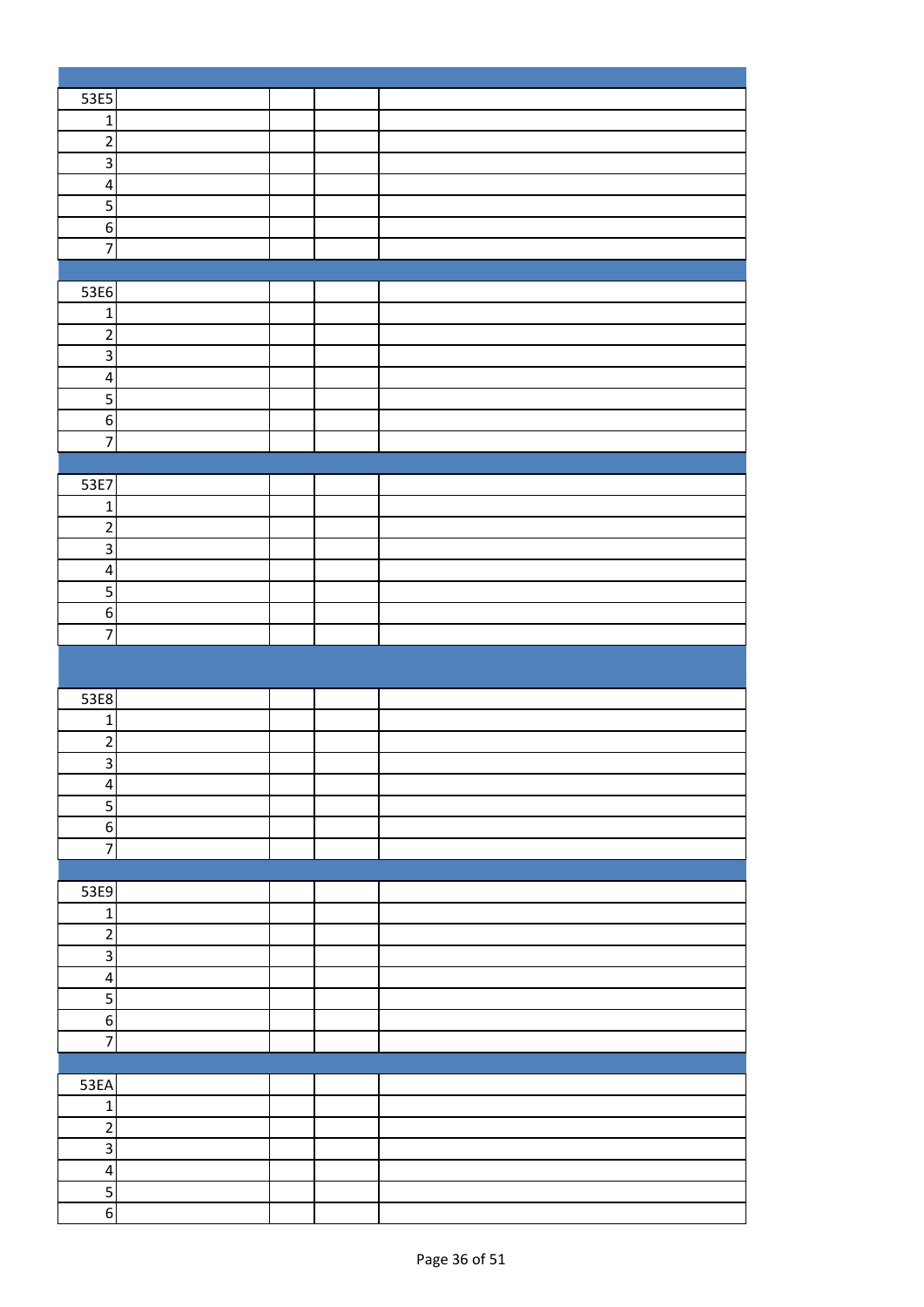| $\overline{7}$          |  |  |
|-------------------------|--|--|
|                         |  |  |
| 53EB                    |  |  |
| $\mathbf{1}$            |  |  |
| $\overline{2}$          |  |  |
|                         |  |  |
| $\overline{3}$          |  |  |
| $\overline{\mathbf{r}}$ |  |  |
| 5                       |  |  |
| $\sigma$                |  |  |
| $\overline{7}$          |  |  |
|                         |  |  |
|                         |  |  |
| 53EC                    |  |  |
| $\mathbf{1}$            |  |  |
| $\overline{2}$          |  |  |
| $\overline{\mathbf{3}}$ |  |  |
| $\overline{\mathbf{r}}$ |  |  |
|                         |  |  |
| 5                       |  |  |
| $\overline{6}$          |  |  |
| $\overline{7}$          |  |  |
|                         |  |  |
| 53ED                    |  |  |
| $\mathbf 1$             |  |  |
| $\overline{c}$          |  |  |
| $\overline{\mathbf{3}}$ |  |  |
| $\overline{\mathbf{4}}$ |  |  |
| $\overline{\mathbf{5}}$ |  |  |
| $\,$ 6 $\,$             |  |  |
| $\overline{7}$          |  |  |
|                         |  |  |
|                         |  |  |
| 53EE                    |  |  |
| $\mathbf 1$             |  |  |
| 2                       |  |  |
| $\overline{3}$          |  |  |
| $\pmb{4}$               |  |  |
| 5                       |  |  |
| $\,$ 6 $\,$             |  |  |
| $\overline{7}$          |  |  |
|                         |  |  |
| 53EF                    |  |  |
| $\mathbf 1$             |  |  |
| $\mathbf 2$             |  |  |
| $\overline{3}$          |  |  |
|                         |  |  |
| $\overline{\mathbf{r}}$ |  |  |
| 5                       |  |  |
| $\boldsymbol{6}$        |  |  |
| $\overline{7}$          |  |  |
|                         |  |  |
|                         |  |  |
| 53F0                    |  |  |
| $\mathbf 1$             |  |  |
| $\mathbf 2$             |  |  |
| $\overline{3}$          |  |  |
| $\overline{\mathbf{r}}$ |  |  |
|                         |  |  |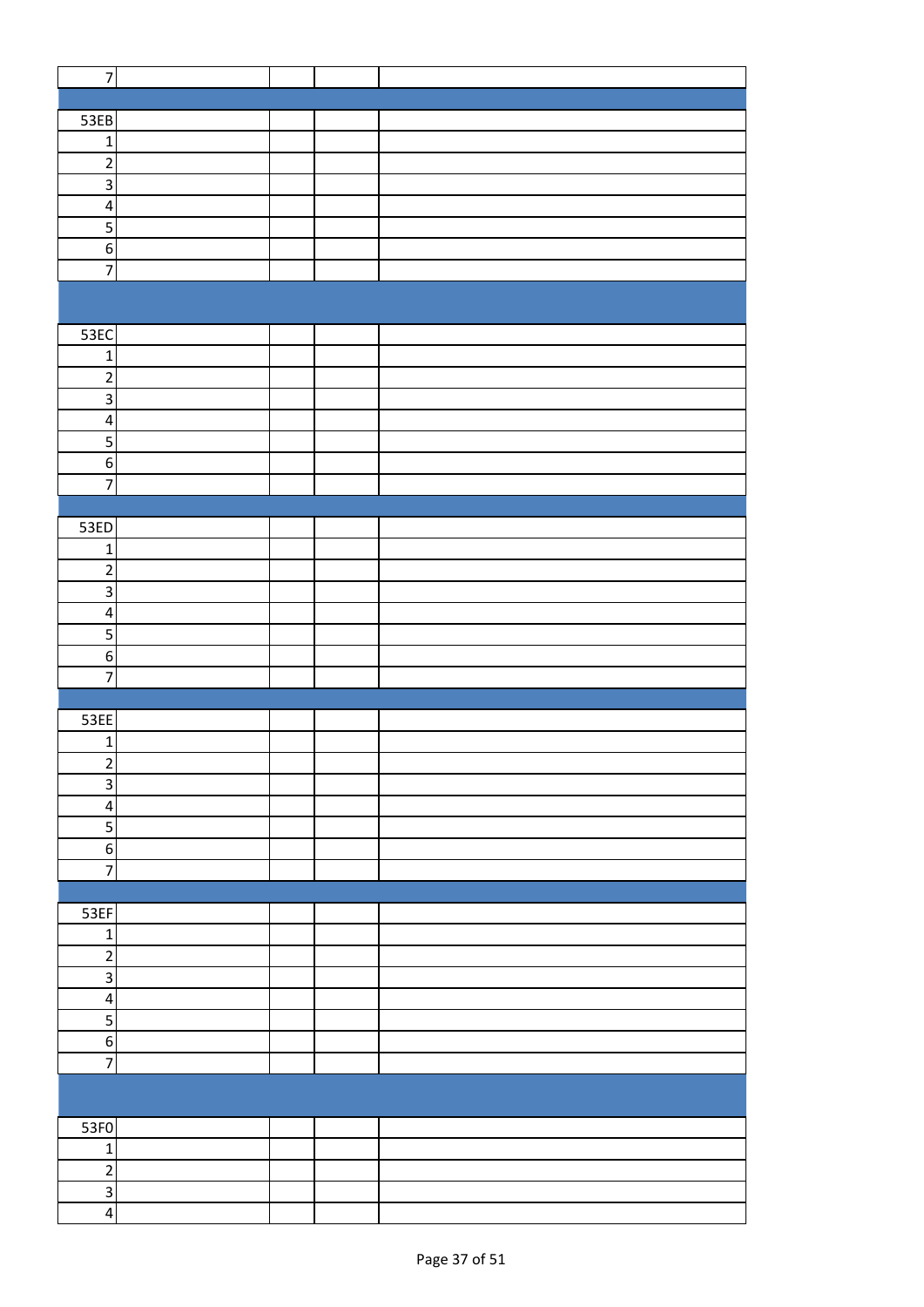| $\mathsf S$             |  |  |
|-------------------------|--|--|
| $\,$ 6 $\,$             |  |  |
| $\overline{7}$          |  |  |
|                         |  |  |
|                         |  |  |
| 53F1                    |  |  |
| $\mathbf{1}$            |  |  |
| $\overline{2}$          |  |  |
| $\overline{\mathbf{3}}$ |  |  |
| $\overline{\mathbf{r}}$ |  |  |
| 5                       |  |  |
|                         |  |  |
| $\boldsymbol{6}$        |  |  |
| $\overline{7}$          |  |  |
|                         |  |  |
| $\overline{53F2}$       |  |  |
| $\mathbf 1$             |  |  |
| $\mathbf 2$             |  |  |
| $\overline{3}$          |  |  |
| $\overline{\mathbf{r}}$ |  |  |
|                         |  |  |
| $\overline{5}$          |  |  |
| $\boldsymbol{6}$        |  |  |
| $\overline{7}$          |  |  |
|                         |  |  |
| 53F3                    |  |  |
| $\mathbf 1$             |  |  |
| $\sqrt{2}$              |  |  |
| 3                       |  |  |
| $\overline{\mathbf{4}}$ |  |  |
| $\overline{\mathbf{5}}$ |  |  |
|                         |  |  |
| $\boldsymbol{6}$        |  |  |
| $\overline{7}$          |  |  |
|                         |  |  |
|                         |  |  |
| 53F4                    |  |  |
| $\mathbf 1$             |  |  |
| $\mathbf 2$             |  |  |
| $\mathsf{3}$            |  |  |
| $\pmb{4}$               |  |  |
| 5                       |  |  |
|                         |  |  |
| $\,$ 6 $\,$             |  |  |
| $\overline{7}$          |  |  |
|                         |  |  |
| 53F5                    |  |  |
| $\mathbf 1$             |  |  |
| $\overline{2}$          |  |  |
| $\mathsf 3$             |  |  |
| $\pmb{4}$               |  |  |
| 5                       |  |  |
|                         |  |  |
| $\boldsymbol{6}$        |  |  |
| $\overline{7}$          |  |  |
|                         |  |  |
| 53F6                    |  |  |
| $\mathbf 1$             |  |  |
|                         |  |  |
| $\overline{2}$          |  |  |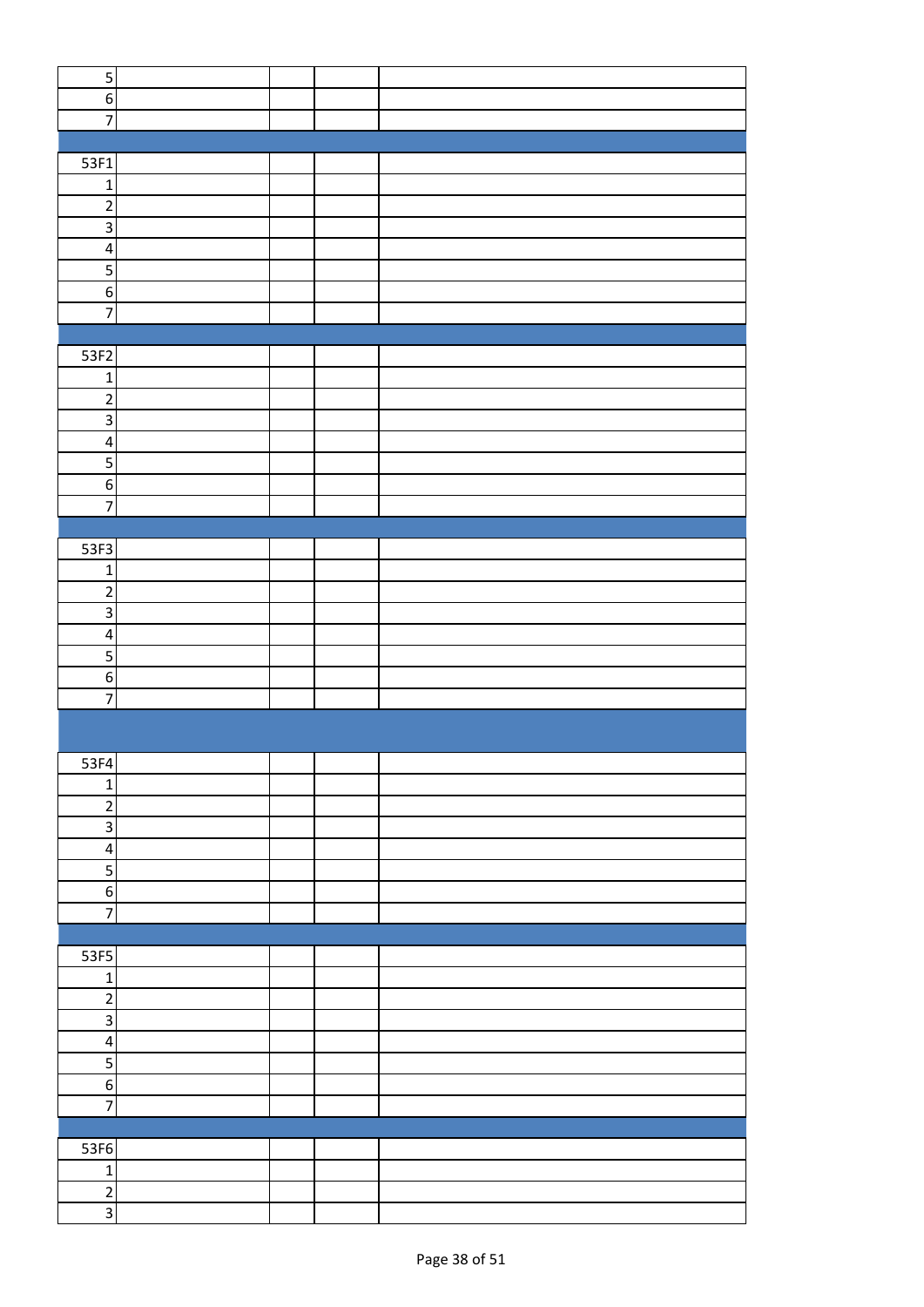| $\pmb{4}$               |  |  |
|-------------------------|--|--|
| 5                       |  |  |
| $\boldsymbol{6}$        |  |  |
| $\overline{7}$          |  |  |
|                         |  |  |
|                         |  |  |
| 53F7                    |  |  |
| $\mathbf 1$             |  |  |
| $\mathbf 2$             |  |  |
| $\mathbf{3}$            |  |  |
| $\overline{\mathbf{r}}$ |  |  |
| 5                       |  |  |
| $\,$ 6 $\,$             |  |  |
|                         |  |  |
| $\overline{7}$          |  |  |
|                         |  |  |
|                         |  |  |
| 53F8                    |  |  |
| $\mathbf{1}$            |  |  |
| $\overline{c}$          |  |  |
| $\mathbf{3}$            |  |  |
|                         |  |  |
| $\overline{\mathbf{r}}$ |  |  |
| 5                       |  |  |
| $\,$ 6 $\,$             |  |  |
| $\overline{7}$          |  |  |
|                         |  |  |
| 53F9                    |  |  |
| $\mathbf 1$             |  |  |
| $\overline{c}$          |  |  |
|                         |  |  |
| $\mathsf 3$             |  |  |
| $\pmb{4}$               |  |  |
| 5                       |  |  |
| $\boldsymbol{6}$        |  |  |
| $\overline{7}$          |  |  |
|                         |  |  |
| 53FA                    |  |  |
| $\mathbf 1$             |  |  |
|                         |  |  |
| $\overline{\mathbf{c}}$ |  |  |
| $\overline{3}$          |  |  |
| $\pmb{4}$               |  |  |
| $\overline{\mathbf{5}}$ |  |  |
| $\sigma$                |  |  |
| $\overline{7}$          |  |  |
|                         |  |  |
| 53FB                    |  |  |
|                         |  |  |
| $\mathbf 1$             |  |  |
| $\sqrt{2}$              |  |  |
| $\overline{\mathbf{3}}$ |  |  |
| $\overline{\mathbf{4}}$ |  |  |
| 5                       |  |  |
| $\boldsymbol{6}$        |  |  |
| $\overline{7}$          |  |  |
|                         |  |  |
|                         |  |  |
| 53FC                    |  |  |
| $\overline{1}$          |  |  |
|                         |  |  |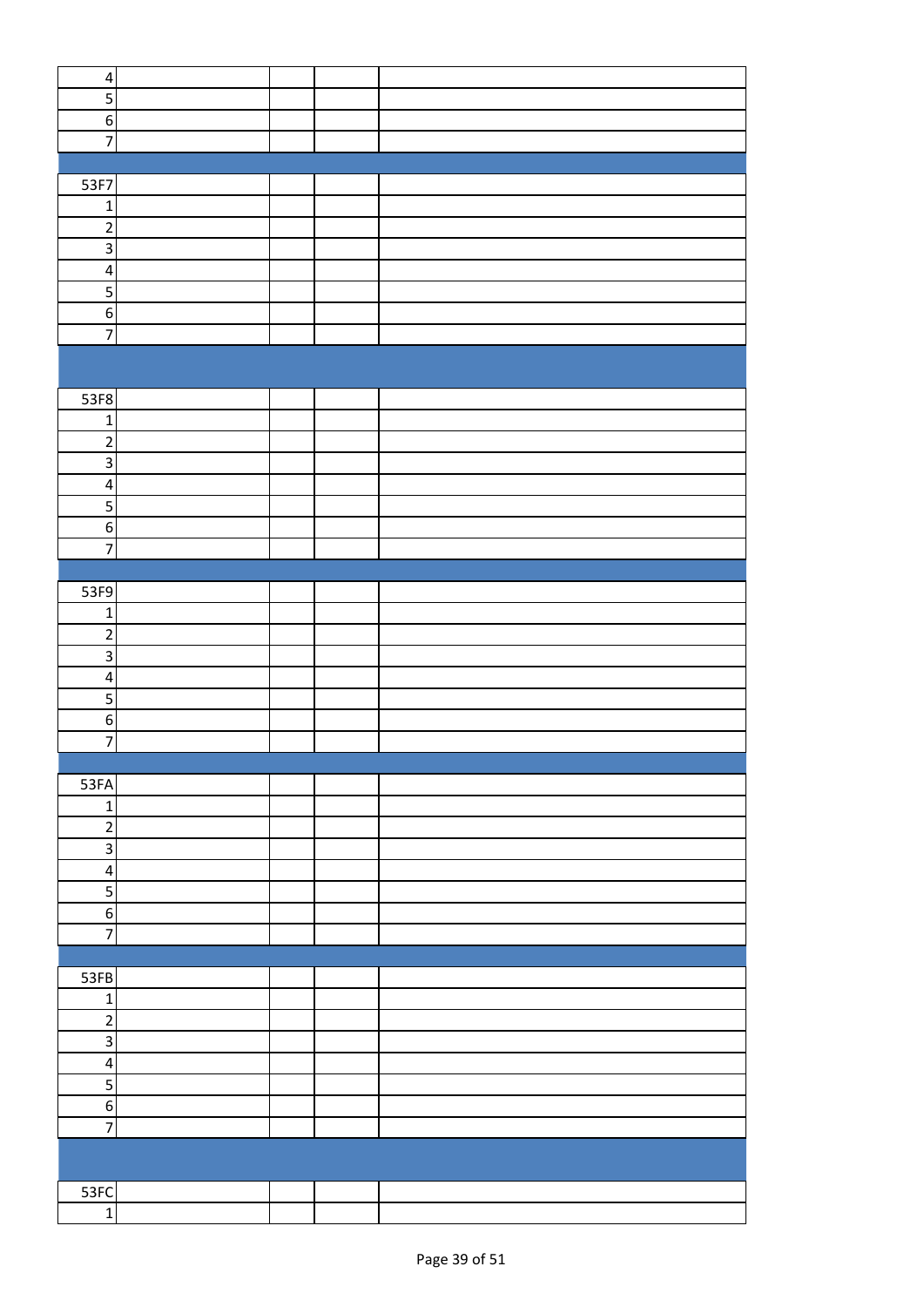| $\mathbf 2$             |  |  |
|-------------------------|--|--|
|                         |  |  |
| $\mathsf 3$             |  |  |
| $\overline{\mathbf{4}}$ |  |  |
|                         |  |  |
| 5                       |  |  |
| $\boldsymbol{6}$        |  |  |
| $\overline{7}$          |  |  |
|                         |  |  |
|                         |  |  |
| 53FD                    |  |  |
| $\mathbf 1$             |  |  |
|                         |  |  |
| $\overline{2}$          |  |  |
| $\overline{\mathbf{3}}$ |  |  |
| $\pmb{4}$               |  |  |
|                         |  |  |
| $\sf 5$                 |  |  |
| $\overline{6}$          |  |  |
| $\overline{7}$          |  |  |
|                         |  |  |
|                         |  |  |
| 53FE                    |  |  |
| $\mathbf 1$             |  |  |
| $\overline{2}$          |  |  |
|                         |  |  |
| $\mathbf{3}$            |  |  |
| $\overline{\mathbf{4}}$ |  |  |
| 5                       |  |  |
|                         |  |  |
| $\boldsymbol{6}$        |  |  |
| $\overline{7}$          |  |  |
|                         |  |  |
|                         |  |  |
| 53FF                    |  |  |
| $\mathbf 1$             |  |  |
| $\mathbf 2$             |  |  |
|                         |  |  |
| $\mathbf{3}$            |  |  |
| $\pmb{4}$               |  |  |
| 5                       |  |  |
| $\boldsymbol{6}$        |  |  |
|                         |  |  |
| $\overline{z}$          |  |  |
|                         |  |  |
|                         |  |  |
|                         |  |  |
| 66C0                    |  |  |
| $\mathbf 1$             |  |  |
| $\overline{2}$          |  |  |
|                         |  |  |
| $\mathbf{3}$            |  |  |
| $\pmb{4}$               |  |  |
| 5                       |  |  |
|                         |  |  |
| $\,$ 6 $\,$             |  |  |
| $\overline{7}$          |  |  |
|                         |  |  |
| 66C1                    |  |  |
|                         |  |  |
| $\mathbf 1$             |  |  |
| $\overline{2}$          |  |  |
| $\mathsf 3$             |  |  |
|                         |  |  |
| $\pmb{4}$               |  |  |
| 5                       |  |  |
| $\boldsymbol{6}$        |  |  |
|                         |  |  |
| $\overline{7}$          |  |  |
|                         |  |  |
|                         |  |  |
| 66C2                    |  |  |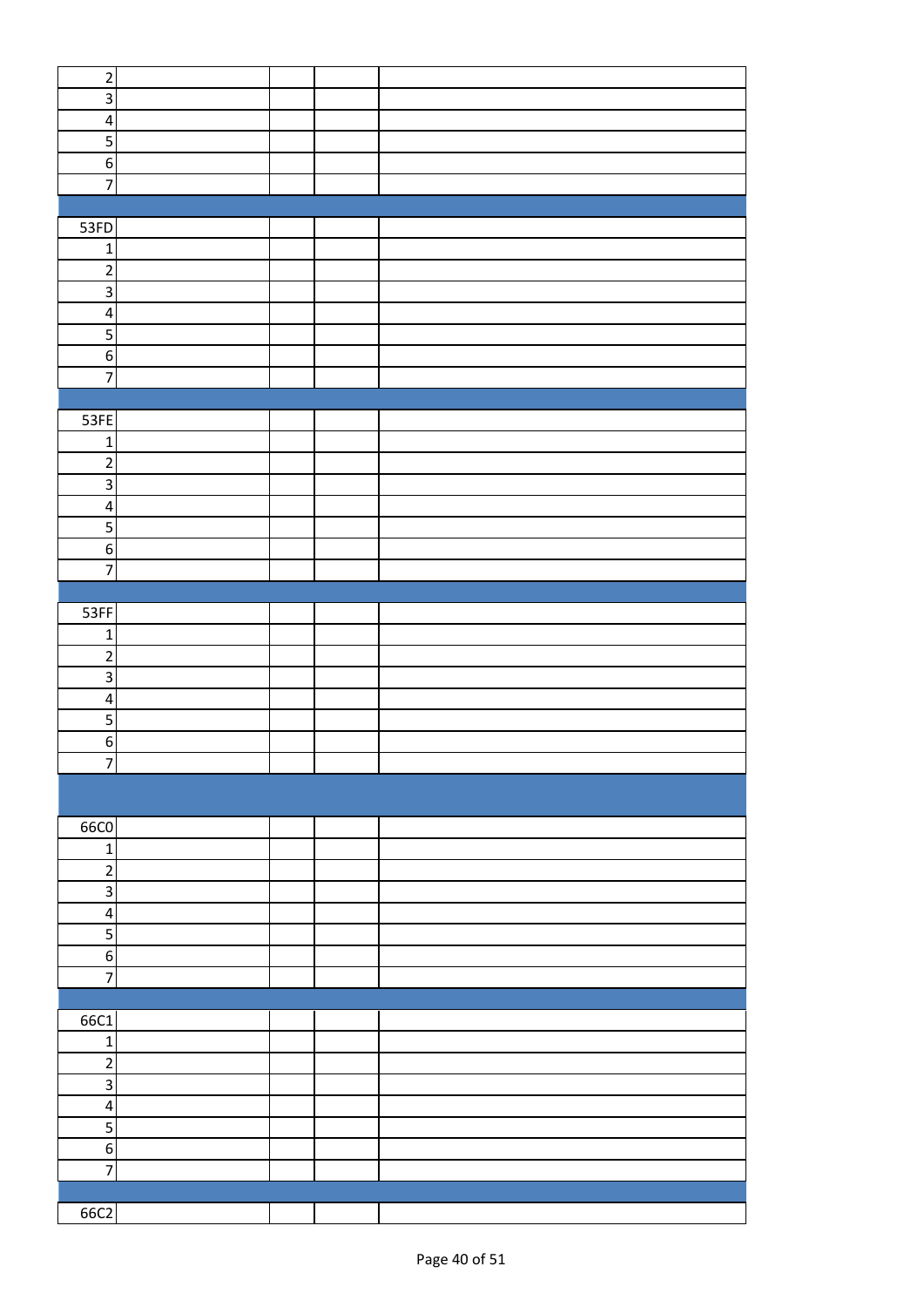| $\overline{2}$<br>$\overline{3}$<br>$\overline{\mathbf{4}}$<br>$\overline{\mathbf{5}}$<br>$6 \mid$<br>$\overline{7}$<br>66C3<br>$\mathbf{1}$<br>$\overline{c}$<br>$\overline{3}$<br>$\overline{\mathbf{4}}$<br>$\overline{5}$<br>$6 \overline{6}$<br>$\overline{7}$<br>66C4<br>$\mathbf{1}$<br>$\overline{\mathbf{c}}$<br>$\overline{3}$<br>$\overline{\mathbf{4}}$<br>5<br>$6 \overline{6}$<br>$\overline{7}$<br>66C5<br>$\mathbf{1}$<br>$\overline{2}$<br>3<br>$\overline{\mathbf{4}}$<br>5<br>$6 \mid$<br>$\overline{7}$<br>66C6<br>$\mathbf 1$<br>$\overline{2}$<br>$\overline{3}$<br>$\pmb{4}$<br>$\overline{5}$<br>$6 \mid$<br>$\overline{7}$<br>66C7<br>$\mathbf 1$<br>$\overline{c}$<br>$\overline{\mathbf{3}}$<br>$\overline{\mathbf{4}}$<br>$\mathsf S$<br>$6 \mid$<br>$\overline{7}$ |              |  |  |
|-------------------------------------------------------------------------------------------------------------------------------------------------------------------------------------------------------------------------------------------------------------------------------------------------------------------------------------------------------------------------------------------------------------------------------------------------------------------------------------------------------------------------------------------------------------------------------------------------------------------------------------------------------------------------------------------------------------------------------------------------------------------------------------------------|--------------|--|--|
|                                                                                                                                                                                                                                                                                                                                                                                                                                                                                                                                                                                                                                                                                                                                                                                                 | $\mathbf{1}$ |  |  |
|                                                                                                                                                                                                                                                                                                                                                                                                                                                                                                                                                                                                                                                                                                                                                                                                 |              |  |  |
|                                                                                                                                                                                                                                                                                                                                                                                                                                                                                                                                                                                                                                                                                                                                                                                                 |              |  |  |
|                                                                                                                                                                                                                                                                                                                                                                                                                                                                                                                                                                                                                                                                                                                                                                                                 |              |  |  |
|                                                                                                                                                                                                                                                                                                                                                                                                                                                                                                                                                                                                                                                                                                                                                                                                 |              |  |  |
|                                                                                                                                                                                                                                                                                                                                                                                                                                                                                                                                                                                                                                                                                                                                                                                                 |              |  |  |
|                                                                                                                                                                                                                                                                                                                                                                                                                                                                                                                                                                                                                                                                                                                                                                                                 |              |  |  |
|                                                                                                                                                                                                                                                                                                                                                                                                                                                                                                                                                                                                                                                                                                                                                                                                 |              |  |  |
|                                                                                                                                                                                                                                                                                                                                                                                                                                                                                                                                                                                                                                                                                                                                                                                                 |              |  |  |
|                                                                                                                                                                                                                                                                                                                                                                                                                                                                                                                                                                                                                                                                                                                                                                                                 |              |  |  |
|                                                                                                                                                                                                                                                                                                                                                                                                                                                                                                                                                                                                                                                                                                                                                                                                 |              |  |  |
|                                                                                                                                                                                                                                                                                                                                                                                                                                                                                                                                                                                                                                                                                                                                                                                                 |              |  |  |
|                                                                                                                                                                                                                                                                                                                                                                                                                                                                                                                                                                                                                                                                                                                                                                                                 |              |  |  |
|                                                                                                                                                                                                                                                                                                                                                                                                                                                                                                                                                                                                                                                                                                                                                                                                 |              |  |  |
|                                                                                                                                                                                                                                                                                                                                                                                                                                                                                                                                                                                                                                                                                                                                                                                                 |              |  |  |
|                                                                                                                                                                                                                                                                                                                                                                                                                                                                                                                                                                                                                                                                                                                                                                                                 |              |  |  |
|                                                                                                                                                                                                                                                                                                                                                                                                                                                                                                                                                                                                                                                                                                                                                                                                 |              |  |  |
|                                                                                                                                                                                                                                                                                                                                                                                                                                                                                                                                                                                                                                                                                                                                                                                                 |              |  |  |
|                                                                                                                                                                                                                                                                                                                                                                                                                                                                                                                                                                                                                                                                                                                                                                                                 |              |  |  |
|                                                                                                                                                                                                                                                                                                                                                                                                                                                                                                                                                                                                                                                                                                                                                                                                 |              |  |  |
|                                                                                                                                                                                                                                                                                                                                                                                                                                                                                                                                                                                                                                                                                                                                                                                                 |              |  |  |
|                                                                                                                                                                                                                                                                                                                                                                                                                                                                                                                                                                                                                                                                                                                                                                                                 |              |  |  |
|                                                                                                                                                                                                                                                                                                                                                                                                                                                                                                                                                                                                                                                                                                                                                                                                 |              |  |  |
|                                                                                                                                                                                                                                                                                                                                                                                                                                                                                                                                                                                                                                                                                                                                                                                                 |              |  |  |
|                                                                                                                                                                                                                                                                                                                                                                                                                                                                                                                                                                                                                                                                                                                                                                                                 |              |  |  |
|                                                                                                                                                                                                                                                                                                                                                                                                                                                                                                                                                                                                                                                                                                                                                                                                 |              |  |  |
|                                                                                                                                                                                                                                                                                                                                                                                                                                                                                                                                                                                                                                                                                                                                                                                                 |              |  |  |
|                                                                                                                                                                                                                                                                                                                                                                                                                                                                                                                                                                                                                                                                                                                                                                                                 |              |  |  |
|                                                                                                                                                                                                                                                                                                                                                                                                                                                                                                                                                                                                                                                                                                                                                                                                 |              |  |  |
|                                                                                                                                                                                                                                                                                                                                                                                                                                                                                                                                                                                                                                                                                                                                                                                                 |              |  |  |
|                                                                                                                                                                                                                                                                                                                                                                                                                                                                                                                                                                                                                                                                                                                                                                                                 |              |  |  |
|                                                                                                                                                                                                                                                                                                                                                                                                                                                                                                                                                                                                                                                                                                                                                                                                 |              |  |  |
|                                                                                                                                                                                                                                                                                                                                                                                                                                                                                                                                                                                                                                                                                                                                                                                                 |              |  |  |
|                                                                                                                                                                                                                                                                                                                                                                                                                                                                                                                                                                                                                                                                                                                                                                                                 |              |  |  |
|                                                                                                                                                                                                                                                                                                                                                                                                                                                                                                                                                                                                                                                                                                                                                                                                 |              |  |  |
|                                                                                                                                                                                                                                                                                                                                                                                                                                                                                                                                                                                                                                                                                                                                                                                                 |              |  |  |
|                                                                                                                                                                                                                                                                                                                                                                                                                                                                                                                                                                                                                                                                                                                                                                                                 |              |  |  |
|                                                                                                                                                                                                                                                                                                                                                                                                                                                                                                                                                                                                                                                                                                                                                                                                 |              |  |  |
|                                                                                                                                                                                                                                                                                                                                                                                                                                                                                                                                                                                                                                                                                                                                                                                                 |              |  |  |
|                                                                                                                                                                                                                                                                                                                                                                                                                                                                                                                                                                                                                                                                                                                                                                                                 |              |  |  |
|                                                                                                                                                                                                                                                                                                                                                                                                                                                                                                                                                                                                                                                                                                                                                                                                 |              |  |  |
|                                                                                                                                                                                                                                                                                                                                                                                                                                                                                                                                                                                                                                                                                                                                                                                                 |              |  |  |
|                                                                                                                                                                                                                                                                                                                                                                                                                                                                                                                                                                                                                                                                                                                                                                                                 |              |  |  |
|                                                                                                                                                                                                                                                                                                                                                                                                                                                                                                                                                                                                                                                                                                                                                                                                 |              |  |  |
|                                                                                                                                                                                                                                                                                                                                                                                                                                                                                                                                                                                                                                                                                                                                                                                                 |              |  |  |
|                                                                                                                                                                                                                                                                                                                                                                                                                                                                                                                                                                                                                                                                                                                                                                                                 |              |  |  |
|                                                                                                                                                                                                                                                                                                                                                                                                                                                                                                                                                                                                                                                                                                                                                                                                 |              |  |  |
|                                                                                                                                                                                                                                                                                                                                                                                                                                                                                                                                                                                                                                                                                                                                                                                                 |              |  |  |
|                                                                                                                                                                                                                                                                                                                                                                                                                                                                                                                                                                                                                                                                                                                                                                                                 |              |  |  |
|                                                                                                                                                                                                                                                                                                                                                                                                                                                                                                                                                                                                                                                                                                                                                                                                 |              |  |  |
|                                                                                                                                                                                                                                                                                                                                                                                                                                                                                                                                                                                                                                                                                                                                                                                                 |              |  |  |
|                                                                                                                                                                                                                                                                                                                                                                                                                                                                                                                                                                                                                                                                                                                                                                                                 |              |  |  |
|                                                                                                                                                                                                                                                                                                                                                                                                                                                                                                                                                                                                                                                                                                                                                                                                 |              |  |  |
|                                                                                                                                                                                                                                                                                                                                                                                                                                                                                                                                                                                                                                                                                                                                                                                                 |              |  |  |
|                                                                                                                                                                                                                                                                                                                                                                                                                                                                                                                                                                                                                                                                                                                                                                                                 |              |  |  |
|                                                                                                                                                                                                                                                                                                                                                                                                                                                                                                                                                                                                                                                                                                                                                                                                 |              |  |  |
|                                                                                                                                                                                                                                                                                                                                                                                                                                                                                                                                                                                                                                                                                                                                                                                                 |              |  |  |
|                                                                                                                                                                                                                                                                                                                                                                                                                                                                                                                                                                                                                                                                                                                                                                                                 |              |  |  |
|                                                                                                                                                                                                                                                                                                                                                                                                                                                                                                                                                                                                                                                                                                                                                                                                 |              |  |  |
|                                                                                                                                                                                                                                                                                                                                                                                                                                                                                                                                                                                                                                                                                                                                                                                                 |              |  |  |
|                                                                                                                                                                                                                                                                                                                                                                                                                                                                                                                                                                                                                                                                                                                                                                                                 |              |  |  |
|                                                                                                                                                                                                                                                                                                                                                                                                                                                                                                                                                                                                                                                                                                                                                                                                 |              |  |  |
|                                                                                                                                                                                                                                                                                                                                                                                                                                                                                                                                                                                                                                                                                                                                                                                                 |              |  |  |
|                                                                                                                                                                                                                                                                                                                                                                                                                                                                                                                                                                                                                                                                                                                                                                                                 |              |  |  |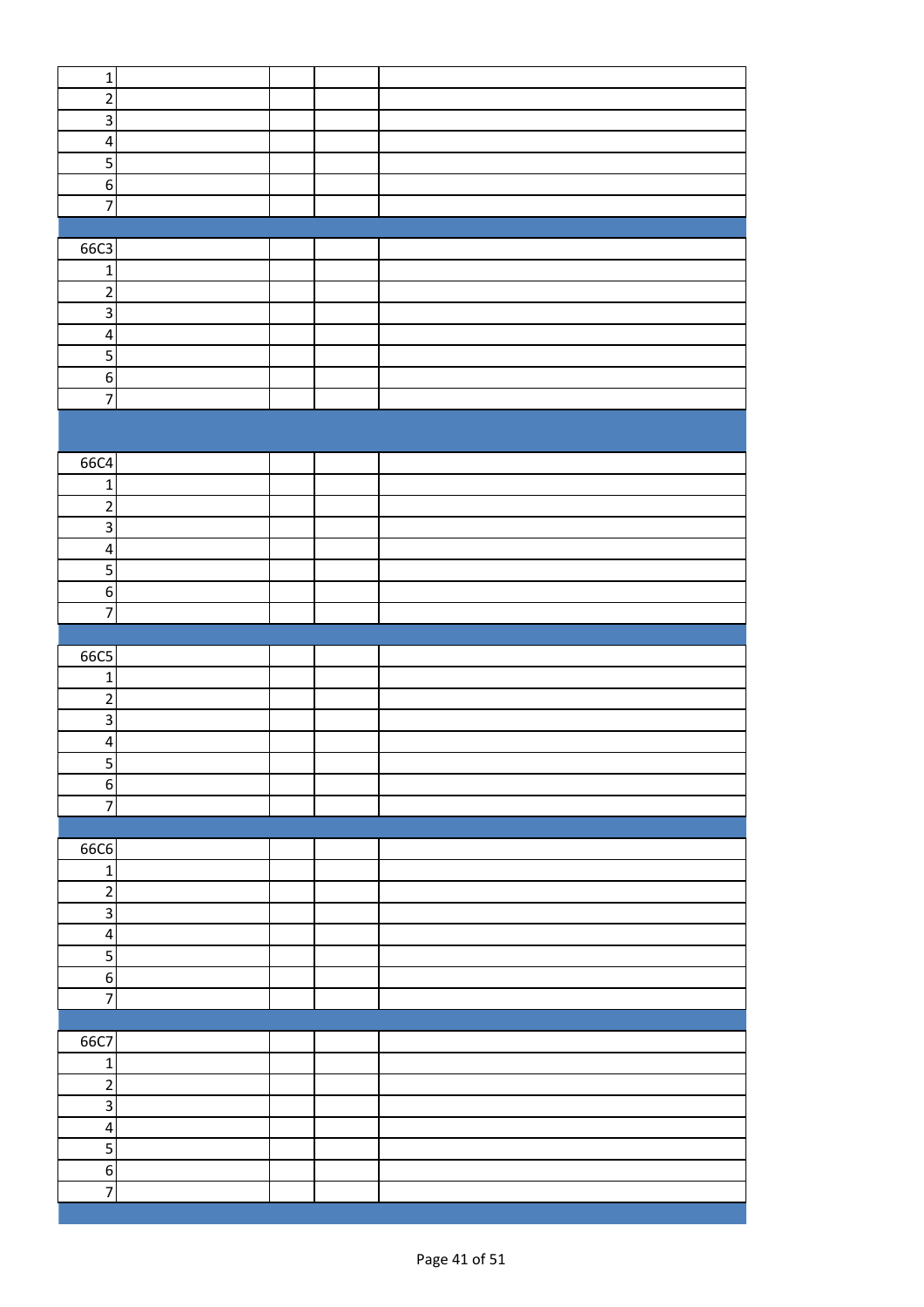| 66C8                      | <b>NAVIGATION</b> | 7SEG | IRS RIGHT DISPLAY 8BTYE FLT |
|---------------------------|-------------------|------|-----------------------------|
| $\mathbf 1$               |                   |      |                             |
| $\overline{a}$            |                   |      |                             |
| 3                         |                   |      |                             |
| $\overline{\mathbf{4}}$   |                   |      |                             |
| 5                         |                   |      |                             |
| $\overline{6}$            |                   |      |                             |
| $\overline{\mathcal{I}}$  |                   |      |                             |
| 66C9                      |                   |      |                             |
| $\mathbf 1$               |                   |      |                             |
| $\overline{2}$            |                   |      |                             |
| $\overline{3}$            |                   |      |                             |
| $\overline{\mathcal{L}}$  |                   |      |                             |
| 5                         |                   |      |                             |
| $\boldsymbol{6}$          |                   |      |                             |
| $\overline{7}$            |                   |      |                             |
| <b>66CA</b>               |                   |      |                             |
| $\mathbf 1$               |                   |      |                             |
| $\overline{a}$            |                   |      |                             |
| 3                         |                   |      |                             |
| $\overline{a}$            |                   |      |                             |
| $\overline{\mathbf{5}}$   |                   |      |                             |
|                           |                   |      |                             |
| $\boldsymbol{6}$          |                   |      |                             |
| $\overline{7}$            |                   |      |                             |
| <b>66CB</b>               |                   |      |                             |
| $\mathbf 1$               |                   |      |                             |
| $\overline{2}$            |                   |      |                             |
| $\overline{3}$            |                   |      |                             |
| $\overline{\mathbf{4}}$   |                   |      |                             |
| 5                         |                   |      |                             |
| $\boldsymbol{6}$          |                   |      |                             |
| $\overline{7}$            |                   |      |                             |
| <b>66CC</b>               |                   |      |                             |
| $\mathbf{1}$              |                   |      |                             |
| $\overline{2}$            |                   |      |                             |
| $\overline{3}$            |                   |      |                             |
| $\overline{\mathcal{L}}$  |                   |      |                             |
| 5                         |                   |      |                             |
| $\overline{6}$            |                   |      |                             |
| $\overline{7}$            |                   |      |                             |
| 66CD                      |                   |      |                             |
| $\mathbf{1}$              |                   |      |                             |
| $\overline{a}$            |                   |      |                             |
| $\overline{\overline{3}}$ |                   |      |                             |
| $\overline{4}$            |                   |      |                             |
| $\overline{\mathbf{5}}$   |                   |      |                             |
| $\overline{6}$            |                   |      |                             |
| $\overline{7}$            |                   |      |                             |
| <b>66CE</b>               |                   |      |                             |
|                           |                   |      |                             |
| $\mathbf{1}$              |                   |      |                             |
| $\frac{2}{3}$             |                   |      |                             |
|                           |                   |      |                             |
| $\overline{\mathbf{4}}$   |                   |      |                             |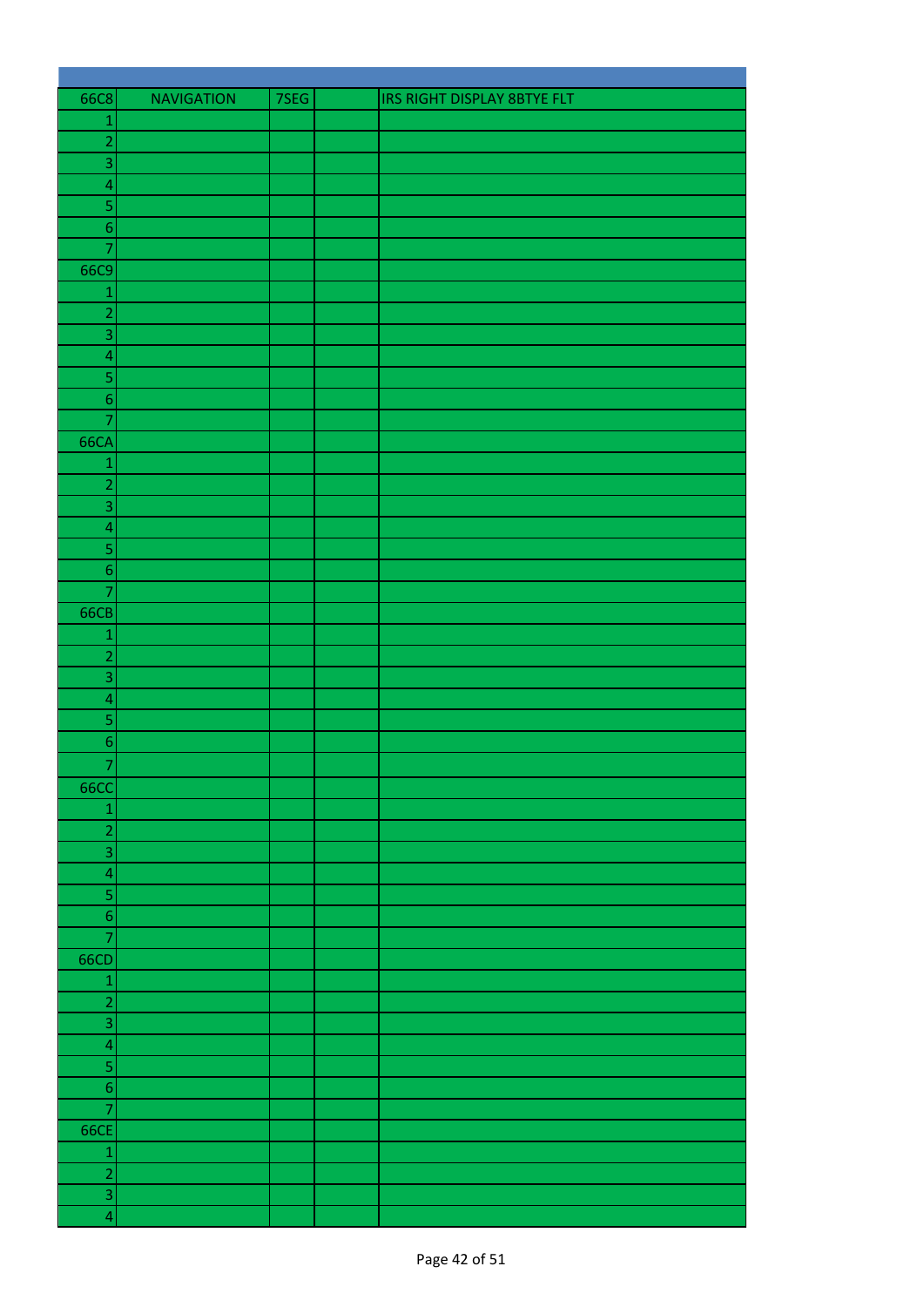| 5                              |                   |      |                                    |
|--------------------------------|-------------------|------|------------------------------------|
| $\boldsymbol{6}$               |                   |      |                                    |
| $\overline{7}$                 |                   |      |                                    |
| 66CF                           |                   |      |                                    |
| 1                              |                   |      |                                    |
| $\overline{2}$                 |                   |      |                                    |
|                                |                   |      |                                    |
| 3                              |                   |      |                                    |
| 4                              |                   |      |                                    |
| 5                              |                   |      |                                    |
| $\boldsymbol{6}$               |                   |      |                                    |
| 7                              |                   |      |                                    |
| 66D0                           | <b>NAVIGATION</b> | 7SEG | <b>IRS DISPLAY LEFT CHAR STATE</b> |
| $\overline{1}$                 |                   |      |                                    |
| $\overline{a}$                 |                   |      |                                    |
| 3                              |                   |      |                                    |
| $\overline{a}$                 |                   |      |                                    |
| 5                              |                   |      |                                    |
| $\boldsymbol{6}$               |                   |      |                                    |
| $\overline{7}$                 |                   |      |                                    |
| 66D1                           | <b>NAVIGATION</b> | 7SEG | IRS DISPLAY RIGHT CHAR STATE       |
|                                |                   |      |                                    |
| $\mathbf{1}$<br>$\overline{2}$ |                   |      |                                    |
|                                |                   |      |                                    |
| 3                              |                   |      |                                    |
| $\overline{a}$                 |                   |      |                                    |
| 5                              |                   |      |                                    |
| $\boldsymbol{6}$               |                   |      |                                    |
| 7                              |                   |      |                                    |
| 66D2                           | <b>NAVIGATION</b> | 7SEG | <b>IRS DISPLAY LEFT NUMBER</b>     |
| $\mathbf{1}$                   |                   |      |                                    |
| $\overline{a}$                 |                   |      |                                    |
| 3                              |                   |      |                                    |
| $\overline{a}$                 |                   |      |                                    |
| 5                              |                   |      |                                    |
| $\boldsymbol{6}$               |                   |      |                                    |
| $\overline{7}$                 |                   |      |                                    |
| 66D3                           | <b>NAVIGATION</b> | 7SEG | <b>IRS DISPLAY LEFT NUMBER</b>     |
|                                |                   |      |                                    |
| $\mathbf 1$                    |                   |      |                                    |
| $\overline{a}$                 |                   |      |                                    |
| 3                              |                   |      |                                    |
| $\overline{a}$                 |                   |      |                                    |
| 5                              |                   |      |                                    |
| $\boldsymbol{6}$               |                   |      |                                    |
| $\overline{7}$                 |                   |      |                                    |
| 66D4                           | <b>NAVIGATION</b> | 7SEG | <b>IRS DISPLAY LEFT NUMBER</b>     |
| $\mathbf{1}$                   |                   |      |                                    |
| $\overline{a}$                 |                   |      |                                    |
| $\overline{\mathbf{3}}$        |                   |      |                                    |
| $\overline{a}$                 |                   |      |                                    |
| 5                              |                   |      |                                    |
| $\boldsymbol{6}$               |                   |      |                                    |
| $\overline{7}$                 |                   |      |                                    |
| 66D5                           | <b>NAVIGATION</b> | 7SEG | <b>IRS DISPLAY LEFT NUMBER</b>     |
|                                |                   |      |                                    |
| $\mathbf{1}$                   |                   |      |                                    |
| $\overline{2}$                 |                   |      |                                    |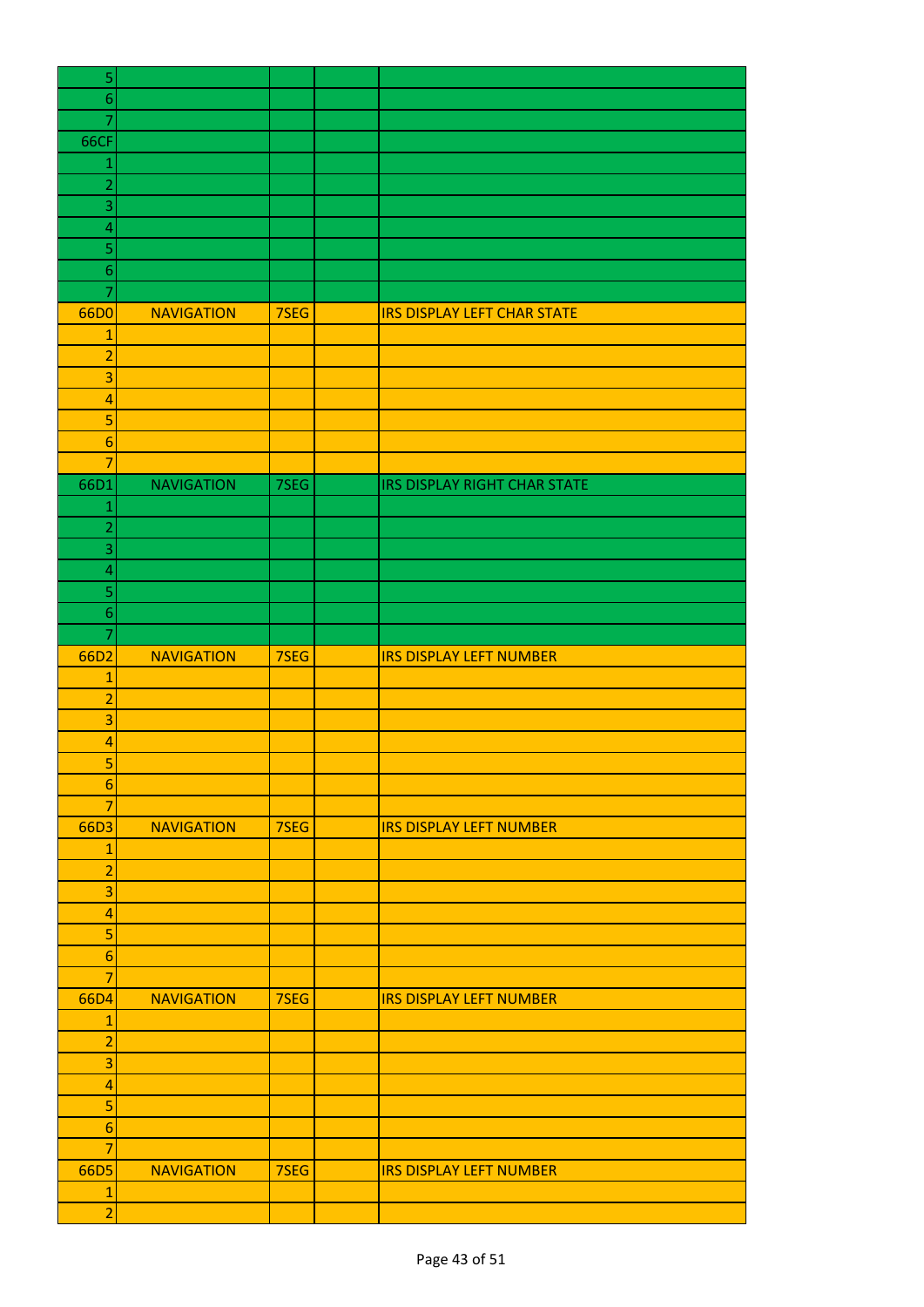| $\overline{\mathbf{3}}$ |                   |      |                                |
|-------------------------|-------------------|------|--------------------------------|
| $\overline{a}$          |                   |      |                                |
| 5                       |                   |      |                                |
| $\boldsymbol{6}$        |                   |      |                                |
| $\overline{7}$          |                   |      |                                |
| 66D6                    | <b>NAVIGATION</b> | 7SEG | <b>IRS DISPLAY LEFT NUMBER</b> |
| $\mathbf{1}$            |                   |      |                                |
| $\overline{a}$          |                   |      |                                |
| 3                       |                   |      |                                |
| $\overline{a}$          |                   |      |                                |
| $\overline{\mathbf{5}}$ |                   |      |                                |
| $\boldsymbol{6}$        |                   |      |                                |
| $\overline{7}$          |                   |      |                                |
|                         |                   |      |                                |
| 66D7                    | <b>NAVIGATION</b> | 7SEG | <b>IRS DISPLAY LEFT NUMBER</b> |
| $\mathbf{1}$            |                   |      |                                |
| $\overline{2}$          |                   |      |                                |
| 3                       |                   |      |                                |
| $\overline{a}$          |                   |      |                                |
| 5                       |                   |      |                                |
| $\boldsymbol{6}$        |                   |      |                                |
| $\overline{7}$          |                   |      |                                |
| 66D8                    | <b>NAVIGATION</b> | 7SEG | <b>IRS DISPLAY LEFT NUMBER</b> |
| $\mathbf{1}$            |                   |      |                                |
| $\overline{a}$          |                   |      |                                |
| 3                       |                   |      |                                |
| $\overline{a}$          |                   |      |                                |
| 5                       |                   |      |                                |
| $6\phantom{1}6$         |                   |      |                                |
| $\overline{7}$          |                   |      |                                |
| 66D9                    | <b>NAVIGATION</b> | 7SEG | <b>IRS DISPLAY LEFT NUMBER</b> |
| $\mathbf{1}$            |                   |      |                                |
| $\overline{a}$          |                   |      |                                |
| $\overline{3}$          |                   |      |                                |
| $\overline{\mathbf{4}}$ |                   |      |                                |
| 5                       |                   |      |                                |
| $6 \overline{6}$        |                   |      |                                |
| $\overline{7}$          |                   |      |                                |
|                         |                   |      |                                |
|                         |                   |      |                                |
| 66DA                    |                   |      |                                |
| $\mathbf 1$             |                   |      |                                |
| $\overline{c}$          |                   |      |                                |
| $\overline{3}$          |                   |      |                                |
| $\pmb{4}$               |                   |      |                                |
| 5                       |                   |      |                                |
| $\boldsymbol{6}$        |                   |      |                                |
| 7                       |                   |      |                                |
|                         |                   |      |                                |
| 66DB                    |                   |      |                                |
| $\mathbf{1}$            |                   |      |                                |
| $\overline{a}$          |                   |      |                                |
| $\overline{3}$          |                   |      |                                |
| $\pmb{4}$               |                   |      |                                |
| $\overline{5}$          |                   |      |                                |
| $\overline{6}$          |                   |      |                                |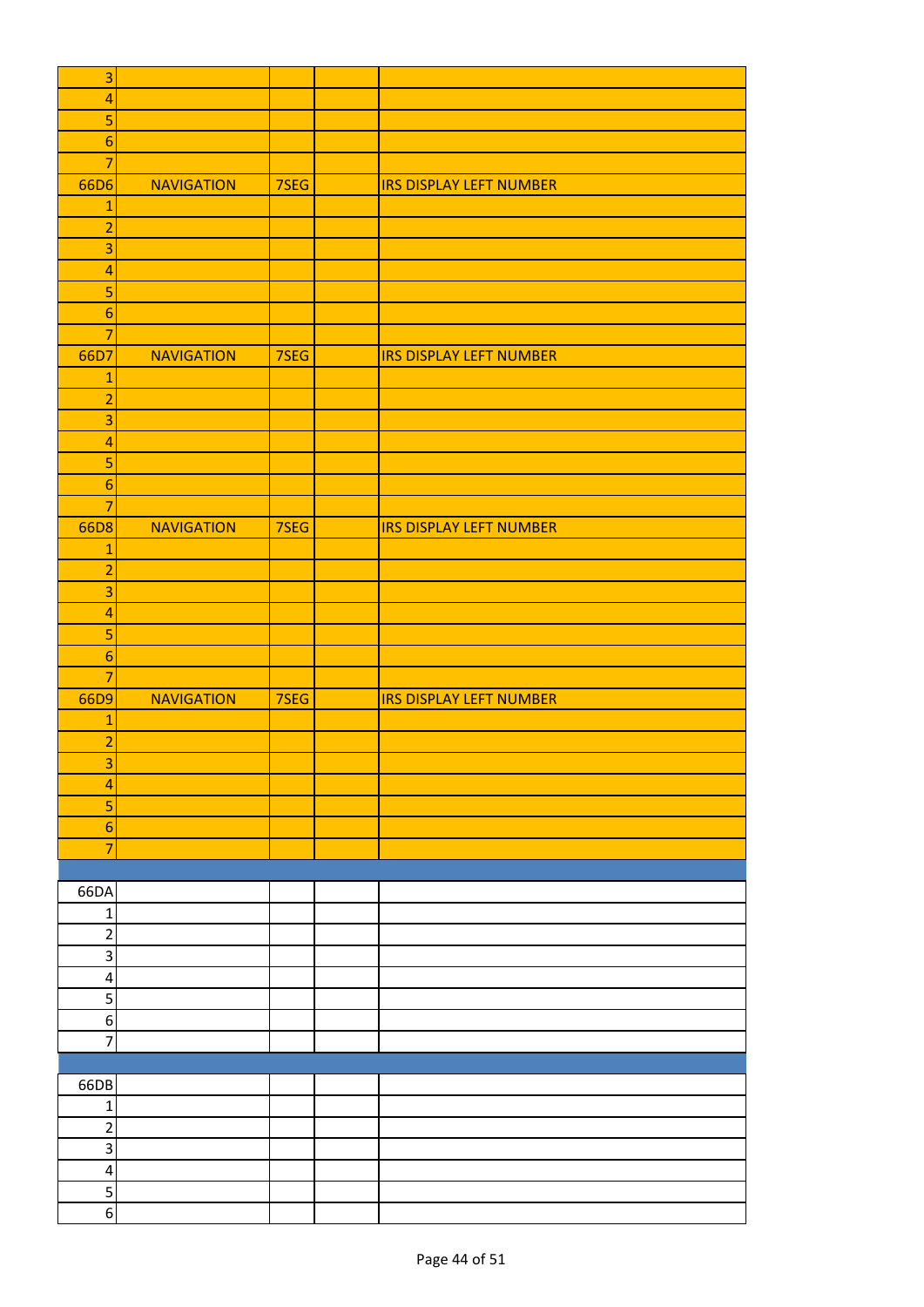| $\overline{7}$          |  |  |
|-------------------------|--|--|
|                         |  |  |
|                         |  |  |
| 66DC                    |  |  |
| $\mathbf{1}$            |  |  |
|                         |  |  |
| $\overline{2}$          |  |  |
| $\mathsf 3$             |  |  |
| $\overline{\mathbf{4}}$ |  |  |
| $\overline{\mathbf{5}}$ |  |  |
| $\boldsymbol{6}$        |  |  |
| $\overline{7}$          |  |  |
|                         |  |  |
| 66DD                    |  |  |
| $\mathbf 1$             |  |  |
| $\overline{c}$          |  |  |
| $\overline{\mathbf{3}}$ |  |  |
| $\overline{\mathbf{4}}$ |  |  |
| $\overline{\mathbf{5}}$ |  |  |
|                         |  |  |
| $\boldsymbol{6}$        |  |  |
| $\overline{7}$          |  |  |
|                         |  |  |
| 66DE                    |  |  |
| $\mathbf{1}$            |  |  |
| $\overline{2}$          |  |  |
| $\overline{3}$          |  |  |
| $\overline{\mathbf{r}}$ |  |  |
| 5                       |  |  |
| $\boldsymbol{6}$        |  |  |
| $\overline{7}$          |  |  |
|                         |  |  |
| 66DF                    |  |  |
| $\mathbf 1$             |  |  |
| $\overline{a}$          |  |  |
| $\mathbf{3}$            |  |  |
|                         |  |  |
| $\pmb{4}$               |  |  |
| 5                       |  |  |
| $\boldsymbol{6}$        |  |  |
| $\overline{7}$          |  |  |
|                         |  |  |
|                         |  |  |
| 66E0                    |  |  |
| $\mathbf 1$             |  |  |
| $\overline{2}$          |  |  |
| $\mathsf 3$             |  |  |
| $\pmb{4}$               |  |  |
| 5                       |  |  |
| $\boldsymbol{6}$        |  |  |
| $\overline{7}$          |  |  |
|                         |  |  |
|                         |  |  |
| 66E1                    |  |  |
| $\mathbf 1$             |  |  |
| $\overline{2}$          |  |  |
| $\overline{3}$          |  |  |
| $\pmb{4}$               |  |  |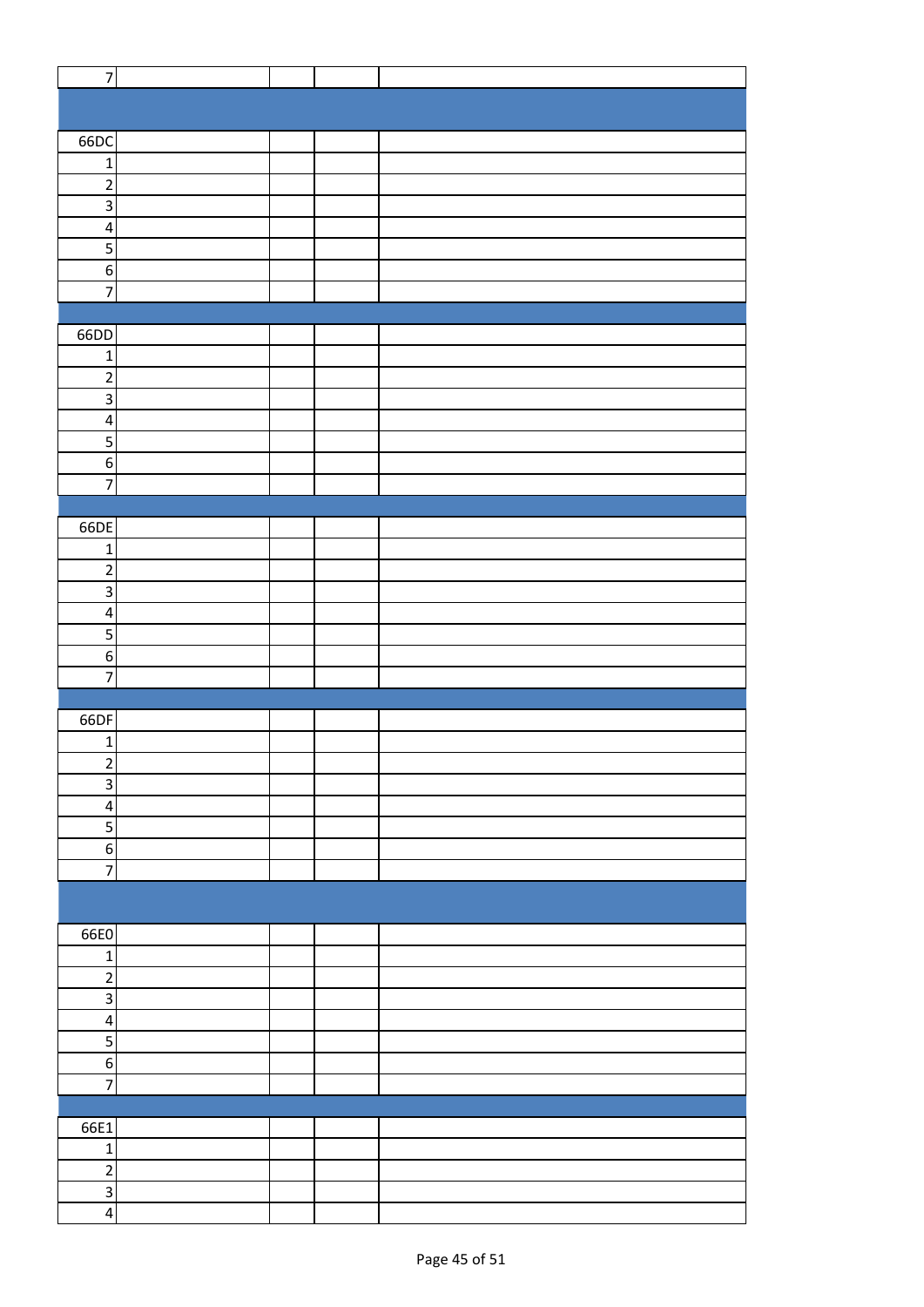| $\overline{\mathbf{5}}$ |  |  |
|-------------------------|--|--|
|                         |  |  |
| $6 \overline{6}$        |  |  |
| $\overline{7}$          |  |  |
|                         |  |  |
| 66E2                    |  |  |
|                         |  |  |
| $\mathbf 1$             |  |  |
| $\overline{2}$          |  |  |
| Ψ                       |  |  |
| $\overline{\mathbf{4}}$ |  |  |
|                         |  |  |
| $\overline{5}$          |  |  |
| $6 \overline{6}$        |  |  |
| $\overline{7}$          |  |  |
|                         |  |  |
| 66E3                    |  |  |
|                         |  |  |
| $\mathbf 1$             |  |  |
| $\overline{2}$          |  |  |
| $\overline{3}$          |  |  |
| $\overline{\mathbf{4}}$ |  |  |
| $\overline{5}$          |  |  |
|                         |  |  |
| $\overline{6}$          |  |  |
| $\overline{7}$          |  |  |
|                         |  |  |
|                         |  |  |
| 66E4                    |  |  |
|                         |  |  |
| $\mathbf{1}$            |  |  |
| $\overline{\mathbf{c}}$ |  |  |
| $\overline{3}$          |  |  |
| $\overline{\mathbf{4}}$ |  |  |
| $\overline{5}$          |  |  |
|                         |  |  |
| $\overline{6}$          |  |  |
| $\overline{7}$          |  |  |
|                         |  |  |
| 66E5                    |  |  |
| $\mathbf 1$             |  |  |
| $\overline{2}$          |  |  |
|                         |  |  |
| $\overline{\mathbf{3}}$ |  |  |
| $\overline{\mathbf{A}}$ |  |  |
| $\overline{\mathbf{5}}$ |  |  |
| $6 \mid$                |  |  |
| $\overline{7}$          |  |  |
|                         |  |  |
|                         |  |  |
| 66E6                    |  |  |
| $\mathbf 1$             |  |  |
| $\overline{2}$          |  |  |
| $\overline{\mathbf{3}}$ |  |  |
|                         |  |  |
| $\vert 4 \vert$         |  |  |
| $\overline{\mathbf{5}}$ |  |  |
| $6 \mid$                |  |  |
| $\overline{7}$          |  |  |
|                         |  |  |
|                         |  |  |
| 66E7                    |  |  |
| $\mathbf 1$             |  |  |
| $\overline{2}$          |  |  |
| $\overline{3}$          |  |  |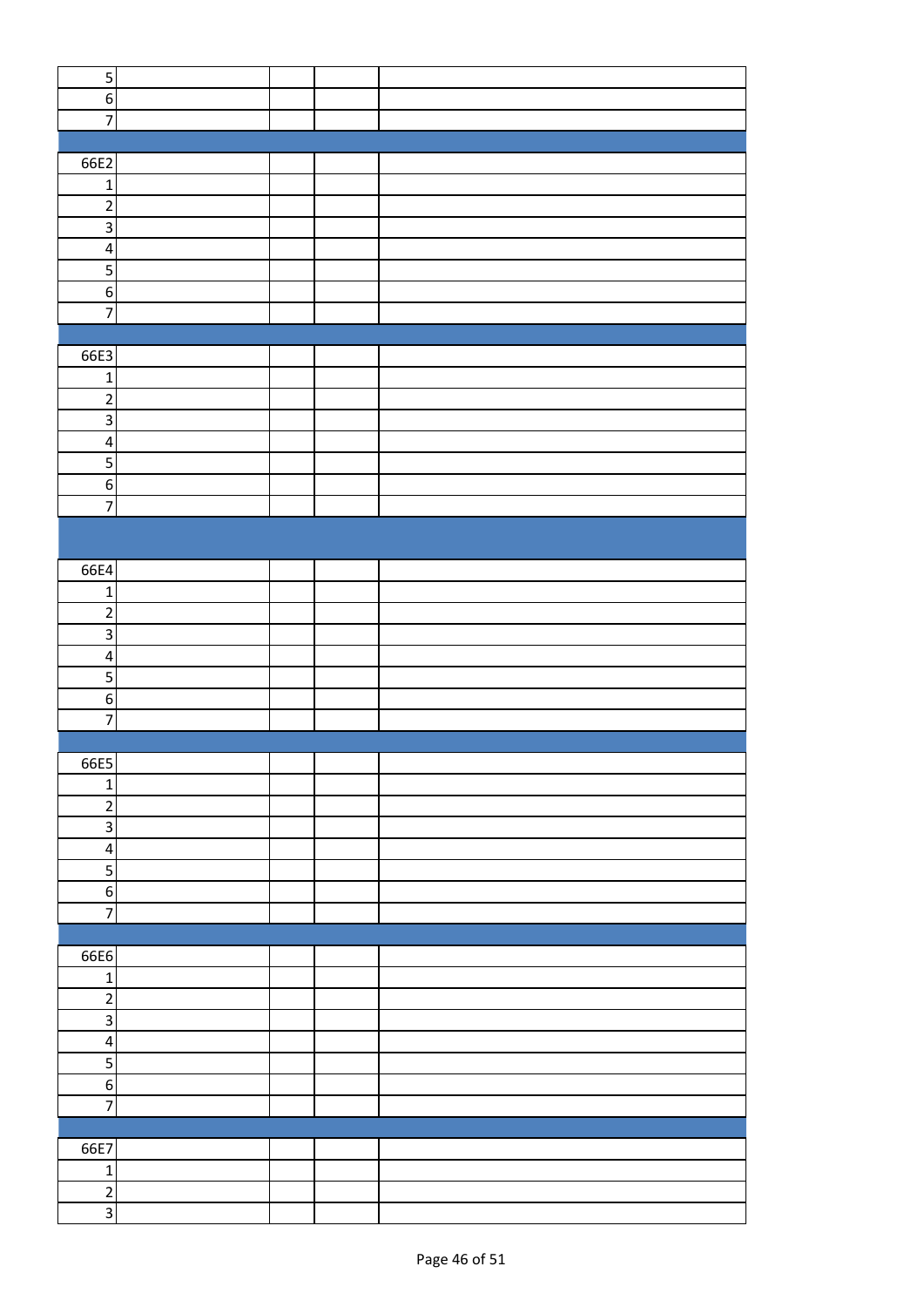| $\pmb{4}$               |  |  |
|-------------------------|--|--|
| 5                       |  |  |
| $\sigma$                |  |  |
| $\overline{7}$          |  |  |
|                         |  |  |
|                         |  |  |
|                         |  |  |
| 66E8                    |  |  |
|                         |  |  |
| $\mathbf 1$             |  |  |
| $\overline{2}$          |  |  |
| $\overline{3}$          |  |  |
| $\overline{4}$          |  |  |
| $\overline{5}$          |  |  |
| $\overline{6}$          |  |  |
|                         |  |  |
| $\overline{7}$          |  |  |
|                         |  |  |
| 66E9                    |  |  |
| $\mathbf 1$             |  |  |
| $\overline{c}$          |  |  |
|                         |  |  |
| 3                       |  |  |
| $\overline{\mathbf{4}}$ |  |  |
| $\overline{5}$          |  |  |
| $\sigma$                |  |  |
| $\overline{7}$          |  |  |
|                         |  |  |
|                         |  |  |
| 66EA                    |  |  |
| $\mathbf 1$             |  |  |
| $\overline{2}$          |  |  |
| 3                       |  |  |
| $\overline{\mathbf{r}}$ |  |  |
|                         |  |  |
| 5                       |  |  |
| $\overline{6}$          |  |  |
| $\overline{7}$          |  |  |
|                         |  |  |
| 66EB                    |  |  |
| $\mathbf 1$             |  |  |
|                         |  |  |
| $\overline{c}$          |  |  |
| $\overline{3}$          |  |  |
| $\pmb{4}$               |  |  |
| 5                       |  |  |
| $\overline{6}$          |  |  |
| $\overline{7}$          |  |  |
|                         |  |  |
|                         |  |  |
|                         |  |  |
| 66EC                    |  |  |
| $\mathbf 1$             |  |  |
| $\overline{2}$          |  |  |
|                         |  |  |
| $\overline{\mathbf{3}}$ |  |  |
| $\pmb{4}$               |  |  |
| 5                       |  |  |
| $\overline{6}$          |  |  |
| $\overline{7}$          |  |  |
|                         |  |  |
|                         |  |  |
| 66ED                    |  |  |
| $\mathbf 1$             |  |  |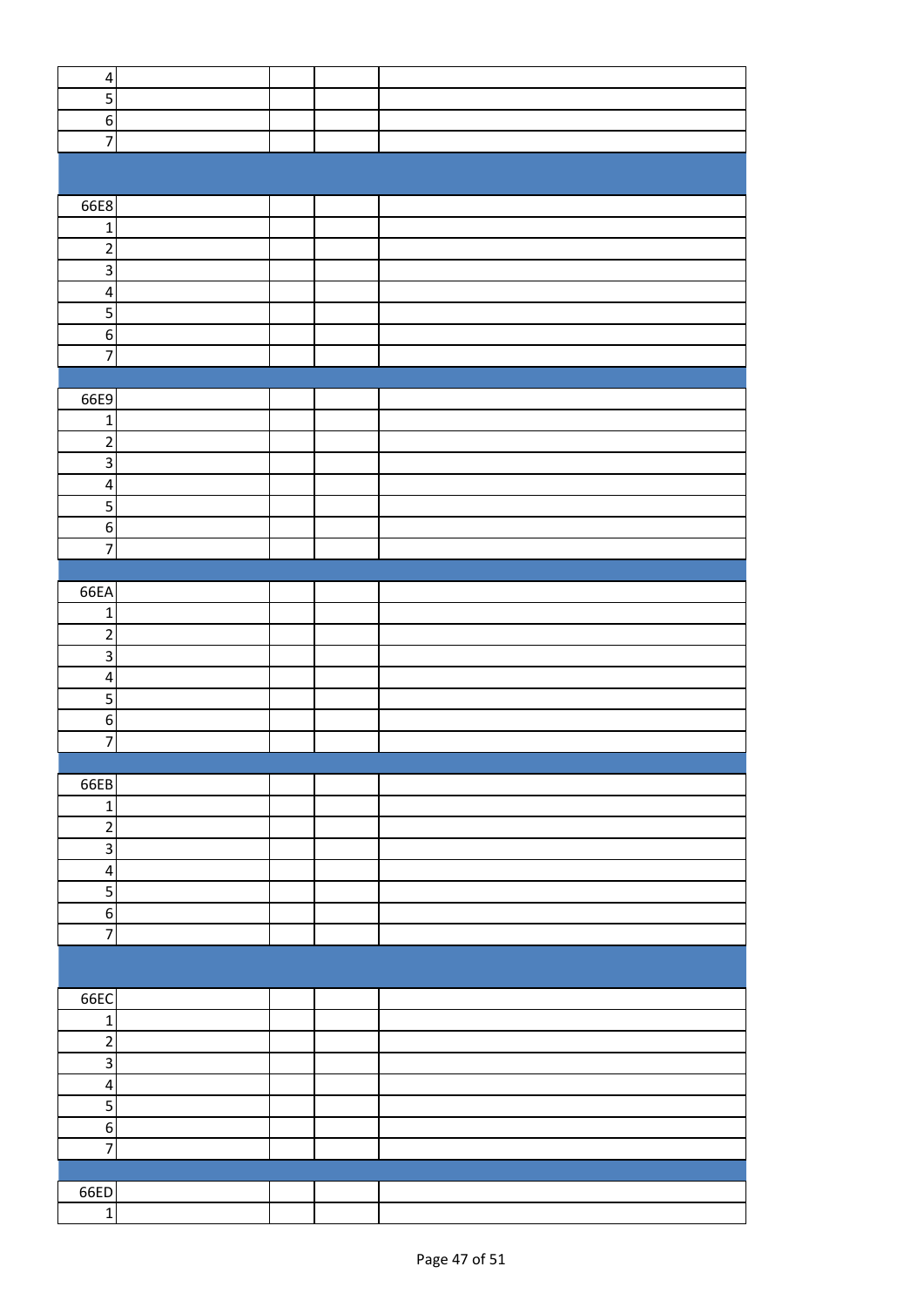| $\mathbf 2$             |  |  |
|-------------------------|--|--|
| $\overline{3}$          |  |  |
| $\overline{\mathbf{r}}$ |  |  |
|                         |  |  |
| 5                       |  |  |
| $\boldsymbol{6}$        |  |  |
| $\overline{7}$          |  |  |
|                         |  |  |
|                         |  |  |
| 66EE                    |  |  |
| $\mathbf{1}$            |  |  |
| $\overline{2}$          |  |  |
|                         |  |  |
| $\overline{\mathbf{3}}$ |  |  |
| $\overline{\mathbf{r}}$ |  |  |
| $\overline{\mathbf{5}}$ |  |  |
| $\sigma$                |  |  |
|                         |  |  |
| $\overline{7}$          |  |  |
|                         |  |  |
| 66EF                    |  |  |
| $\mathbf 1$             |  |  |
|                         |  |  |
| $\overline{2}$          |  |  |
| $\overline{\mathbf{3}}$ |  |  |
| $\overline{\mathbf{4}}$ |  |  |
| $\overline{\mathbf{5}}$ |  |  |
|                         |  |  |
| $\sigma$                |  |  |
| $\overline{7}$          |  |  |
|                         |  |  |
|                         |  |  |
|                         |  |  |
| 66F0                    |  |  |
| $\mathbf 1$             |  |  |
| $\overline{2}$          |  |  |
|                         |  |  |
| $\overline{\mathbf{3}}$ |  |  |
| $\overline{\mathbf{4}}$ |  |  |
| $\overline{\mathbf{5}}$ |  |  |
| 6                       |  |  |
| $\overline{7}$          |  |  |
|                         |  |  |
|                         |  |  |
| 66F1                    |  |  |
| $\mathbf 1$             |  |  |
|                         |  |  |
| $\mathbf 2$             |  |  |
| 3                       |  |  |
| $\overline{\mathbf{4}}$ |  |  |
| 5                       |  |  |
|                         |  |  |
| $\boldsymbol{6}$        |  |  |
| $\overline{7}$          |  |  |
|                         |  |  |
| 66F2                    |  |  |
|                         |  |  |
| $\mathbf 1$             |  |  |
| $\overline{2}$          |  |  |
| $\overline{\mathbf{3}}$ |  |  |
| $\pmb{4}$               |  |  |
|                         |  |  |
| 5                       |  |  |
| $\boldsymbol{6}$        |  |  |
| $\overline{7}$          |  |  |
|                         |  |  |
|                         |  |  |
| 66F3                    |  |  |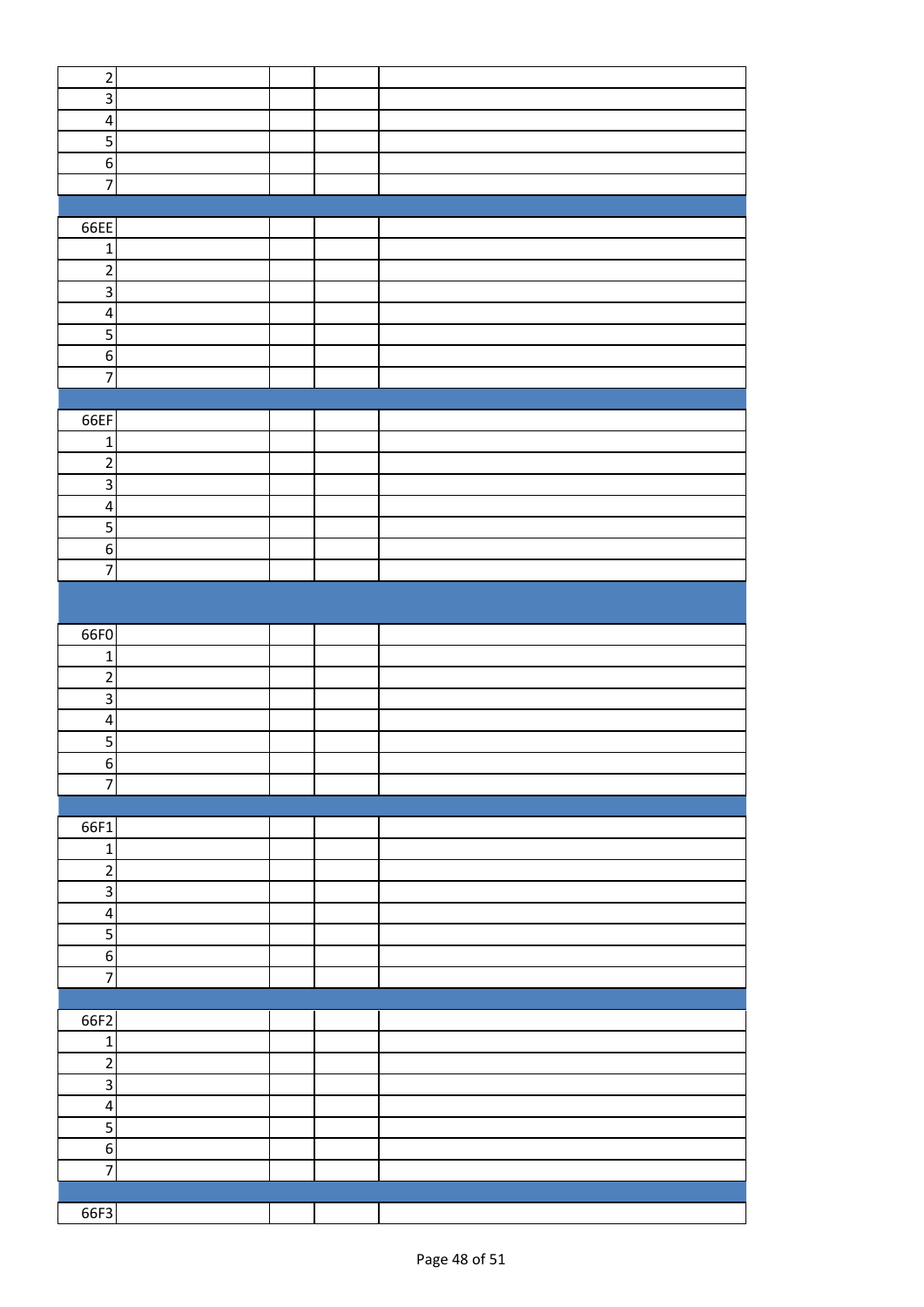| $\mathbf 1$                |  |  |
|----------------------------|--|--|
| $\sqrt{2}$                 |  |  |
| $\overline{3}$             |  |  |
| $\overline{\mathbf{4}}$    |  |  |
| $\overline{5}$             |  |  |
|                            |  |  |
| $\boldsymbol{6}$           |  |  |
| $\overline{7}$             |  |  |
|                            |  |  |
|                            |  |  |
|                            |  |  |
| 66F4                       |  |  |
| $\mathbf 1$                |  |  |
| $\overline{c}$             |  |  |
| $\overline{3}$             |  |  |
| $\overline{\mathbf{4}}$    |  |  |
| $\overline{5}$             |  |  |
|                            |  |  |
| $\boldsymbol{6}$           |  |  |
| $\overline{7}$             |  |  |
|                            |  |  |
| 66F5                       |  |  |
| $\mathbf 1$                |  |  |
| $\overline{\mathbf{c}}$    |  |  |
|                            |  |  |
| ن                          |  |  |
| $\pmb{4}$                  |  |  |
| $\overline{5}$             |  |  |
| $\boldsymbol{6}$           |  |  |
| $\overline{7}$             |  |  |
|                            |  |  |
|                            |  |  |
|                            |  |  |
| 66F6                       |  |  |
| $\mathbf{1}$               |  |  |
|                            |  |  |
| $\overline{2}$             |  |  |
| $\overline{3}$             |  |  |
| $\overline{\mathbf{r}}$    |  |  |
| $\overline{\mathbf{5}}$    |  |  |
| $\overline{6}$             |  |  |
| $\overline{z}$             |  |  |
|                            |  |  |
|                            |  |  |
| 66F7                       |  |  |
| $\mathbf 1$                |  |  |
| $\overline{2}$             |  |  |
| $\overline{\mathbf{3}}$    |  |  |
|                            |  |  |
| $\pmb{4}$                  |  |  |
| $\overline{5}$             |  |  |
| $6 \mid$                   |  |  |
| $\overline{z}$             |  |  |
|                            |  |  |
|                            |  |  |
|                            |  |  |
| 66F8                       |  |  |
| $\mathbf 1$                |  |  |
| $\overline{2}$             |  |  |
| ن                          |  |  |
| $\overline{\mathbf{r}}$    |  |  |
|                            |  |  |
| 5                          |  |  |
| $6 \mid$<br>$\overline{7}$ |  |  |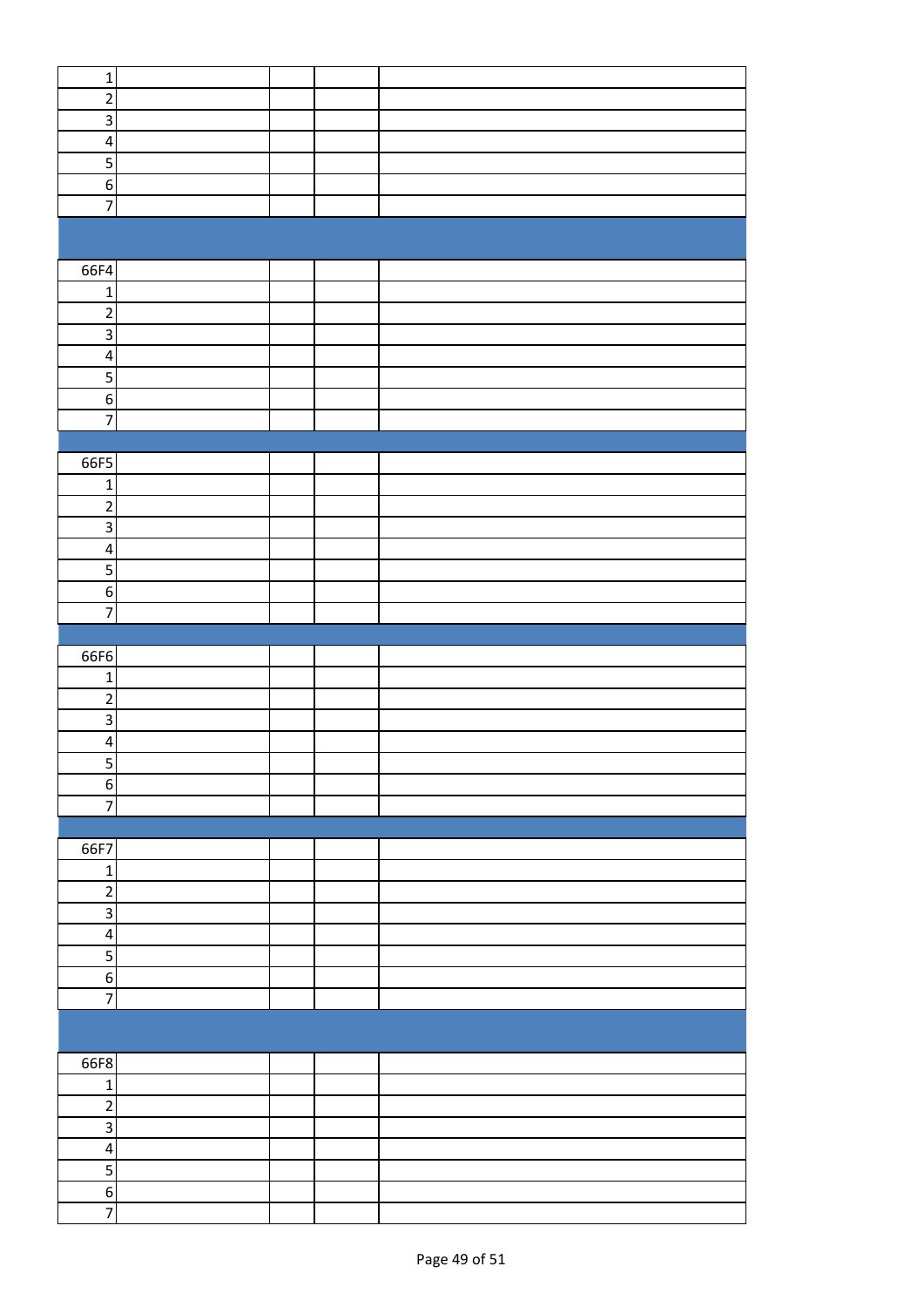| 66F9                                      |  |  |
|-------------------------------------------|--|--|
| $\mathbf 1$                               |  |  |
| $\overline{c}$                            |  |  |
| $\overline{\mathbf{3}}$                   |  |  |
| $\pmb{4}$                                 |  |  |
| $\overline{\mathbf{5}}$                   |  |  |
| $\sigma$                                  |  |  |
| $\overline{7}$                            |  |  |
|                                           |  |  |
|                                           |  |  |
| 66FA                                      |  |  |
| $\mathbf{1}$                              |  |  |
| $\overline{2}$                            |  |  |
| $\overline{\mathbf{3}}$                   |  |  |
| $\pmb{4}$                                 |  |  |
| 5                                         |  |  |
| $\boldsymbol{6}$                          |  |  |
| $\overline{7}$                            |  |  |
|                                           |  |  |
| 66FB                                      |  |  |
| $\mathbf 1$                               |  |  |
| $\sqrt{2}$                                |  |  |
| $\overline{3}$                            |  |  |
| $\pmb{4}$                                 |  |  |
| $\overline{5}$                            |  |  |
| $\boldsymbol{6}$                          |  |  |
| $\overline{7}$                            |  |  |
|                                           |  |  |
|                                           |  |  |
|                                           |  |  |
|                                           |  |  |
| 66FC                                      |  |  |
| $\mathbf{1}$                              |  |  |
| $\sqrt{2}$                                |  |  |
| $\overline{3}$                            |  |  |
| $\overline{\mathbf{r}}$                   |  |  |
| $\overline{5}$                            |  |  |
| $6 \mid$                                  |  |  |
| $\overline{z}$                            |  |  |
|                                           |  |  |
| 66FD                                      |  |  |
| $\mathbf 1$                               |  |  |
| $\overline{2}$                            |  |  |
| $\overline{3}$                            |  |  |
| $\pmb{4}$                                 |  |  |
| $\overline{5}$                            |  |  |
| $6 \mid$                                  |  |  |
| $\overline{7}$                            |  |  |
|                                           |  |  |
| 66FE                                      |  |  |
| $\mathbf 1$                               |  |  |
| $\overline{2}$                            |  |  |
| ن                                         |  |  |
| $\pmb{4}$                                 |  |  |
| $\overline{\mathbf{5}}$<br>$\overline{6}$ |  |  |